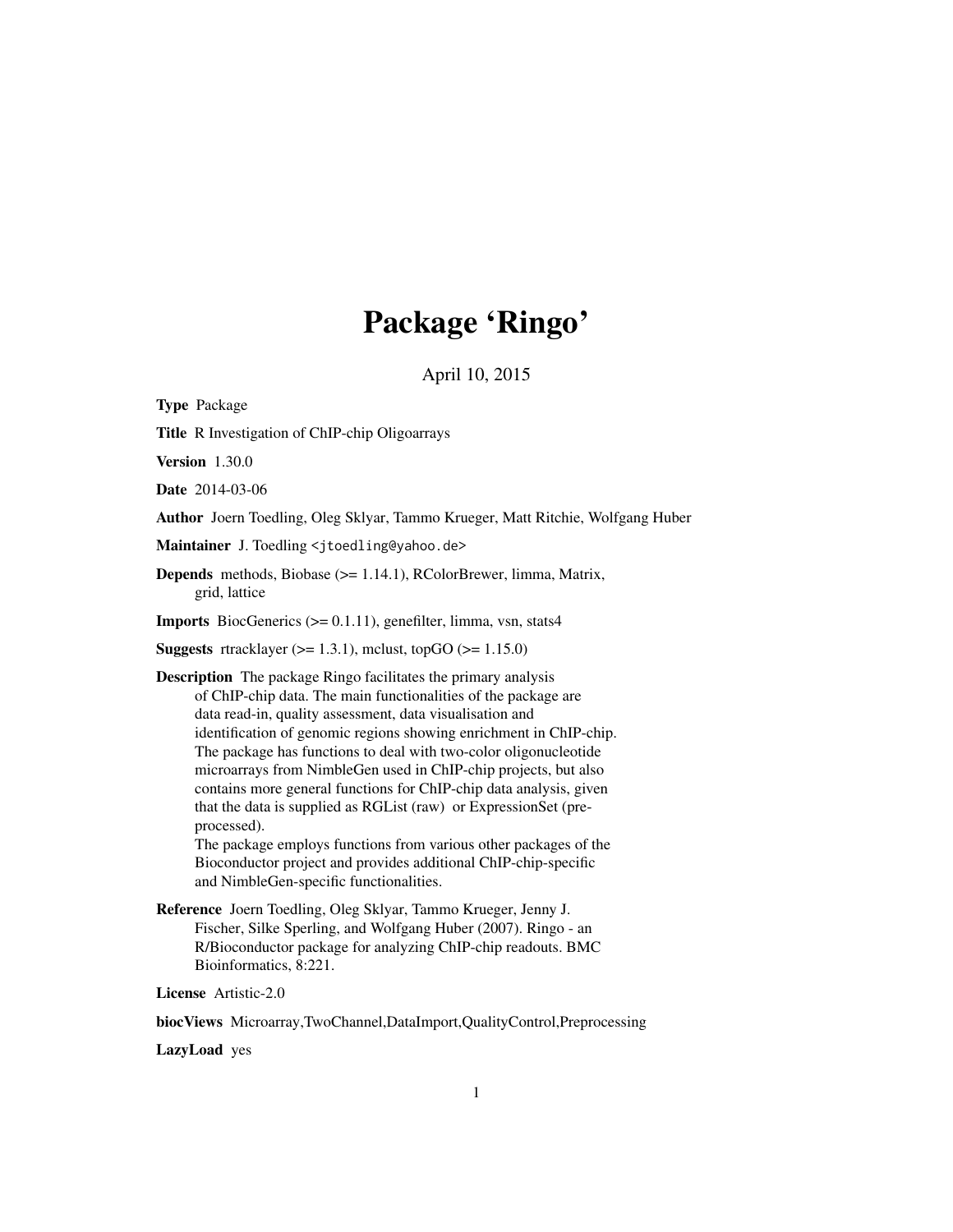# <span id="page-1-0"></span>R topics documented:

|       |                                                                                                                               | $\overline{2}$ |
|-------|-------------------------------------------------------------------------------------------------------------------------------|----------------|
|       |                                                                                                                               | $\overline{3}$ |
|       |                                                                                                                               | 5              |
|       |                                                                                                                               | $\overline{7}$ |
|       |                                                                                                                               | 8              |
|       | 10                                                                                                                            |                |
|       | 11                                                                                                                            |                |
|       | 13                                                                                                                            |                |
|       | 14                                                                                                                            |                |
|       | 15                                                                                                                            |                |
|       | 16                                                                                                                            |                |
|       | 17                                                                                                                            |                |
|       | 18                                                                                                                            |                |
|       | 20                                                                                                                            |                |
|       | 21                                                                                                                            |                |
|       | 22                                                                                                                            |                |
|       | 23                                                                                                                            |                |
|       | 24<br>$plot. autocor. result \dots \dots \dots \dots \dots \dots \dots \dots \dots \dots \dots \dots \dots \dots \dots \dots$ |                |
|       | 25                                                                                                                            |                |
|       | 26                                                                                                                            |                |
|       | 27                                                                                                                            |                |
|       | 29                                                                                                                            |                |
|       | 31                                                                                                                            |                |
|       | 32                                                                                                                            |                |
|       | 33                                                                                                                            |                |
|       | 34                                                                                                                            |                |
|       | 36<br>relateChers                                                                                                             |                |
|       | 37                                                                                                                            |                |
|       | 38                                                                                                                            |                |
|       | 39                                                                                                                            |                |
|       | 40                                                                                                                            |                |
| Index | 42                                                                                                                            |                |
|       |                                                                                                                               |                |

asExprSet *converts a Ringo MAList into an ExpressionSet*

# Description

Function to convert an object of class MAList into an object of class ExpressionSet. Note that the otherwise optional targets component is required in this case to generate the phenoData of the new ExpressionSet.

# Usage

asExprSet(from, idColumn="PROBE\_ID")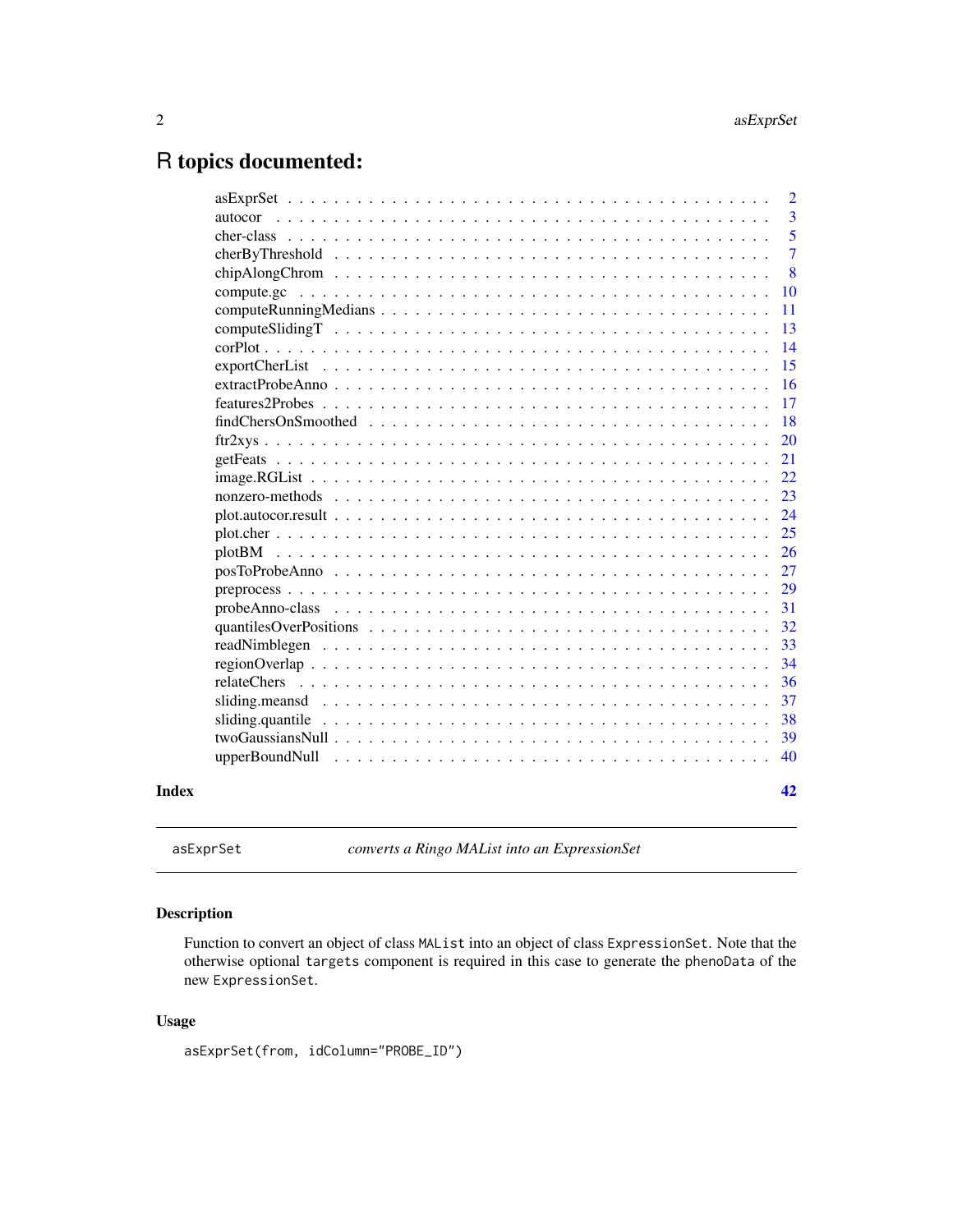#### <span id="page-2-0"></span>autocor 3

#### Arguments

| from     | object of class MAL ist to convert into an Expression Set                         |
|----------|-----------------------------------------------------------------------------------|
| idColumn | string; indicating which column of the genes data.frame of the MAL ist holds the  |
|          | identifier for reporters on the microarray. This column, after calling make.names |
|          | on it, will make up the unique feature Names of the resulting Expression Set.     |

#### Value

an object of class ExpressionSet

#### Note

There is a more general function for converting MALists to ExpressionSets in the package convert. This function here is solely intended for converting Ringo-generated MALists into ExpressionSets.

#### Author(s)

Joern Toedling

# See Also

[ExpressionSet](#page-0-0), [preprocess](#page-28-1)

#### Examples

```
exDir <- system.file("exData",package="Ringo")
exRG <- readNimblegen("example_targets.txt","spottypes.txt",path=exDir)
exMA <- preprocess(exRG, "none", returnMAList=TRUE)
exX <- asExprSet(exMA)
```
<span id="page-2-1"></span>

autocor *Function to compute auto-correlation of probe intensities*

#### Description

Function to compute auto-correlation of probe intensities at specified offsets from the original positions.

#### Usage

```
autocor(x, probeAnno, chrom, samples = NULL, lag.max = 2000,lag.step = 100, cor.method = "pearson",
       channel = c("red","green","logratio"),
        idColumn = "ID", verbose = TRUE)
```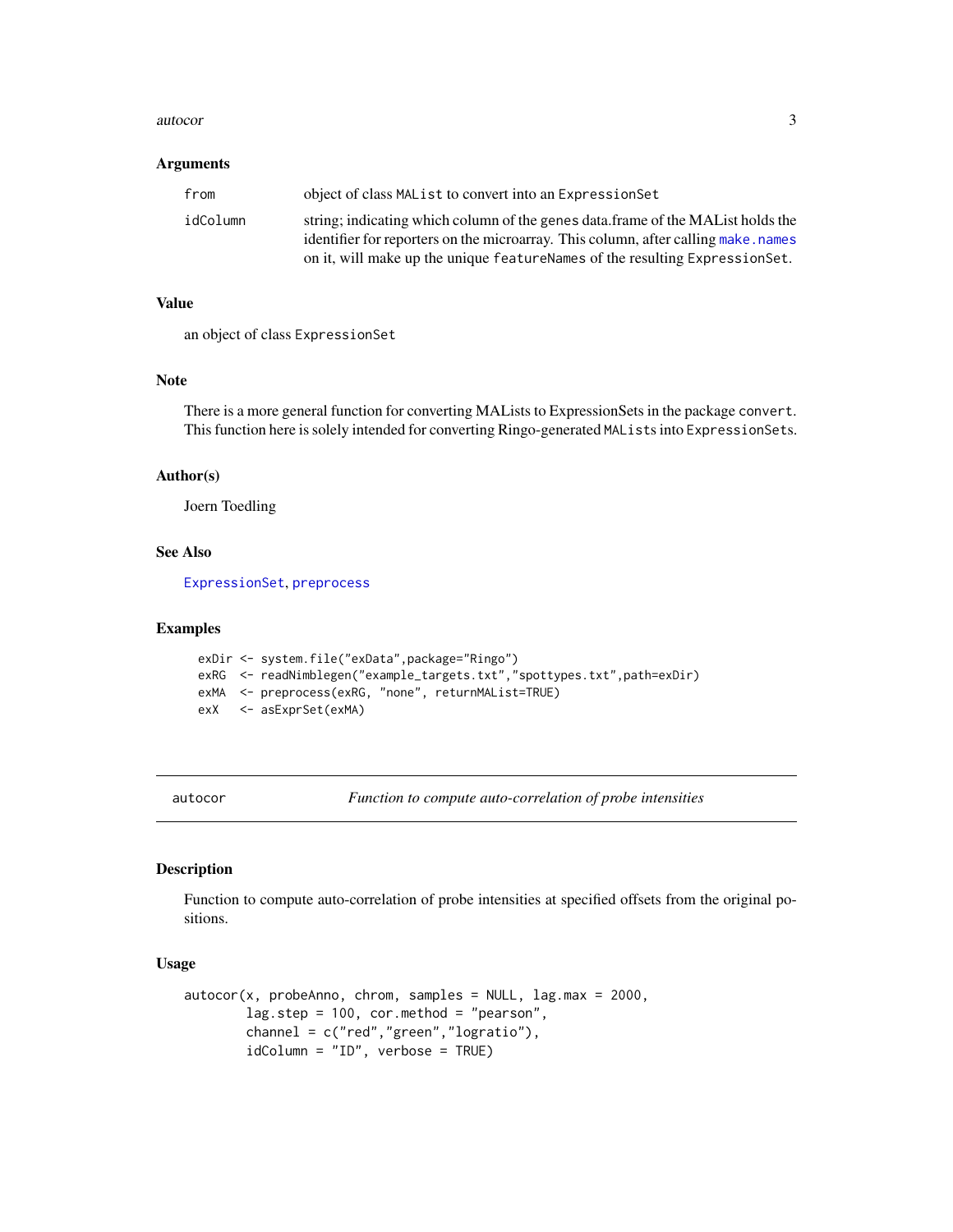# Arguments

| $\mathsf{x}$ | an object either of class Expression Set containing the normalized probe inten-<br>sities or of class RGL ist containing the raw intensities.                                                                                                                                                                                                                   |
|--------------|-----------------------------------------------------------------------------------------------------------------------------------------------------------------------------------------------------------------------------------------------------------------------------------------------------------------------------------------------------------------|
| probeAnno    | Object of class probeAnno holding chromosomal match positions and indices of<br>reporters in data matrix.                                                                                                                                                                                                                                                       |
| chrom        | character; chromosome to compute the autocorrelation for                                                                                                                                                                                                                                                                                                        |
| samples      | which samples of the data to use; if more than 1 for each probe the mean inten-<br>sity over these samples is taken.                                                                                                                                                                                                                                            |
| lag.max      | integer; maximal offset from the original position, the auto-correlation is to be<br>computed for.                                                                                                                                                                                                                                                              |
| lag.step     | integer; step size of lags between 0 and maximal lag.                                                                                                                                                                                                                                                                                                           |
| cor.method   | character; which type of correlation to compute, translates to argument method<br>of function cor                                                                                                                                                                                                                                                               |
| channel      | character; in case x is an RGL ist, which channel to plot, either red, green or<br>the logratio $log2(\text{red})$ - $log2(\text{green})$                                                                                                                                                                                                                       |
| idColumn     | string; indicating which column of the genes data.frame of the RGList holds<br>the identifier for reporters on the microarray. Character entries of the index el-<br>ements of the probeAnno will be matched against these identifiers. If the index<br>elements of the probeAnno are numeric or x is of class ExpressionSet, this<br>argument will be ignored. |
| verbose      | logical; extended output to STDOUT                                                                                                                                                                                                                                                                                                                              |

# Details

the lags, i.e. the offsets from the original position, the auto-correlation is to be computed for, are constructed from the given arguments as  $seq(0, \text{ lag.max}, \text{ by} = \text{lag.setep}).$ 

# Value

Object of class autocor.result, a numeric vector of auto-correlation values at the offsets specified in argument lags. The lag values are stored as the names of the vector. Argument chrom is stored as attribute chromosome of the result.

# Author(s)

Joern Toedling

# See Also

[cor](#page-0-0),[plot.autocor.result](#page-23-1)

# Examples

```
exDir <- system.file("exData",package="Ringo")
load(file.path(exDir,"exampleProbeAnno.rda"))
load(file.path(exDir,"exampleX.rda"))
exAc <- autocor(exampleX, probeAnno=exProbeAnno,
```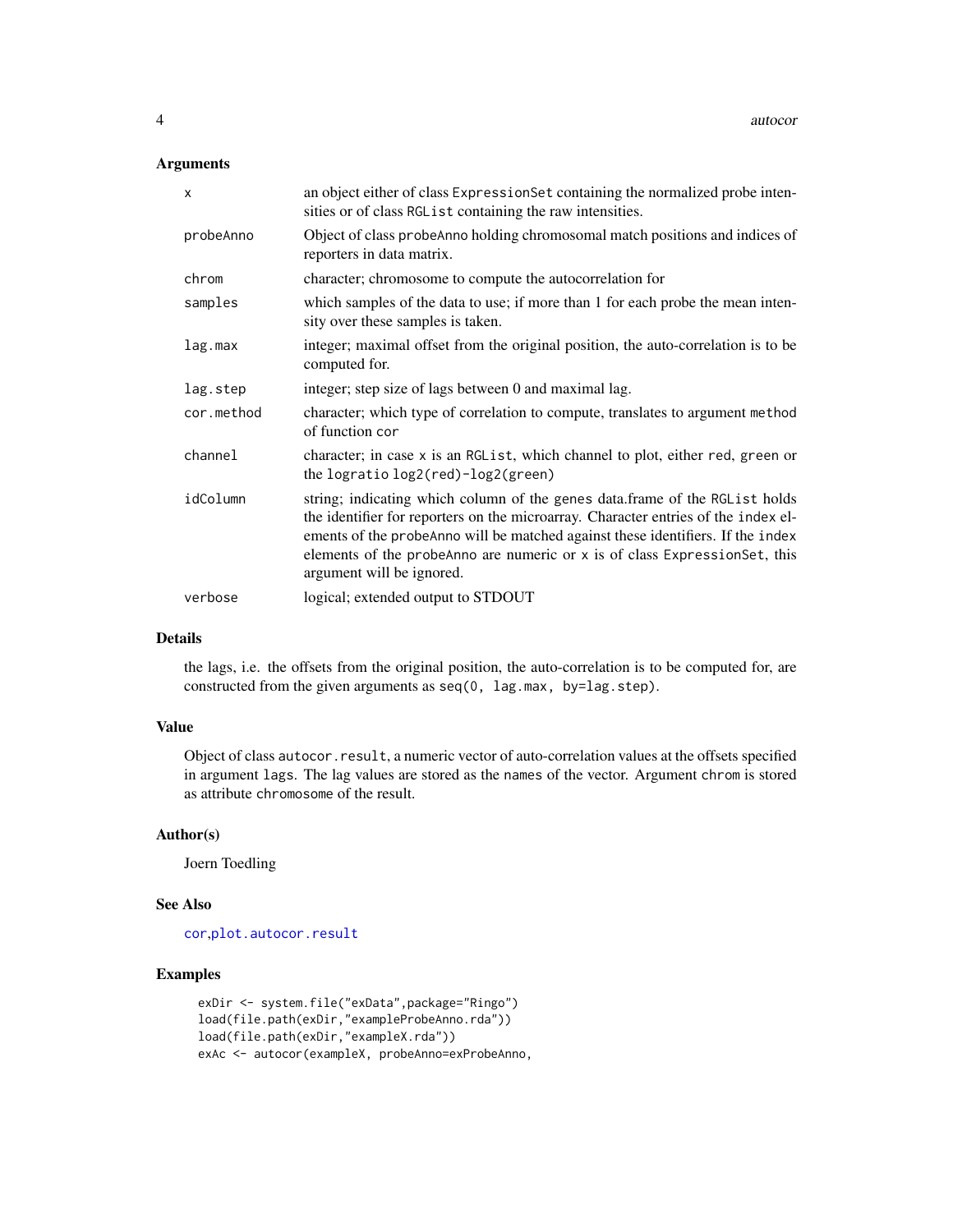#### <span id="page-4-0"></span>cher-class 5

chrom="9", lag.max=1000)

plot(exAc)

<span id="page-4-1"></span>cher-class *Class "cher" - ChIP-enriched region*

#### Description

An object of class cher (ChIP-enriched region) holds characteristics of an enriched genomic region from ChIP chip data.

#### Objects from the Class

Objects can be created by calls of the form new("cher", name, chromosome, start, end, cellType, antibody, maxL

## **Slots**

name: character vector of length 1 unequivocally describing the cher, e.g. "Suz12.Nudt2.upstream.cher"

chromosome: character vector of length one, naming the chromosome of the region, e.g. "9"

start: integer, region start position on the chromosome, e.g. 34318900

end: integer, region end position on the chromosome, e.g. 34320100

cellType: character vector describing the cell type the ChIP chip experiment has been done on, e.g. "HeLa" or "human"

antibody: character vector describing the antibody or characteristic for which fragments were supposedly enriched in immuno-precipitation step, e.g. "Suz12" for the protein Suz12

maxLevel: numeric, maximal (smoothed) probe level in the cher, e.g. 2.00

score: numeric of a cher score, currently we use the sum of smoothed probe levels (log fold changes), e.g. 69.16

probes: vector of probe identifiers of all probes with match positions in the cher

extras: list of further elements used to annotate the cher; examples of such that are used in Ringo are:

typeUpstream optional character vector of features that this cher is located upstream of, e.g. the transcriptional start site of "ENST00000379158". See [relateChers](#page-35-1) for details.

typeInside optional character vector of features that this cher is located inside of

distMid2TSS optional named numeric vector of distances of the cher's middle position to features, e.g. TSSs of features upstream and inside; names are the features to which the distances are given; only meaningful in combination with typeUpstream and typeInside; e.g. 55 with name "ENST00000379158"

upSymbol optional character vector of gene symbols of features the cher is located upstream of; supplements typeUpstream; e.g. "Nudt2"

inSymbol optional character vector of gene symbols of features the cher is located upstream of; supplements typeInside.

... further list elements can be added using the update method.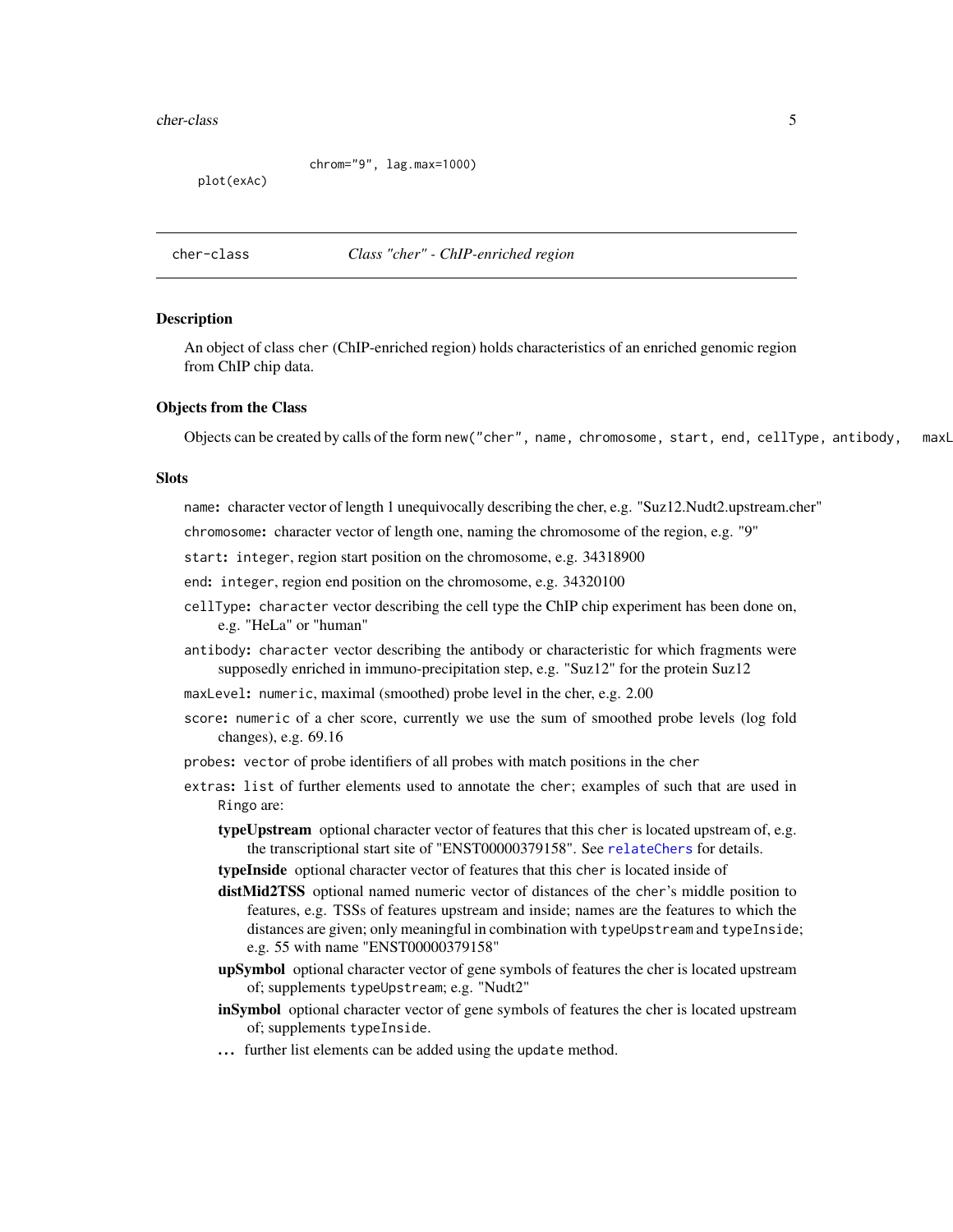#### Methods

initialize create a new cher; see section examples below

plot calls [chipAlongChrom](#page-7-1) to plot the cher; see plot. cher for more details

- update signature(cher,...); updates elements of the cher object; The further arguments in '...' are interpreted. Arguments corresponding to defined slot names of the cher result in the value by that slot being replaced by the specified value for the argument; argument names that do not correspond to slot names of the object result in list elements of the extras list of the cher being replaced by the given values for these arguments or the values are appended to the current extras list and the argument names make up the list names of the appended arguments. See section examples below for an example how to use this method.
- cellType obtain or replace the description of the cell type, the ChIP-enriched regions was found in with this antibody

probes obtain the vector of probes involved in a ChIP-enriched region

# cherList

A list in which each element is of class cher, is called a cherList. This class, however, is rarely used (yet).

#### Note

The cher class used to be an S3 list before.

The term 'cher' is shorthand for 'ChIP-enriched region'. We think this term is more appropriate than the term 'peak' commonly used in ChIP-chip context. Within such regions the actual signal could show two or more actual signal peaks or none at all (long plateau).

#### Author(s)

Joern Toedling, Tammo Krueger

#### See Also

[plot.cher](#page-24-1), [findChersOnSmoothed](#page-17-1), [relateChers](#page-35-1)

#### Examples

```
## how to create a cher object from scratch
cherNudt2 <- new("cher", name="nudt2.cher", chromosome=9,
                 start=34318954, end=34319944, antibody="Suz12",
                 maxLevel=2.00, score=69.2, upSymbol="NUDT2")
                 #extras=list(upSymbol="NUDT2"))
cherNudt2
str(cherNudt2)
## use the update method (note: this update is biologically meaningless)
cher2 <- update(cherNudt2, cellType="HeLa", downSymbol="P53",
                probes=c("probe1","probe2"))
cher2; str(cher2)
```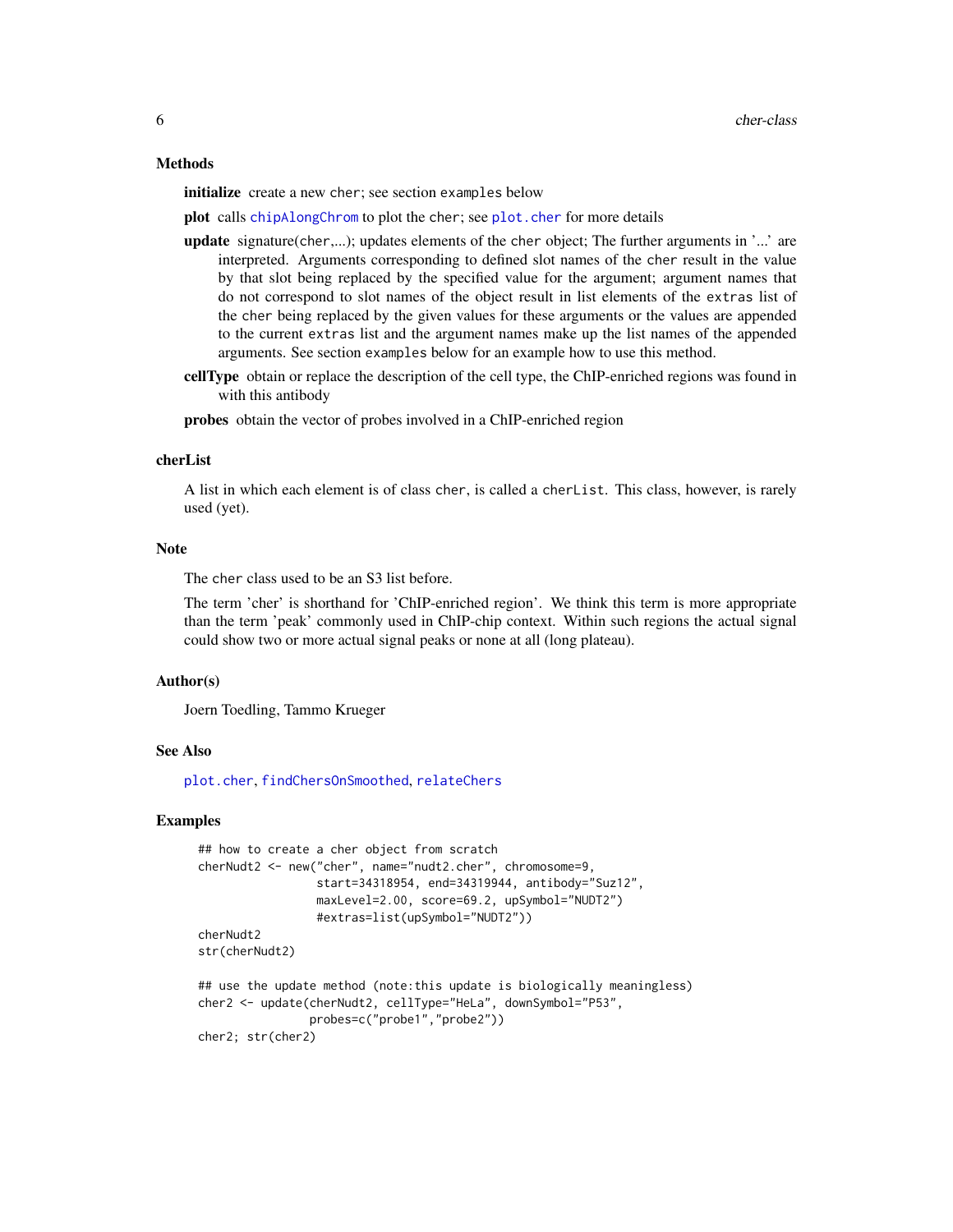```
## plot a cher object
exDir <- system.file("exData",package="Ringo")
load(file.path(exDir,"exampleProbeAnno.rda"))
load(file.path(exDir,"exampleX.rda"))
smoothX <- computeRunningMedians(exampleX, probeAnno=exProbeAnno,
     modColumn = "Cy5", allChr = "9", winHalfSize = 400)
plot(cherNudt2, smoothX, probeAnno=exProbeAnno, gff=exGFF, extent=5000)
```
<span id="page-6-1"></span>cherByThreshold *Function to identify chers based on thresholds*

# Description

Given a vector of probe positions on the chromosome, a vector of smoothed intensities on these positions, and a threshold for intensities to indicated enrichment, this function identifies *Cher*s (ChIP-enriched regions) on this chromosome.

This function is called by the function findChersOnSmoothed.

#### Usage

```
cherByThreshold(positions, scores, threshold, distCutOff,
 minProbesInRow = 3)
```
#### Arguments

| positions  | numeric vector of genomic positions of probes                                                                          |
|------------|------------------------------------------------------------------------------------------------------------------------|
| scores     | scores (intensities) of probes on those positions                                                                      |
| threshold  | threshold for scores to be called a cher                                                                               |
| distCutOff | maximal positional distance between two probes to be part of the same cher                                             |
|            | minProbesInRow integer; minimum number of enriched probes required for a cher; see details<br>for further explanation. |

# **Details**

Specifying a minimum number of probes for a cher (argument minProbesInRow) guarantees that a cher is supported by a reasonable number of measurements in probe-sparse regions. For example, if there's only one enriched probe within a certain genomic 1kb region and no other probes can been mapped to that region, this single probe does arguably not provide enough evidence for calling this genomic region enriched.

# Value

A LIST with n components, where the first n components are the cher clusters, each one holding the scores and, as their names, the genomic positions of probes in that cluster.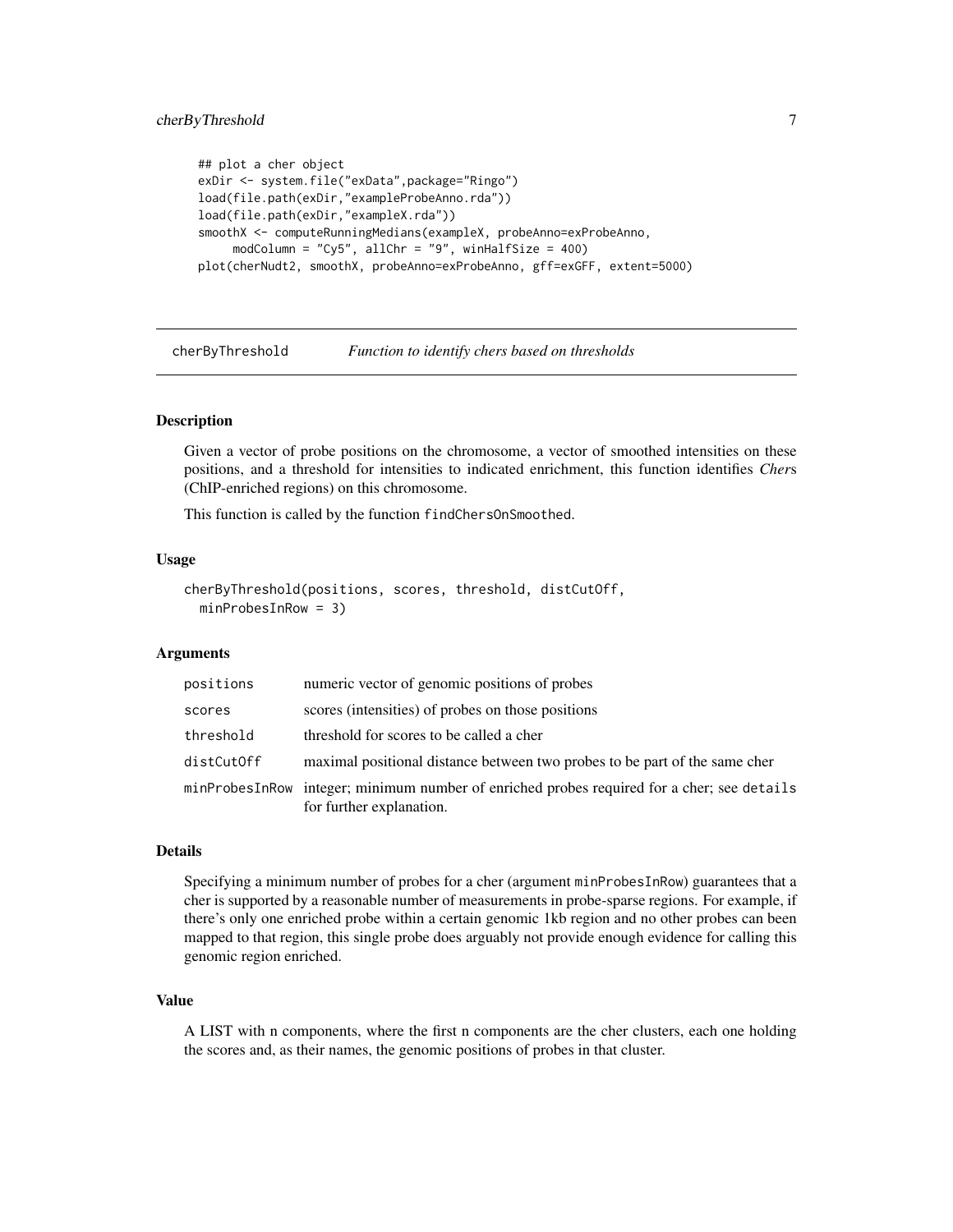#### <span id="page-7-0"></span>Author(s)

Joern Toedling

# See Also

[findChersOnSmoothed](#page-17-1)

# Examples

```
## example with random generated data:
rpos <- cumsum(round(runif(200)*5))
rsco <- rnorm(200)+0.2
plot(rpos, rsco, type="l", col="seagreen3", lwd=2)
rug(rpos, side=1, lwd=2); abline(h=0, lty=2)
rchers <- cherByThreshold(rpos, rsco, threshold=0, distCutOff=2)
sapply(rchers[-length(rchers)], function(thisClust){
points(x=as.numeric(names(thisClust)), y=thisClust, type="h", lwd=2,
col="gold")})
```
<span id="page-7-1"></span>chipAlongChrom *Visualize ChIP intensities along the chromosome*

#### Description

This function can visualize the array intensities from a ChIP chip experiment for a chromosomal region or the whole chromosome. It's based on the plotAlongChrom function from the package tilingArray, but provides a different visualization.

#### Usage

```
## S4 method for signature ExpressionSet, probeAnno
plot(x, y, ...)
```

```
chipAlongChrom(eSet, probeAnno, chrom, xlim, ylim,
samples = NULL, paletteName = "Set2", colPal = NULL,
ylab = "Fold change [log]", ipch = 16, ilwd = 3, ilty = 1,
icex = 3, gff = NULL,
featureExclude=c("chromosome", "nucleotide_match","insertion"),
zeroLine = TRUE, sampleLegend = TRUE, sampleLegendPos = "topleft",
featureLegend = FALSE, maxInterDistance = 200, coord = NULL,
highlight, main, ...)
```
#### Arguments

| eSet | An expression set containing the (normalized) ChIP intensities, e.g. the result |
|------|---------------------------------------------------------------------------------|
|      | objects from functions preprocess and compute Running Medians.                  |
|      | Corresponds to argument eset when calling the S4 method                         |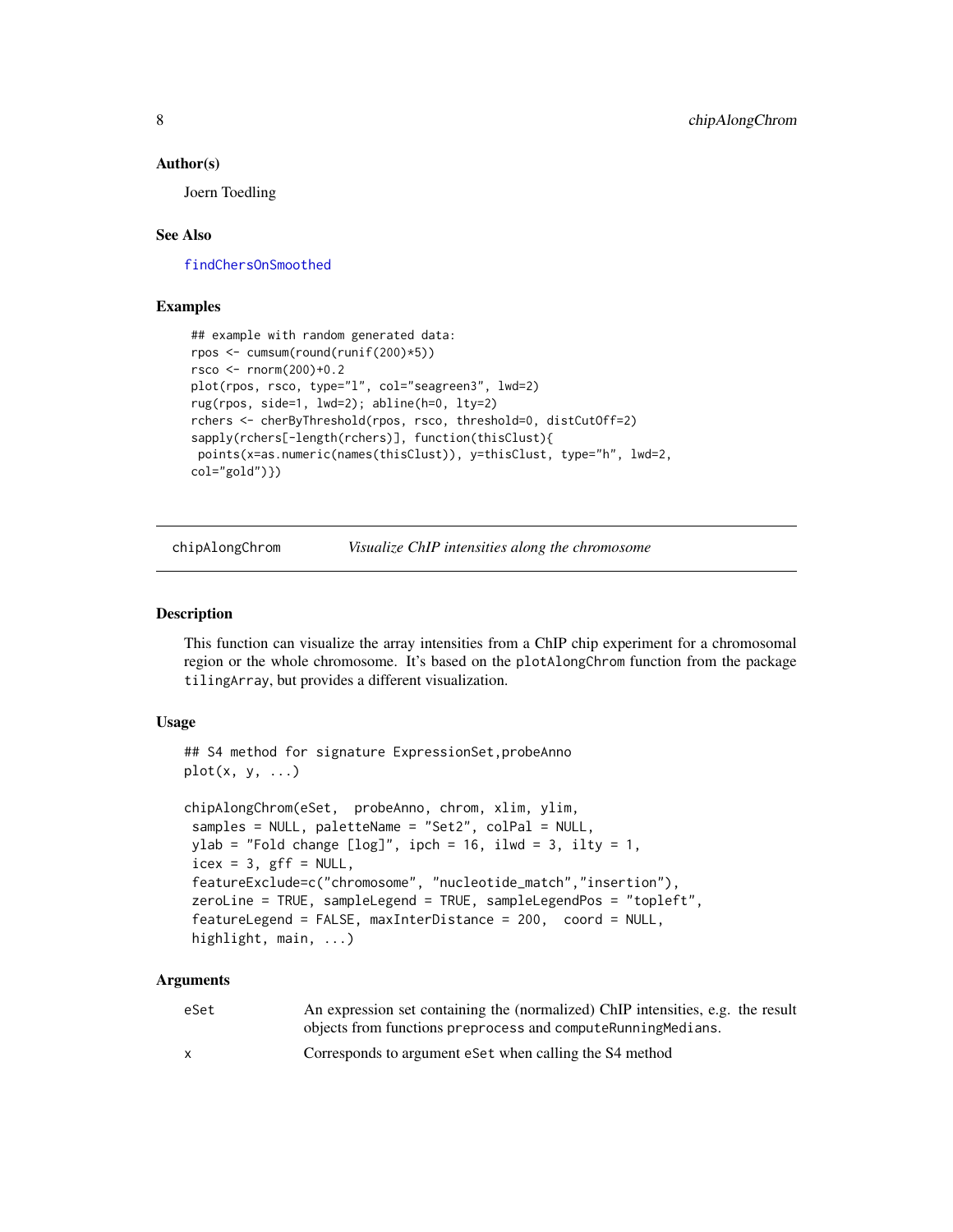| probeAnno                         | An object of class probeAnno holding genomic position, index and gene associ-<br>ation of probes on array.                                                   |
|-----------------------------------|--------------------------------------------------------------------------------------------------------------------------------------------------------------|
| У                                 | Corresponds to argument probeAnno when calling the S4 method                                                                                                 |
| chrom                             | character; the chromosome to visualize                                                                                                                       |
| xlim                              | start and end genomic coordinates on the chromosome to visualize                                                                                             |
| ylim                              | minimum and maximum probe intensities for the plot, if missing (default) set to<br>range(exprs(eSet))                                                        |
| samples                           | numeric; which samples from the eSet are to be shown. Default is to show all<br>samples in the eSet,                                                         |
| paletteName                       | character; Name of the RColorBrewer palette to use for sample colors. If the<br>number of samples is greater than the palette size, random colors are taken. |
| colPal                            | vector of colors to use for the sample intensities. This is alternative to the argu-<br>ment paletteName for specifying which colors to use.                 |
| ylab                              | character; label for the y-axis, passed on to the plotting function as ylab                                                                                  |
| ipch                              | plot character to use                                                                                                                                        |
| icex                              | character expansion to use for plotting symbol                                                                                                               |
| ilwd                              | line width of plotted data lines                                                                                                                             |
| ilty                              | line type of plotted data lines; passed on to par (1ty).                                                                                                     |
| gff                               | data frame containing annotation for genomic feature to be used to further an-<br>notate the plot.                                                           |
|                                   | featureExclude character vector specifying the feature types in the data.frame gff that should<br>not be shown in the plot                                   |
| zeroLine                          | logical; should a dashed horizontal line at $y=0$ be put into the plot?                                                                                      |
| sampleLegend                      | logical; should a sample legend be put into the plot?                                                                                                        |
| sampleLegendPos                   |                                                                                                                                                              |
|                                   | character; where to put the sample legend; one of 'topleft' (default), 'bottom-<br>left', 'topright', or 'bottomrigth'                                       |
| featureLegend<br>maxInterDistance | logical; should a feature legend be put beneath the plot?                                                                                                    |
|                                   | numeric; only used when itype is either "r" or "u"; specifies the maximal dis-<br>tance up to which adjacent probe positions should be connected by a line.  |
| coord                             | optional integer of length 2; can be used instead of x1im to specify the start and<br>end coordinates of the genomic region to plot                          |
| highlight                         | optional list specifying a genomic region to be highlighted in the shown plot                                                                                |
| main                              | optional main title for the plot; if not specified: the default is 'Chromosome<br>coordinate [bp]'                                                           |
| $\cdots$                          | further parameters passed on to grid.polyline and grid.points                                                                                                |

# Value

[invisible](#page-0-0) list of probe positions (element x) and probe levels (element y) in the selected genomic region.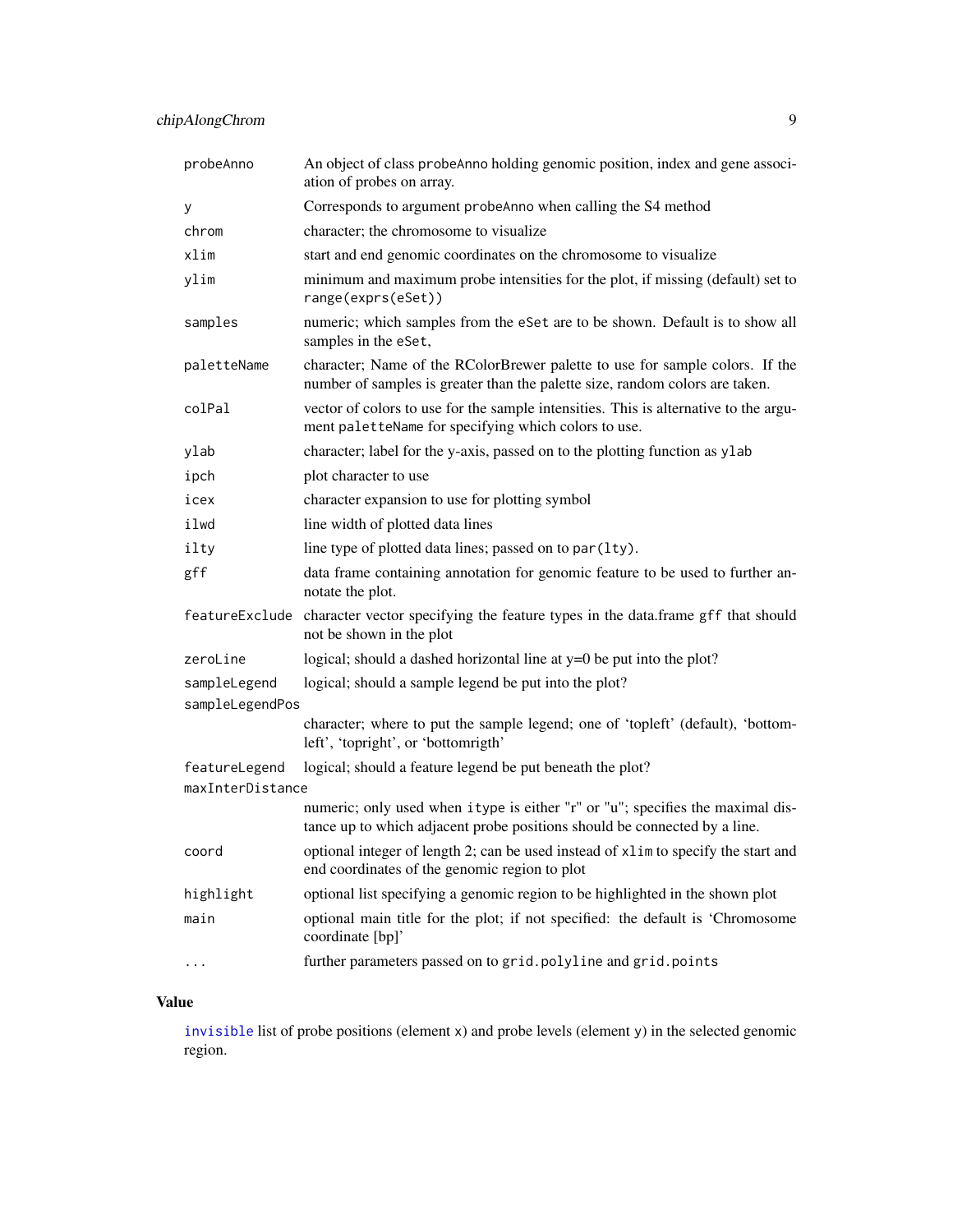The S4 method is provided as a mere convenience wrapper.

When plotting a new 'grid' plot in an active x11 window that already contains a plot, remember to call grid.newpage() before.

#### Author(s)

Joern Toedling

# See Also

[ExpressionSet-class](#page-0-0), [probeAnno-class](#page-30-1), [grid.points](#page-0-0), plotAlongChrom in package tilingArray

#### Examples

```
### load data
ringoExampleDir <- system.file("exData",package="Ringo")
load(file.path(ringoExampleDir,"exampleProbeAnno.rda"))
load(file.path(ringoExampleDir,"exampleX.rda"))
```
### show a gene that is well represented on this microarray plot(exampleX, exProbeAnno, chrom="9", xlim=c(34318000,34321000), ylim=c(-2,4), gff=exGFF)

```
### this should give you the same result as:
chipAlongChrom(exampleX, chrom="9", xlim=c(34318000,34321000),
               ylim=c(-2,4), probeAnno=exProbeAnno, gff=exGFF)
```
compute.gc *Compute the GC content of DNA and probe sequences*

# Description

Simple auxiliary function to compute the GC content of a given set of DNA sequences, such as microarray probe sequences.

#### Usage

```
compute.gc(probe.sequences, digits = 2)
```
# Arguments

probe.sequences

character vector of DNA or probe sequences of which the GC content is to be computed

digits integer specifying the desired precision

<span id="page-9-0"></span>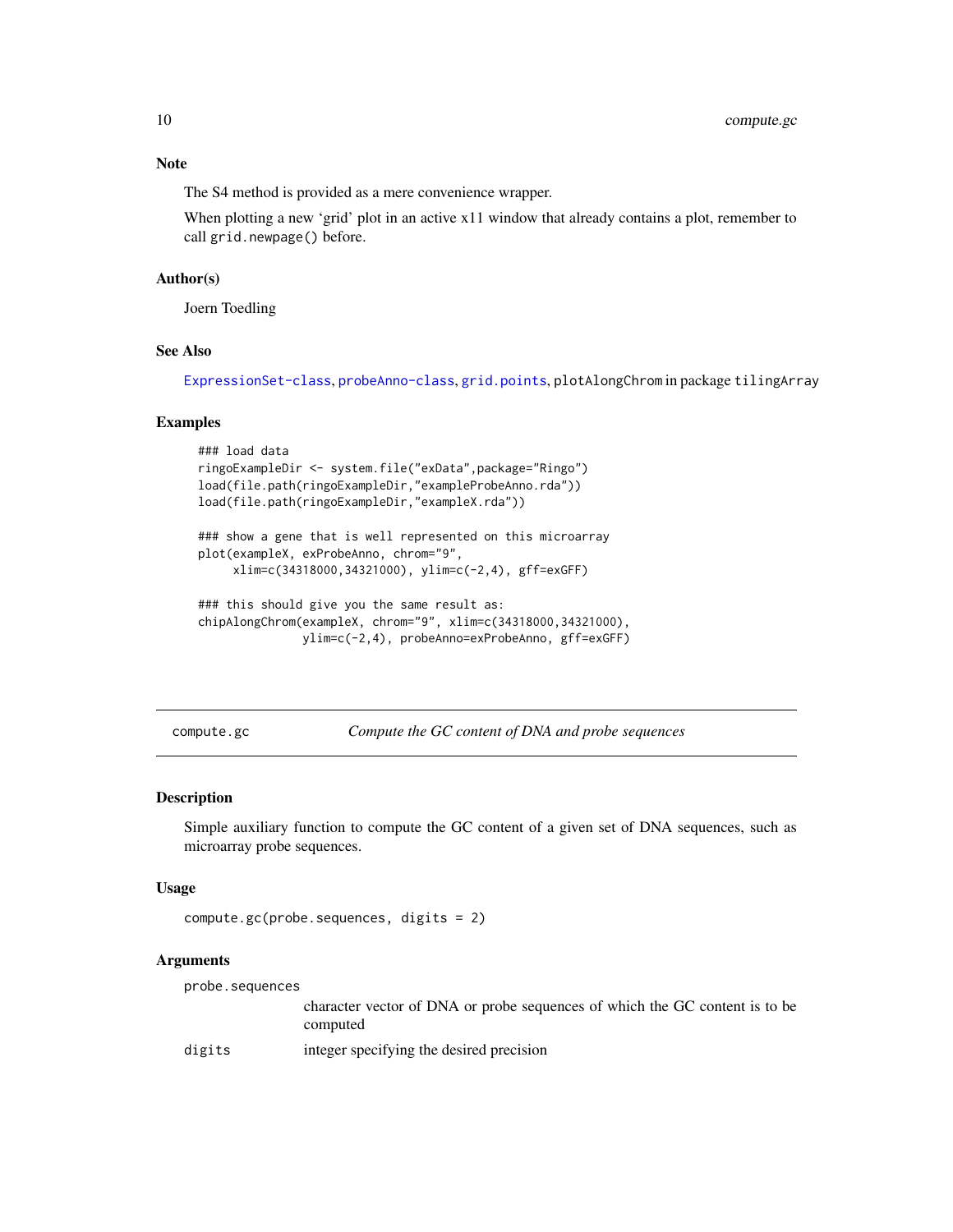# <span id="page-10-0"></span>Value

a numeric vector with sequence-wise GC contents; the names of this vector are the names of the supplied probe.sequences.

#### Author(s)

Joern Toedling

## See Also

Function basecontent in package matchprobes for a more general function to compute base occurrence in sequences

# Examples

```
ex.seqs <- c("gattaca", "GGGNTT", "ggAtT", "tata","gcccg")
names(ex.seqs) <- paste("sequence",1:5,sep="")
compute.gc(ex.seqs)
```
<span id="page-10-1"></span>computeRunningMedians *Function to compute running medians on a tiling expression set*

#### Description

Function to compute running medians (or other quantiles) on a tiling expression set.

#### Usage

```
computeRunningMedians(xSet, probeAnno, modColumn = "Cy5",
allChr, winHalfSize = 400, min.probes = 5, quant = 0.5,
combineReplicates = FALSE, nameSuffix = ".sm", checkUnique=TRUE,
uniqueCodes=c(0), verbose = TRUE)
```
# Arguments

| xSet        | Object of class Expression Set holding the normalized probe intensity data                                                                                                                   |
|-------------|----------------------------------------------------------------------------------------------------------------------------------------------------------------------------------------------|
| probeAnno   | Environment holding the genomic positions of probes in the ExpressionSet                                                                                                                     |
| modColumn   | Column of the ExpressionSet's phenoData holding the samples' difference of<br>interest                                                                                                       |
| allChr      | Character vector of all chromosomes in genome; if not specified (defaul) all<br>chromosomes annotated in the supplied probeAnno are used.                                                    |
| winHalfSize | Half the size of the window centered at a probe position, in which all other<br>probes contribute to the calculation of the median.                                                          |
| min.probes  | integer; if less probes are in the sliding window, NA instead of the median is<br>returned. This meant to avoid to computing non-meaningful medians. If un-<br>wanted, set this to 1 or less |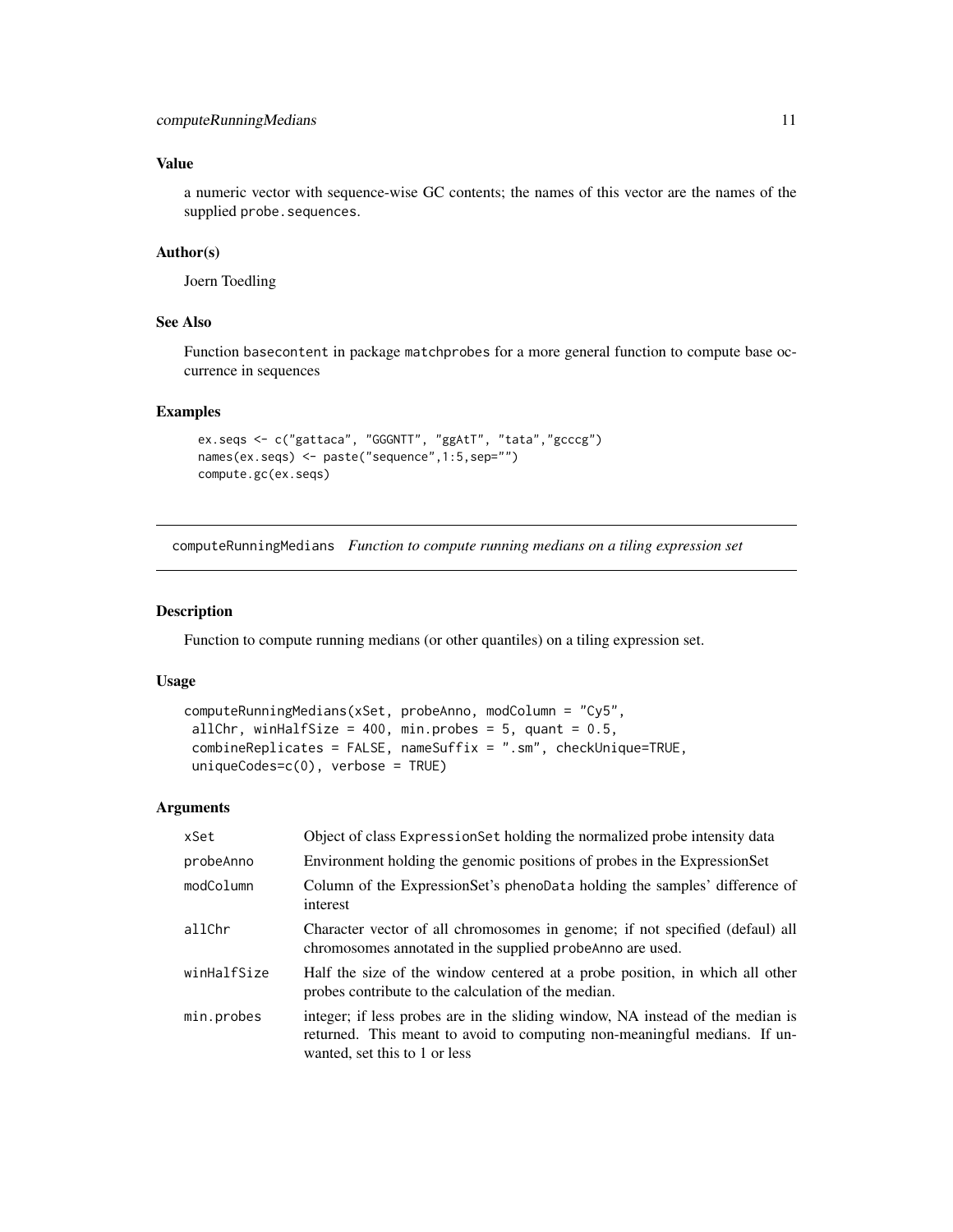| quant             | numeric; which quantile to use for the smoothing. The default 0.5 means com-                                                                                                                                                                                                                                                                                                                       |
|-------------------|----------------------------------------------------------------------------------------------------------------------------------------------------------------------------------------------------------------------------------------------------------------------------------------------------------------------------------------------------------------------------------------------------|
|                   | pute the median over the values in the sliding window.                                                                                                                                                                                                                                                                                                                                             |
| combineReplicates |                                                                                                                                                                                                                                                                                                                                                                                                    |
|                   | logical; should the median not be computed over individual samples in the Ex-<br>pressionSet, but should samples be combined according to the column modColumn<br>of the phenoData. The median is then computed across all probe levels and sam-<br>ples of the same type in the window. The resulting ExpressionSet has so many<br>columns as are there different entries in the column modColumn |
| nameSuffix        | character; suffix attached to the sample labels of the supplied ExpressionSet<br>xSet for the sample names of the resulting Expression Set.                                                                                                                                                                                                                                                        |
| checkUnique       | logical; indicates whether the uniqueness indicator of probe matches from the<br>probeAnno environment should be used.                                                                                                                                                                                                                                                                             |
| uniqueCodes       | numeric; which numeric codes in the chromosome-wise match-uniqueness ele-<br>ments of the probeAnno environment indicate uniqueness?                                                                                                                                                                                                                                                               |
| verbose           | logical; detailed progress output to STDOUT?                                                                                                                                                                                                                                                                                                                                                       |

# Value

An object of class ExpressionSet, holding smoothed intensity values for the probes of the supplied ExpressionSet. The number of results samples is either the number of levels in the supplied modColumn of the supplied ExpressionSet's phenoData if combineReplicates is set to TRUE or equal to the number of samples in the supplied ExpressionSet xSet otherwise.

# Author(s)

Joern Toedling

# See Also

[ExpressionSet](#page-0-0), [sliding.quantile](#page-37-1), [probeAnno-class](#page-30-1)

#### Examples

```
exDir <- system.file("exData",package="Ringo")
load(file.path(exDir,"exampleProbeAnno.rda"))
load(file.path(exDir,"exampleX.rda"))
smoothX <- computeRunningMedians(exampleX, probeAnno=exProbeAnno,
                                 winHalfSize = 400)
combX <- combine(exampleX, smoothX)
if (interactive()){
grid.newpage()
plot(combX, exProbeAnno, chrom="9", xlim=c(34318000,34321000),
      ylim=c(-2,4), gff=exGFF)
}
```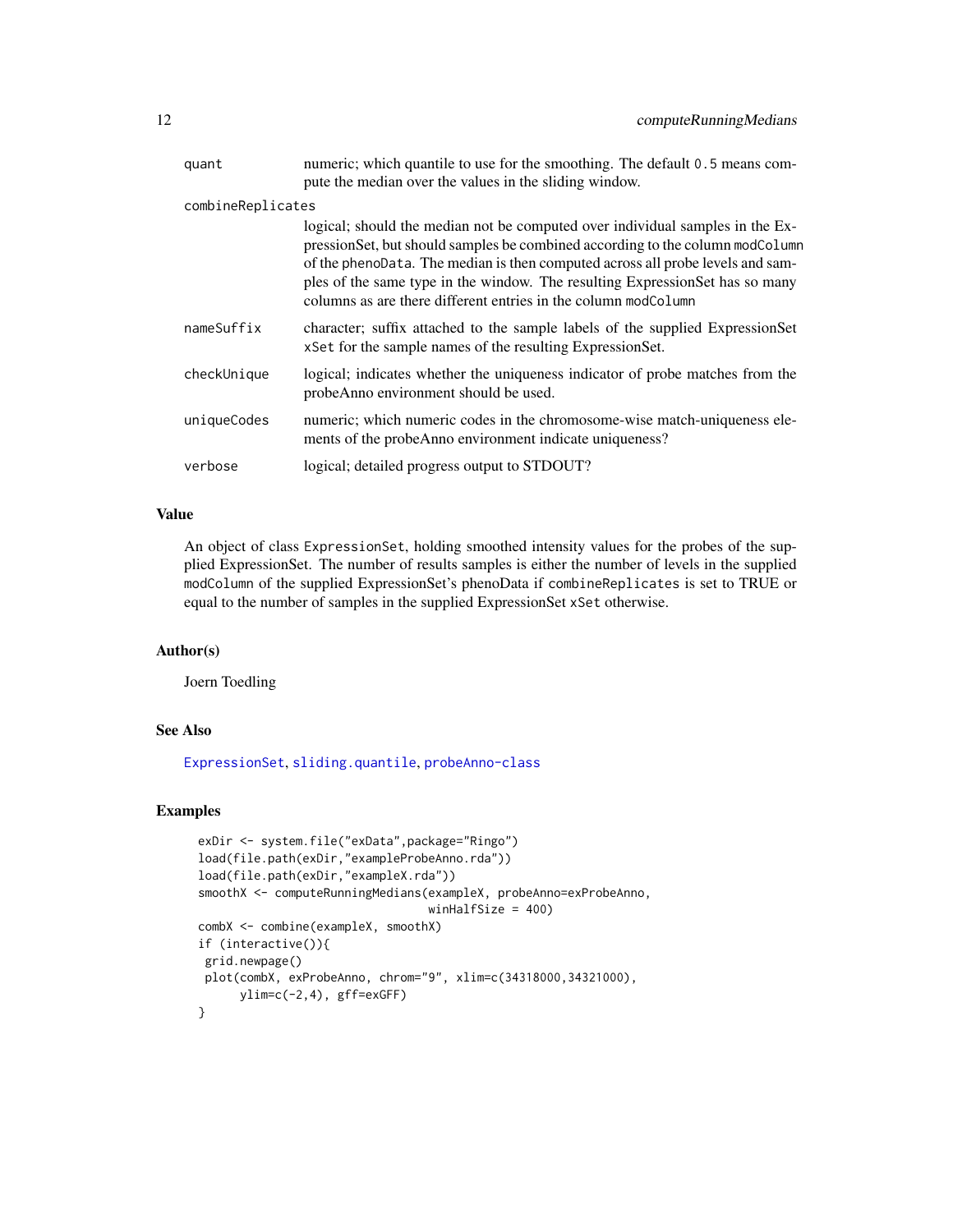<span id="page-12-0"></span>

Function to compute sliding (regularized) one- or two-sample T statistics on a tiling expression set.

# Usage

computeSlidingT(xSet, probeAnno, allChr = c(1:19, "X", "Y"), test = "one.sample", grouping = NULL, winHa

#### Arguments

| xSet        | Object of class ExpressionSet holding the normalized probe intensity data                                                                                                                                                |
|-------------|--------------------------------------------------------------------------------------------------------------------------------------------------------------------------------------------------------------------------|
| probeAnno   | Environment holding the genomic positions of probes in the ExpressionSet                                                                                                                                                 |
| allChr      | Character vector of all chromosomes in genome                                                                                                                                                                            |
| test        | character; one of one.sample or two.sample                                                                                                                                                                               |
| grouping    | factor vector of length equal to number of samples, not required if test=one.sample                                                                                                                                      |
| winHalfSize | Half the size of the window centered at a probe position, in which all other<br>probes contribute to the calculation of the mean and standard deviation.                                                                 |
| min.probes  | integer; if less probes are in the sliding window, NA instead of the mean and<br>sd is returned. This is meant to avoid to computing non-meaningful means and<br>standard deviations. If unwanted, set this to 1 or less |
| checkUnique | logical; indicates whether the uniqueness indicator of probe matches from the<br>probeAnno environment should be used.                                                                                                   |
| uniqueCodes | numeric; which numeric codes in the chromosome-wise match-uniqueness ele-<br>ments of the probeAnno environment indicate uniqueness?                                                                                     |
| verbose     | logical; detailed progress output to STDOUT?                                                                                                                                                                             |

# Value

An object of class ExpressionSet, holding the T statistics values for the probes of the supplied ExpressionSet. The number of results samples is the number of levels in the supplied factor grouping.

# Author(s)

Joern Toedling

# See Also

[sliding.meansd](#page-36-1)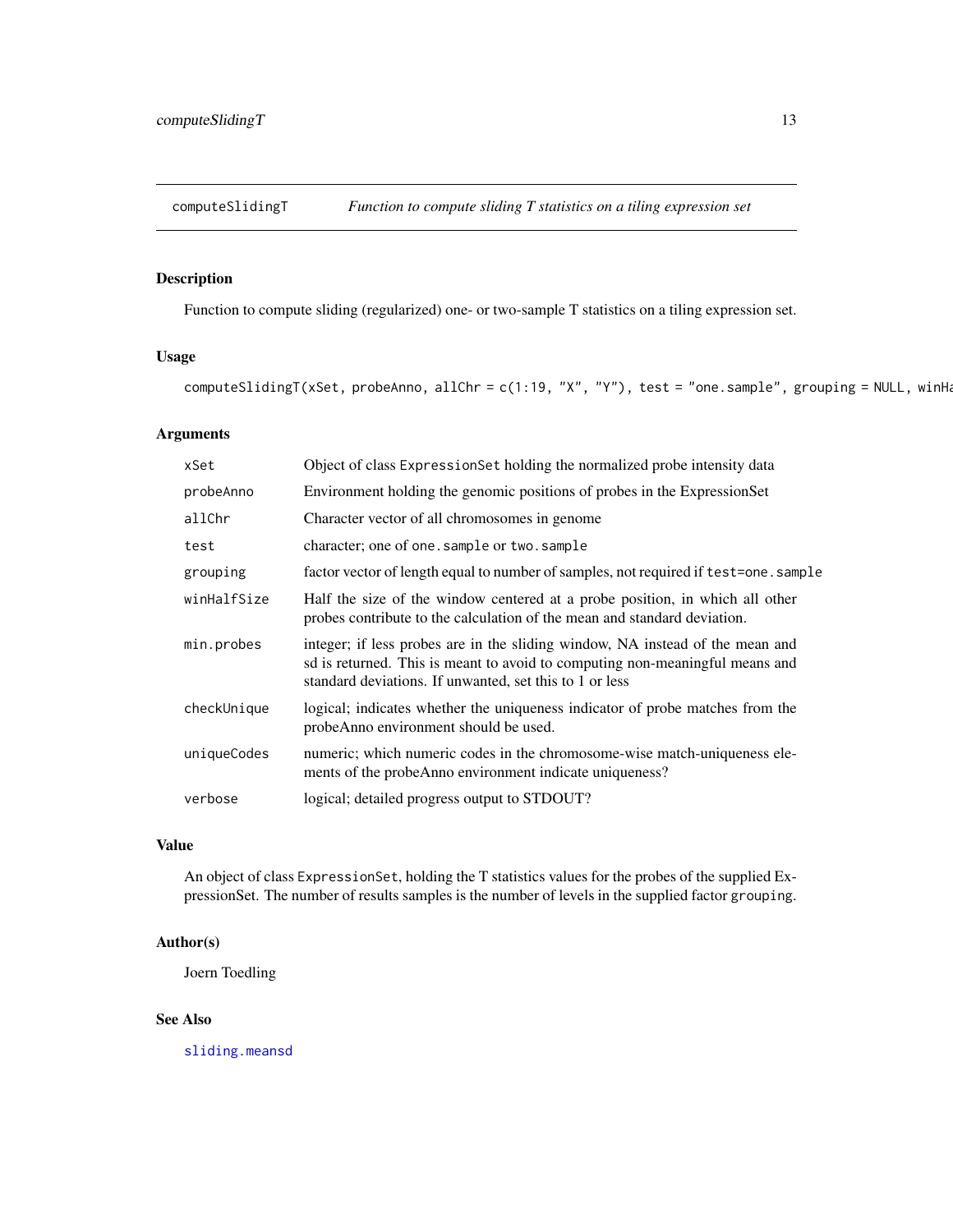# Examples

```
exDir <- system.file("exData",package="Ringo")
 load(file.path(exDir,"exampleProbeAnno.rda"))
 load(file.path(exDir,"exampleX.rda"))
 tX <- computeSlidingT(exampleX, probeAnno=exProbeAnno,
            allChr=c("9"), winHalfSize=400)
 sampleNames(tX) <- "t-Stat_Suz12vsTotal"
 if (interactive()){
  grid.newpage()
  plot(cbind2(exampleX, tX), exProbeAnno, chrom="9",
        xlim=c(34318000,34321000), ylim=c(-2,8.5), gff=exGFF,
        paletteName="Paired")
 }
```
corPlot *Function to plot correlation of different samples*

# Description

This function can be used to visualise the (rank) correlation in expression data between different samples or sample groups.

#### Usage

```
corPlot(eset, samples = NULL, grouping = NULL, ref = NULL,
   useSmoothScatter = TRUE, ...)
```
#### Arguments

| eset             | object of class ExpressionSet holding the array data, or a numeric matrix in-<br>stead                                                                                                                                                                                                                                                                                |  |
|------------------|-----------------------------------------------------------------------------------------------------------------------------------------------------------------------------------------------------------------------------------------------------------------------------------------------------------------------------------------------------------------------|--|
| samples          | which samples' expression shall be correlated to each other; either a numeric<br>vector of sample numbers in the ExpressionSet or a character vector that must<br>be contained in the sampleNames of the ExpressionSet, default NULL means<br>take all samples in the Expression Set                                                                                  |  |
| grouping         | an optional factor vector defining if the correlation should be assessed between<br>groups of samples, rather than individual samples. If two or more samples are<br>assigned into the same group, the mean over these samples' expression values<br>is taken before computing correlation. Default NULL means assess correlation<br>between individual samples only. |  |
| ref              | reference than only applies if argument grouping is given; see relevel                                                                                                                                                                                                                                                                                                |  |
| useSmoothScatter |                                                                                                                                                                                                                                                                                                                                                                       |  |
|                  | logical; should the function smoothScatter be used?                                                                                                                                                                                                                                                                                                                   |  |
| .                | additional arguments, not used yet                                                                                                                                                                                                                                                                                                                                    |  |

<span id="page-13-0"></span>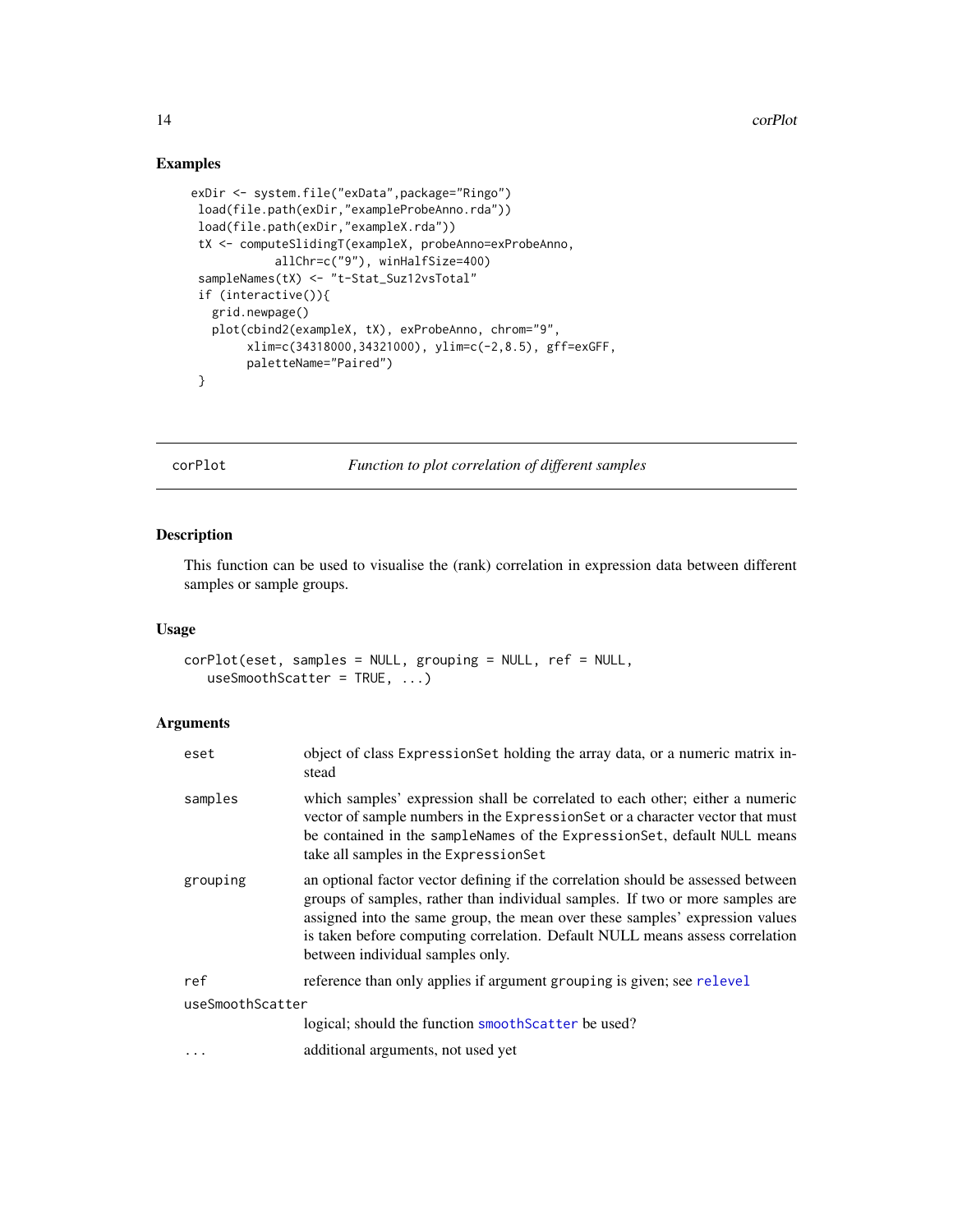# <span id="page-14-0"></span>exportCherList 15

# Value

The function only returns NULL (invisible). The function is called for its side-effect producing the pairs plot.

# Author(s)

Joern Toedling

# See Also

[ExpressionSet](#page-0-0), [relevel](#page-0-0), [pairs](#page-0-0), [smoothScatter](#page-0-0)

# Examples

```
data(sample.ExpressionSet)
if (interactive())
corPlot(sample.ExpressionSet,
grouping=paste(sample.ExpressionSet$sex,
 sample.ExpressionSet$type, sep="."))
```
exportCherList *Function to export cherList into a file*

# Description

Function to export cherList into a file of gff or BED format. This files can be imported as tracks into genome browsers.

# Usage

```
exportCherList(object, filename = "chers.gff", format = "gff3",
              genome="hg18", ...)
```
# Arguments

| object    | an object of class cherList                                                                                            |
|-----------|------------------------------------------------------------------------------------------------------------------------|
| filename  | character; path to file to be written                                                                                  |
| format    | Format of exported file; currently only "gff3" and "bed" are supported                                                 |
| genome    | character; which genome the ChIP-enriched regions were found in denoting<br>species and assembly, e.g. 'hg18' or 'mm9' |
| $\ddotsc$ | further arguments to be passed on to the track Set method                                                              |

# Details

First converts the cherList into an object of class trackSet from package rtracklayer and then calls the export method as defined for a trackSet.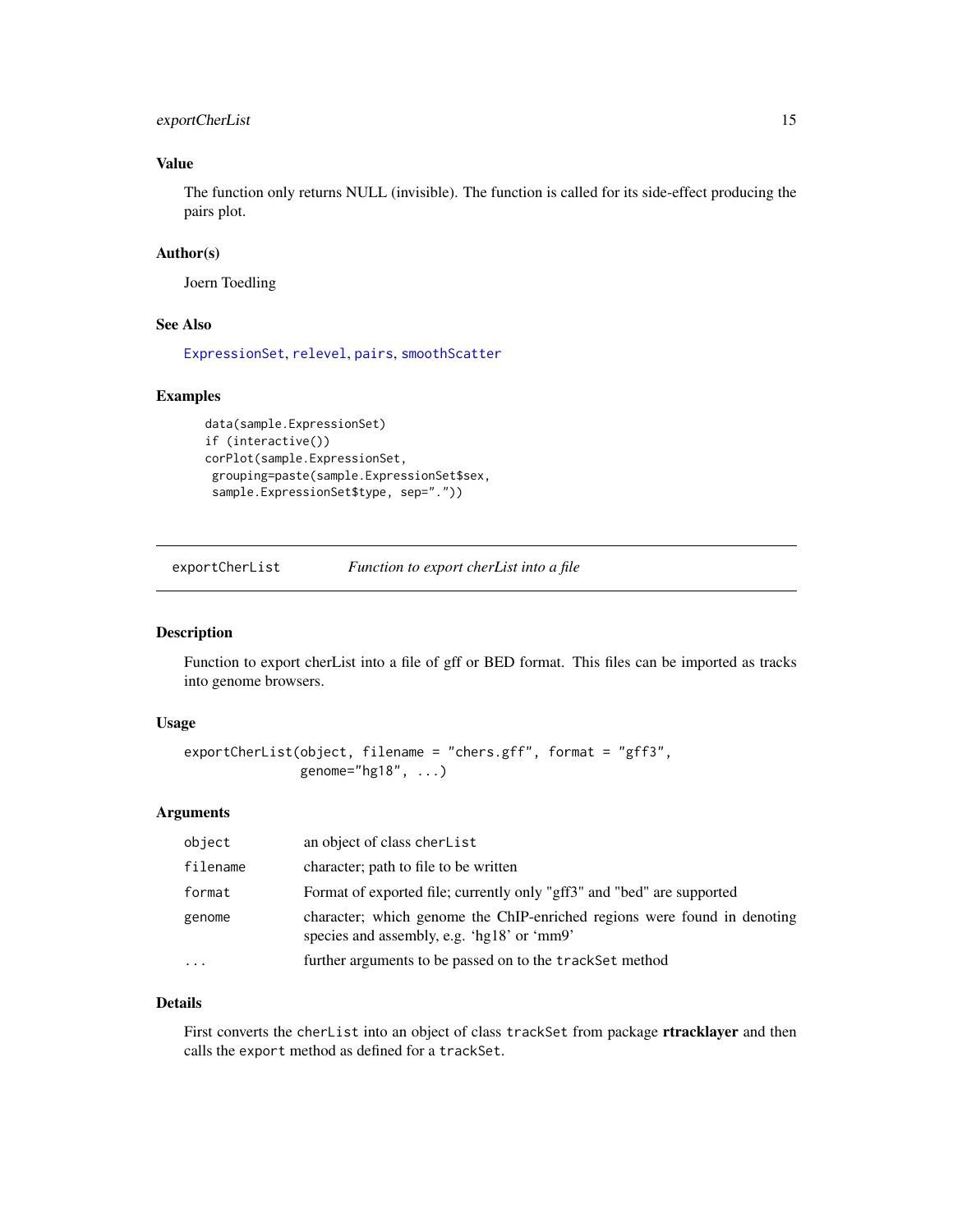<span id="page-15-0"></span>returns invisible NULL; called for the side effect of writing the file filename.

# Author(s)

Joern Toedling

# See Also

Class trackset in package rtracklayer

#### Examples

```
## Not run:
 exDir <- system.file("exData",package="Ringo")
 load(file.path(exDir,"exampleProbeAnno.rda"))
 load(file.path(exDir,"exampleX.rda"))
 smoothX <- computeRunningMedians(exampleX, probeAnno=exProbeAnno,
      modColumn = "Cy5", allChr = "9", winHalfSize = 400)
 chersX <- findChersOnSmoothed(smoothX, probeAnno=exProbeAnno,
      thresholds=0.45, allChr="9", distCutOff=600, cellType="human")
 exportCherList(chersX, file="chers.gff")
```
## End(Not run)

extractProbeAnno *Build probeAnno from match positions in an RGList*

# Description

This function can be used to build a probeAnno object from the reporter match positions given in the 'genes' slot of an RGList if present, as is the case with some ChIP-chip microarray platforms, e.g. with certain Agilent ones after reading in the data with read.maimages(...,"agilent").

# Usage

```
extractProbeAnno(object, format = "agilent", ...)
```
#### Arguments

| object | an object that holds the data and the probe match positions, currently can only<br>be of class RGL ist                         |
|--------|--------------------------------------------------------------------------------------------------------------------------------|
| format | in which format are the reporter match positions stored in the object; see details;<br>currently only "agilent" is implemented |
| .      | further arguments that are passed on to the function postoProbeAnno                                                            |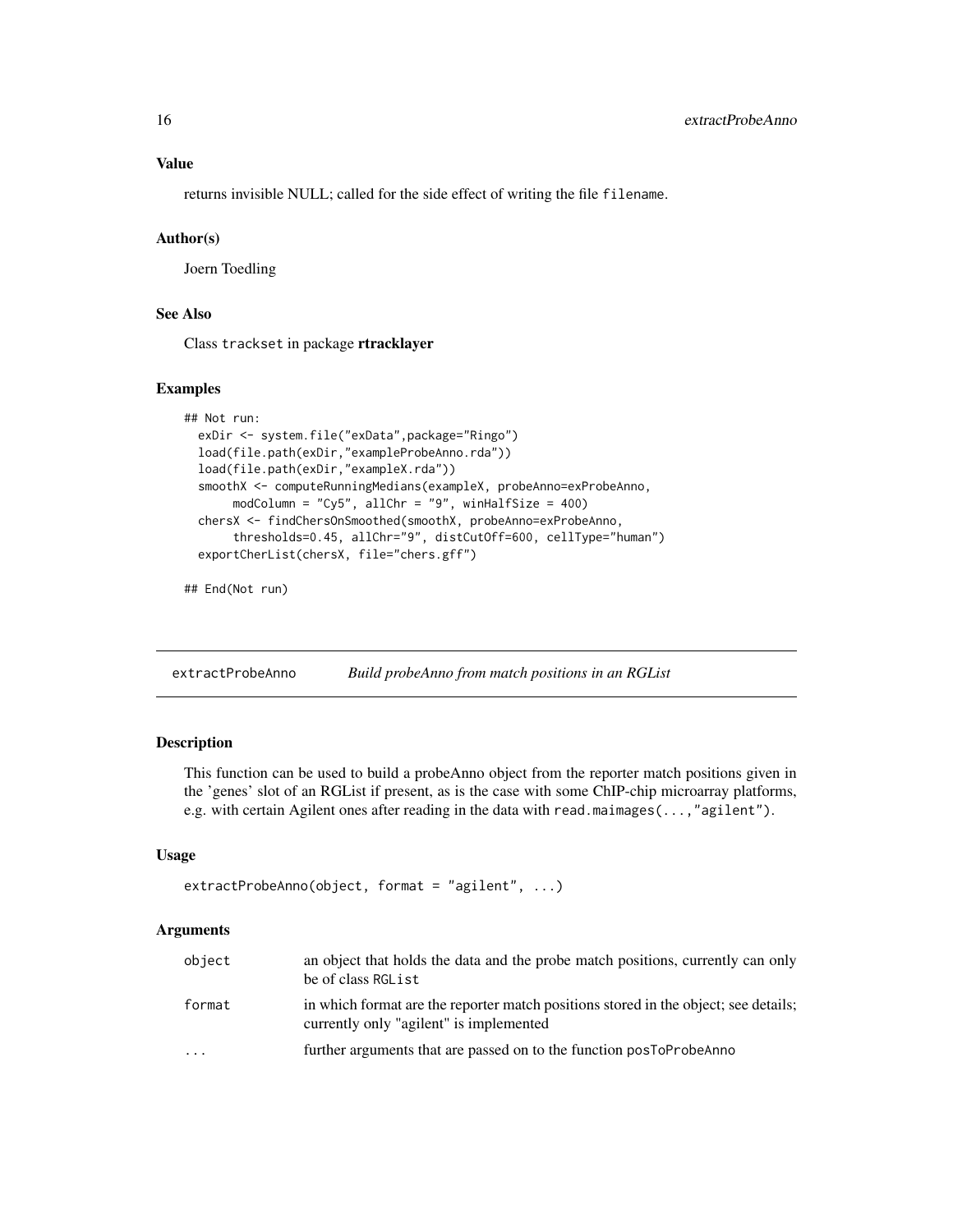# <span id="page-16-0"></span>features2Probes 17

# Details

Which information is used for creating the probeAnno is specified by the argument format.

agilent expects that the object is of class RGList. The 'genes' element of the object is taken. This element is expected to have at least a column 'ProbeName', which stores the unique reporter/probe identifiers, and a column 'SystematicName', which holds the probe match position in the format "chr<chromosome>:coordinate1-coordinate2", e.g."chr1:087354051-087354110".

#### Value

An object of class probeAnno holding the mapping between reporters and genomic positions.

#### Author(s)

Joern Toedling

#### See Also

[posToProbeAnno](#page-26-1), [probeAnno-class](#page-30-1)

<span id="page-16-1"></span>

| features2Probes |  | Function for mapping genomic features to probes |
|-----------------|--|-------------------------------------------------|
|                 |  |                                                 |

#### Description

This function creates a mapping between annotated genomic features and probes on the array whose matching genomic positions are stored in a probeAnno environment.

#### Usage

features2Probes(gff, probeAnno, upstream = 5000, checkUnique = TRUE, uniqueCodes =  $c(0)$ , mem.limit=1e8,

#### Arguments

| gff         | data. frame holding genomic feature annotation                                                                                       |
|-------------|--------------------------------------------------------------------------------------------------------------------------------------|
| probeAnno   | Object of class environment holding the genomic positions of probes in the<br>ExpressionSet                                          |
| upstream    | up to how many bases upstream of annotated genomic features should probes be<br>counted as related to that feature (see details)     |
| checkUnique | logical; indicates whether the uniqueness indicator of probe matches from the<br>probeAnno environment should be used.               |
| uniqueCodes | numeric; which numeric codes in the chromosome-wise match-uniqueness ele-<br>ments of the probeAnno environment indicate uniqueness? |
| mem.limit   | integer value; what is the maximal allowed size of matrices during the compu-<br>tation; see region0verlap                           |
| verbose     | logical; detailed progress output to STDOUT?                                                                                         |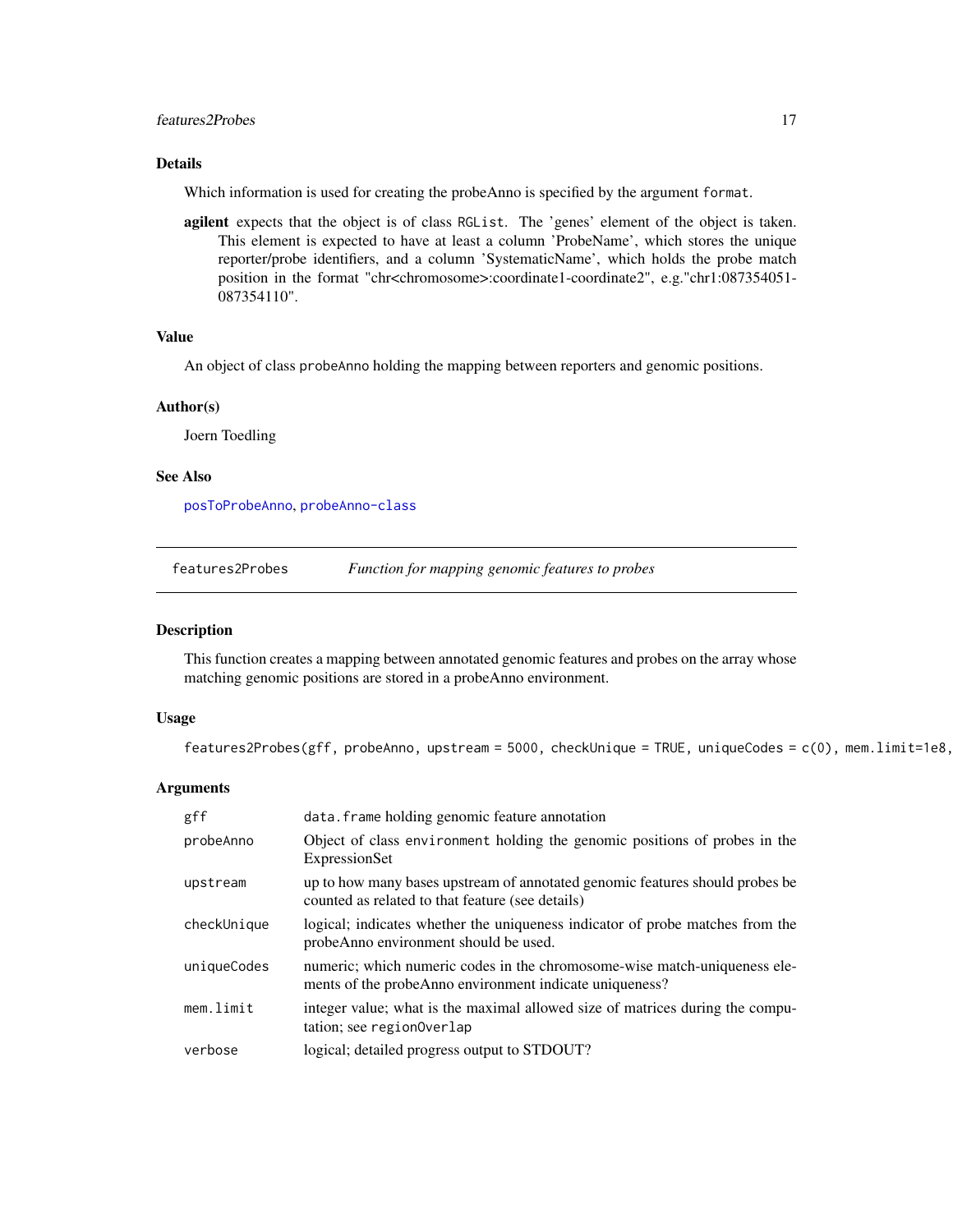The results is a list of length equal to the number of rows in the provided gff, the data.frame of genomic features. The names of the list are the names specified in the gff. Each element of the list is specified by the probes mapping into the genomic region from upstream bases upstream of the feature's start site to the feature's end site. The entries itself are either NULL, if no probe was mapped into this region, or a named numeric vector, with its values being the distances of the probes' middle positions to the feature's start site (which depends on the strand the feature is on) and its names being the identifiers of these probes.

#### **Note**

This resulting mapping is not used excessively by other Ringo functions, so creating this mapping is optional at this time, but it may simplify subsequent gene/transcript-based analyses.

Here, the term *feature* describes a genomic entity such as a gene, transcript, non-coding RNA or a similar feature annotated to a genome. It does NOT refer to oligo-nucleotide or cDNA probes on the microarray.

#### Author(s)

Joern Toedling

#### See Also

[regionOverlap](#page-33-1)

#### Examples

```
ringoExampleDir <- system.file("exData",package="Ringo")
load(file.path(ringoExampleDir,"exampleProbeAnno.rda"))
trans2Probe <- features2Probes(exGFF, exProbeAnno)
trans2Probe[exGFF$name[match("NUDT2", exGFF$symbol)]]
exGFF[match(names(trans2Probe)[listLen(trans2Probe)>0],exGFF$name),]
trans2Probe[listLen(trans2Probe)==1]
```
<span id="page-17-1"></span>findChersOnSmoothed *Find ChIP-enriched regions on smoothed ExpressionSet*

# **Description**

Given an ExpressionSet of smoothed probe intensities, an environment with the mapping of probes to chromosomes, and a vector of thresholds for calling genomic sites enriched, this function finds the 'chers' (ChIP-enriched regions) consisting of enriched genomic positions, with probes mapped to them. 'Adjacent' enriched positions are condensed into a single Cher.

<span id="page-17-0"></span>

# Value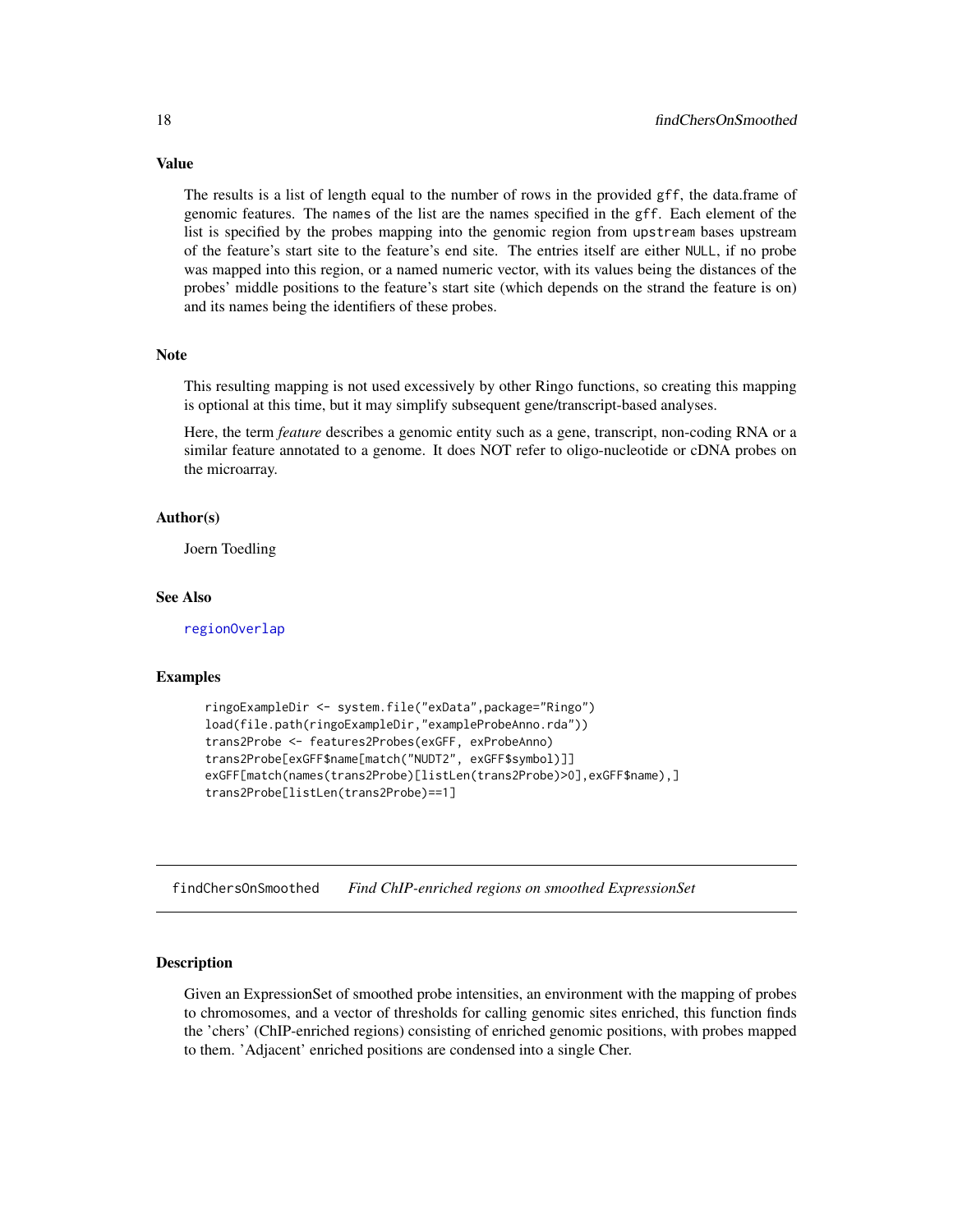# Usage

```
findChersOnSmoothed(smoothedX, probeAnno, thresholds, allChr = NULL,
  distCutOff = 600, minProbesInRow = 3, cellType = NULL,
  antibodyColumn=NULL, checkUnique = TRUE, uniqueCodes = c(0),
  verbose = TRUE)
```
# Arguments

| smoothedX      | Object of class Expression Set holding the smoothed probe intensities, e.g. the<br>result of function computeRunningMedians.                                                                                                                                                                                                                           |
|----------------|--------------------------------------------------------------------------------------------------------------------------------------------------------------------------------------------------------------------------------------------------------------------------------------------------------------------------------------------------------|
| probeAnno      | environment containing the probe to genome mapping                                                                                                                                                                                                                                                                                                     |
| thresholds     | numeric vector of threshold above which smoothed probe intensities are consid-<br>ered to correspond to enriched probes. The vector has to be of length equal the<br>number of samples in smoothedX, with a single threshold for each sample.                                                                                                          |
| allChr         | character vector of all chromosomes on which enriched regions are sought. Ev-<br>ery chromosome here has to have probes mapped to it in the probeAnno envi-<br>ronment. By default (NULL) the chromosomeNames of the probeAnno object are<br>used.                                                                                                     |
| distCutOff     | integer; maximum amount of base pairs at which enriched probes are condensed<br>into one Cher.                                                                                                                                                                                                                                                         |
| minProbesInRow | integer; minimum number of enriched probes required for a Cher; see details<br>for further explanation.                                                                                                                                                                                                                                                |
| cellType       | character; name of cell type the data comes from, is either a. of length one indi-<br>cating the column of pData(smoothedX) that holds the cell type OR b. of length<br>one indicating the common cell type for all samples in the ExpressionSet OR<br>c. of length equal to ncol (smoothedX) specifying the cell type of each sample<br>individually. |
| antibodyColumn | the name or number of the column of the pData(smoothedX) that holds the<br>description of the antibody used for each sample. This information is used<br>to annotate found ChIP-enriched regions accordingly. If NULL (default), the<br>sampleNames of smoothedX are used.                                                                             |
| checkUnique    | logical; indicates whether the uniqueness indicator of probe matches from the<br>probeAnno environment should be used.                                                                                                                                                                                                                                 |
| uniqueCodes    | numeric; which numeric codes in the chromosome-wise match-uniqueness ele-<br>ments of the probeAnno environment indicate uniqueness?                                                                                                                                                                                                                   |
| verbose        | logical; extended output to STDOUT?                                                                                                                                                                                                                                                                                                                    |

# Details

Specifying a minimum number of probes for a Cher (argument minProbesInRow) guarantees that a Cher is supported by a reasonable number of measurements in probe-sparse regions. For example, if there's only one enriched probe within a certain genomic 1kb region and no other probes can been mapped to that region, this single probe does arguably not provide enough evidence for calling this genomic region enriched.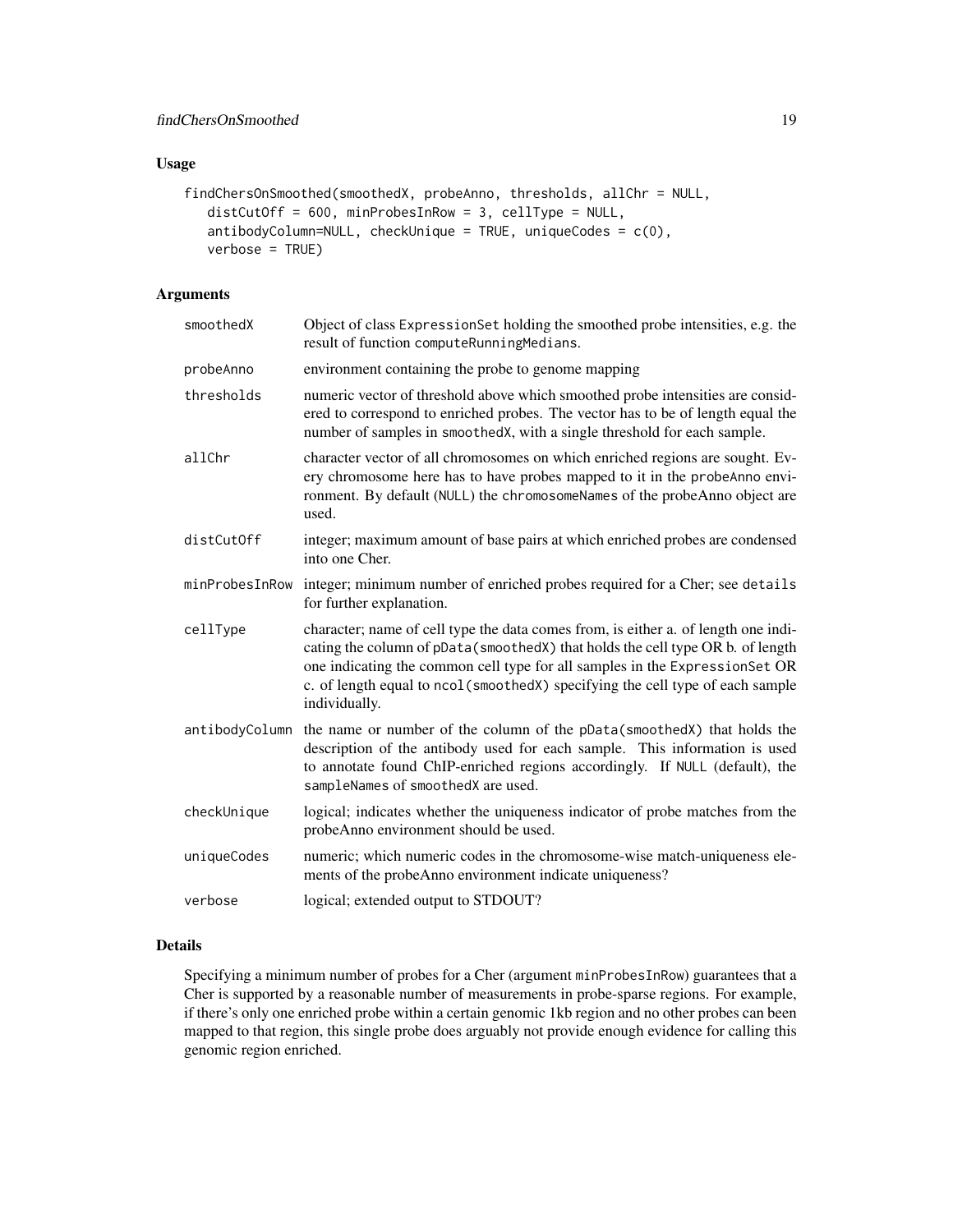# <span id="page-19-0"></span>Value

A list of class cherList, holding objects of class cher that were found on the supplied data.

#### Author(s)

Joern Toedling

# See Also

[cherByThreshold](#page-6-1),[computeRunningMedians](#page-10-1), [relateChers](#page-35-1)

#### Examples

```
exDir <- system.file("exData",package="Ringo")
load(file.path(exDir,"exampleProbeAnno.rda"))
load(file.path(exDir,"exampleX.rda"))
smoothX <- computeRunningMedians(exampleX, probeAnno=exProbeAnno,
     modColumn = "Cy5", allChr = "9", winHalfSize = 400)
chersX <- findChersOnSmoothed(smoothX, probeAnno=exProbeAnno,
     thresholds=0.45, allChr="9", distCutOff=600, cellType="human")
if (interactive())
  plot(chersX[[1]], smoothX, probeAnno=exProbeAnno, gff=exGFF)
chersX <- relateChers(chersX, exGFF)
as.data.frame.cherList(chersX)
```
ftr2xys *Convert a NimbleScan ftr-file into a xys-file*

# Description

Auxiliary function to convert a NimbleScan feature-report file into a xys-file that can be used with the function read.xysfiles of package oligo.

# Usage

ftr2xys(ftr.file, path=getwd())

# Arguments

| ftr.file | character; file path of feature report file to convert into an xys file         |
|----------|---------------------------------------------------------------------------------|
| path     | file path to directory where the xys-file should be written to; defaults to the |
|          | current working directory                                                       |

# Details

The output file is names as the input ftr file; with the file extension .ftr replaced by .xys.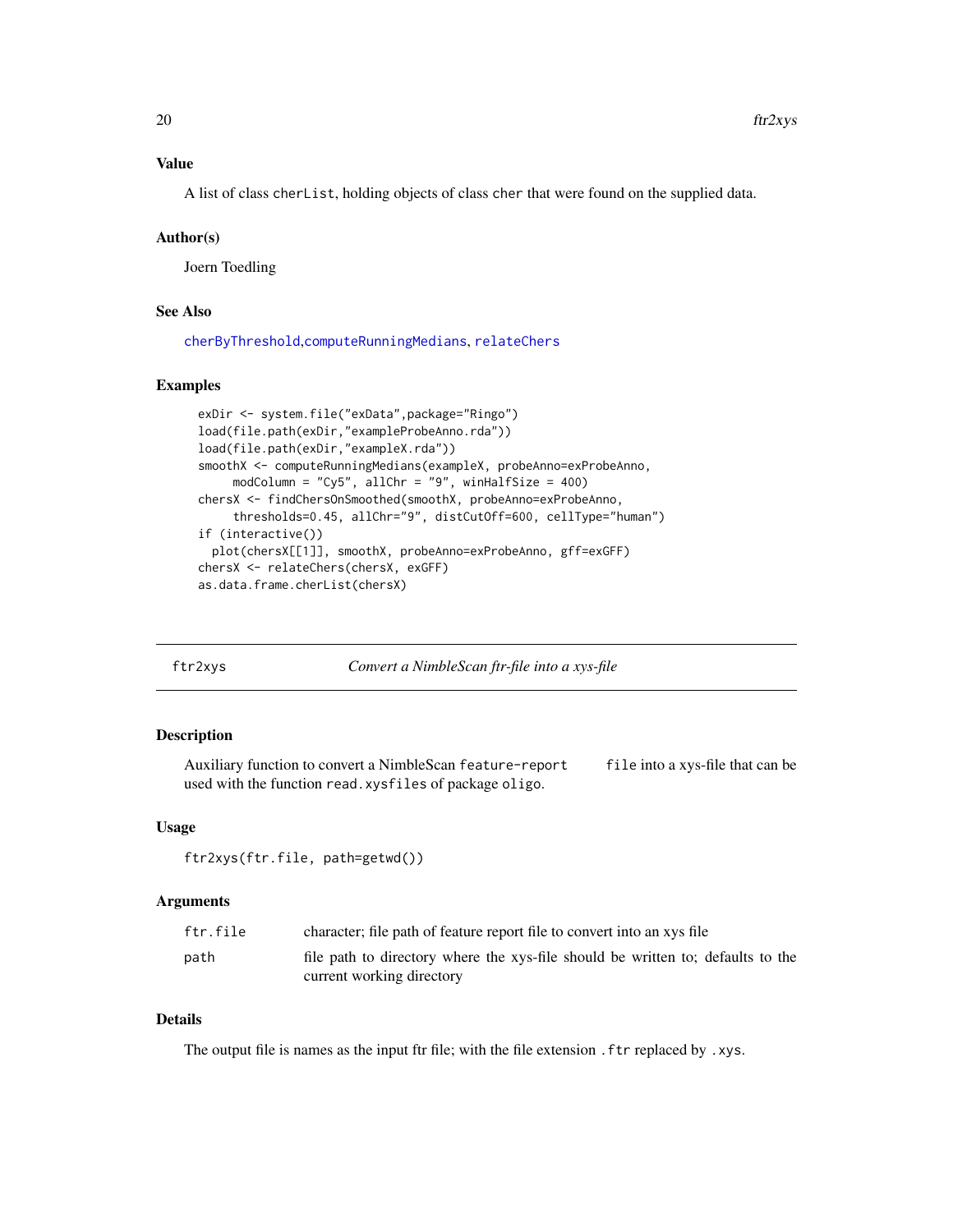#### <span id="page-20-0"></span>getFeats 21

# Value

Function returns only NULL invisibly and is only called for its side effect to write the xys-file into the current working directory.

#### Note

This function should only be used with one-color Nimblegen microarrays and when the correct xysfile of the raw data is not available. The output file can be used with the function read.xysfiles of package oligo.

# Author(s)

Joern Toedling

# Examples

```
## Not run:
  sapply(list.files(pattern=".ftr$"),ftr2xys)
  library(oligo)
  fs = read.xysfiles(list.xysfiles())
```
## End(Not run)

```
getFeats Utility function to extract all features from a cherList
```
#### Description

This is a small utility function for extracting all related features from a *cherList*, a list of *ChIPenriched regions*.

#### Usage

getFeats(cl)

#### Arguments

cl object of class cherList, a list of cher objects

# Value

a character vector containing the names of all features that were associated to any ChIP-enriched region in the list before, using the function [relateChers](#page-35-1)

# Author(s)

Joern Toedling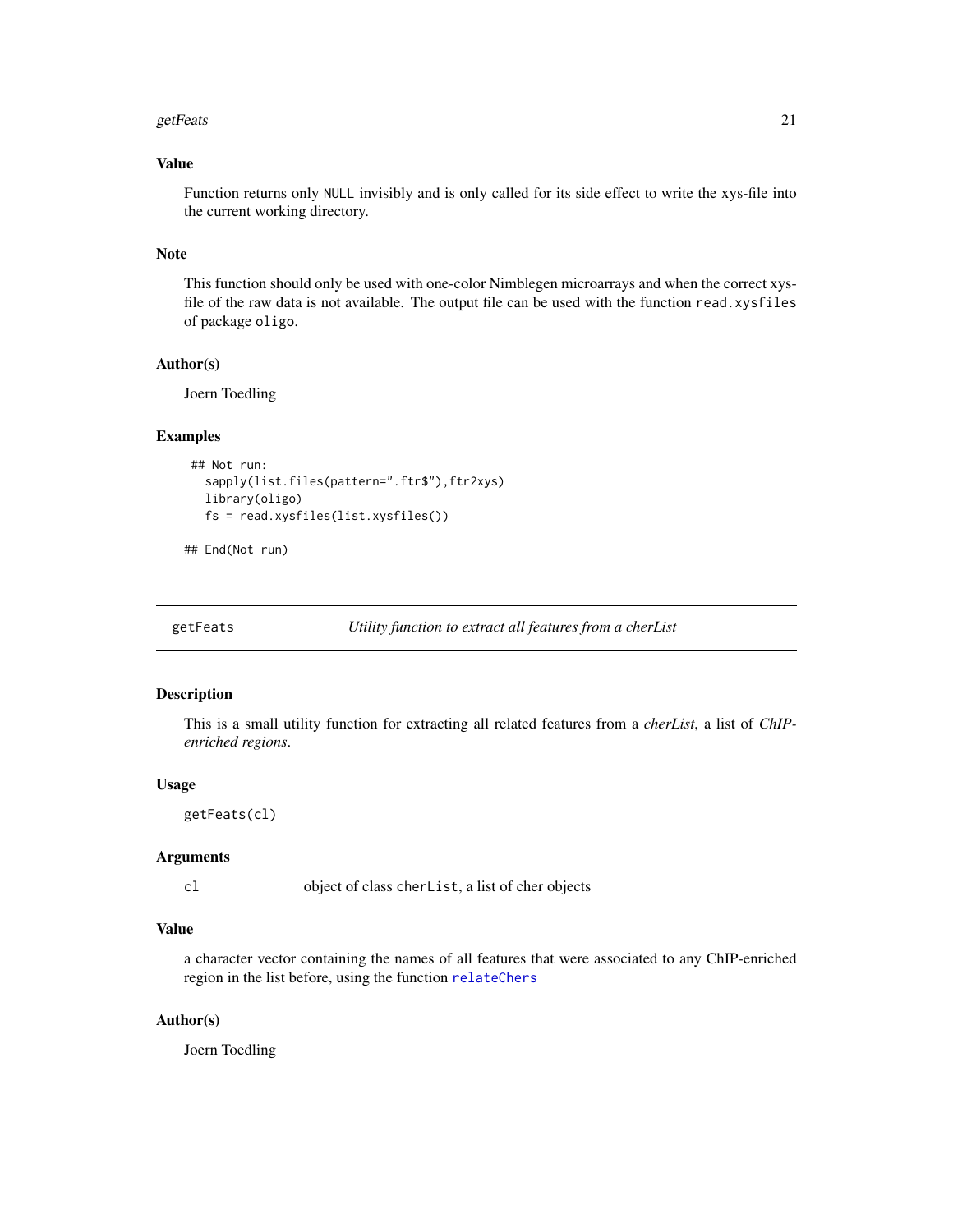# <span id="page-21-0"></span>See Also

[relateChers](#page-35-1),[cher-class](#page-4-1)

image.RGList *Function to visualize spatial distribution of raw intensities*

# Description

Function to visualize spatial distribution of raw intensities on NimbleGen Oligoarrays. Requires RGList with component genes complete with genes\$X and genes\$X coordinates of probes on array. arrayImage is a synonym of image.RGList.

#### Usage

```
## S3 method for class RGList
image(x,arrayno,channel=c("red","green","logratio"),
        mycols=NULL, mybreaks=NULL, dim1="X", dim2="Y",
        ppch=20, pcex=0.3, verbose=TRUE, ...)
```
# Arguments

| $\times$ | object of class RGL is t containing red and green channel raw intensities; possibly<br>result of readNimblegen.                                                                                                                                                      |
|----------|----------------------------------------------------------------------------------------------------------------------------------------------------------------------------------------------------------------------------------------------------------------------|
| arrayno  | integer; which array to plot; one of $1:ncol(x$R)$                                                                                                                                                                                                                   |
| channel  | character; which channel to plot, either red, green or the logratio log2(red)-log2(green)                                                                                                                                                                            |
| mycols   | vector of colors to use for image; if NULL defaults to colorRampPalette(c("White", "Yellow", "Red")                                                                                                                                                                  |
| mybreaks | optional numeric vector of breaks to use as argument breaks in image.default;<br>default NULL means take length (mycols) +1 quantiles of the data as breaks.                                                                                                         |
| dim1     | string; which column of the 'genes' element of the supplied RGL ist indicates the<br>first dimension of the reporter position on the microarray surface; for example<br>this column is called 'X' with some NimbleGen arrays and 'Row' with some<br>Agilent arrays.  |
| dim2     | string; which column of the 'genes' element of the supplied RGL ist indicates<br>the second dimension of the reporter position on the microarray surface; for<br>example this column is called 'Y' with some NimbleGen arrays and 'Col' with<br>some Agilent arrays. |
| ppch     | which symbol to use for intensities; passed on as pch to pointsdefault                                                                                                                                                                                               |
| pcex     | enlargement factor for intensity symbols; passed on as cex to points.default                                                                                                                                                                                         |
| verbose  | logical; extended output to STDOUT?                                                                                                                                                                                                                                  |
| $\cdots$ | further arguments passed on to plot.default and points.default                                                                                                                                                                                                       |
|          |                                                                                                                                                                                                                                                                      |

# Value

invisibly returns NULL; function is called for its side effect, this is producing the plot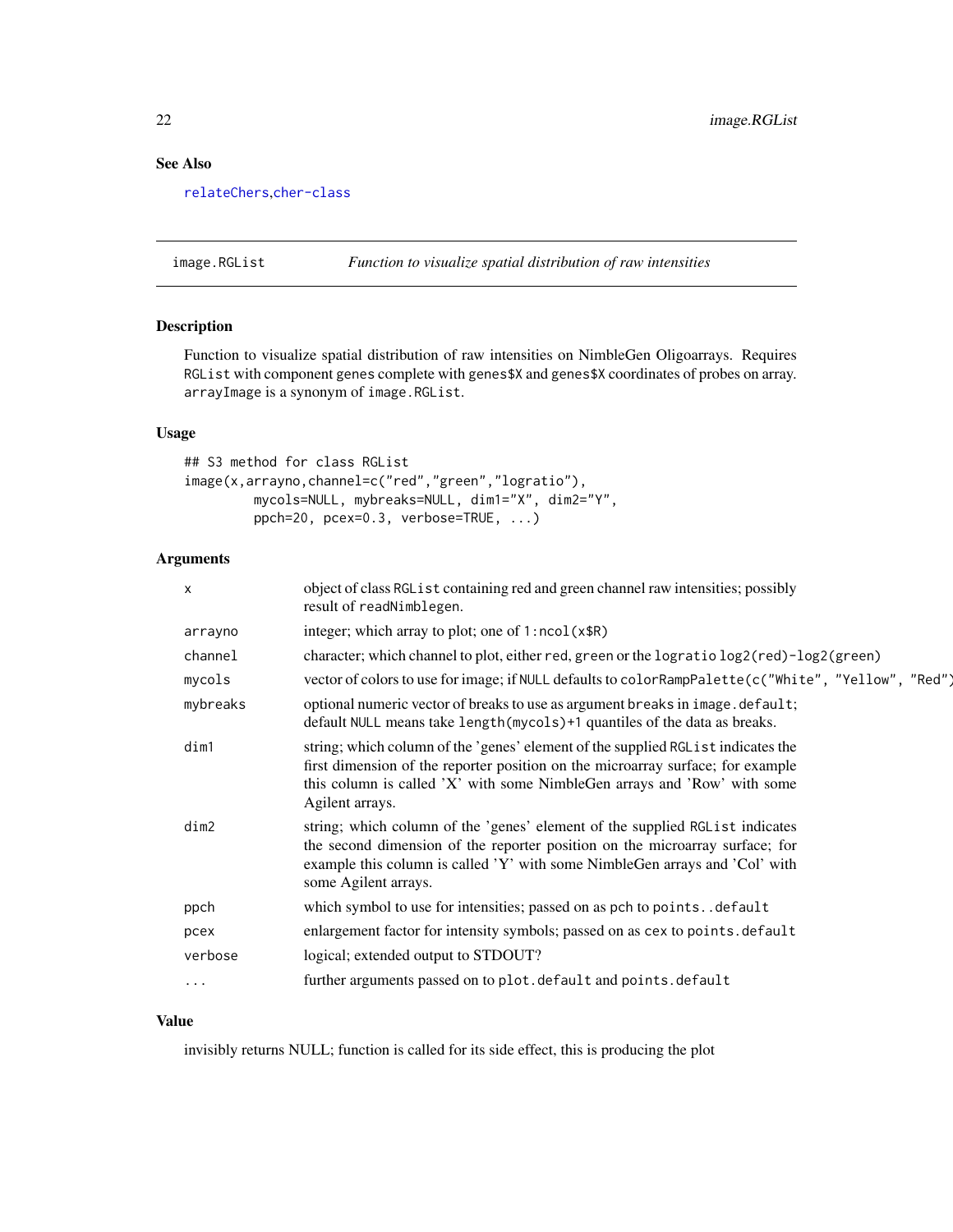# <span id="page-22-0"></span>nonzero-methods 23

#### Author(s)

Joern Toedling

# See Also

[readNimblegen](#page-32-1),[plot.default](#page-0-0), [points](#page-0-0)

#### Examples

```
exDir <- system.file("exData",package="Ringo")
exRG <- readNimblegen("example_targets.txt","spottypes.txt",path=exDir)
image(exRG, 1, channel="red", mycols=c("black","darkred","red"))
## this example looks strange because the example data files only
## includes the probe intensities of probes mapped to the forward
## strand of chromosome 9.
## you can see these probes are distributed all over the array
```
nonzero-methods *Methods for Function nonzero*

# **Description**

Auxiliary functions to retrieve the indices of non-zero elements in sparse matrices.

#### Value

A two-column matrix. Each row gives the row and column index of a non-zero element in the supplied matrix x.

# **Methods**

- $x = "dgCMatrix"$  returns the indices of non-zero elements in matrices of class dgCMatrix
- $x =$  "matrix.csr" returns the indices of non-zero elements in matrices of class matrix.csr
- $x =$  "matrix" returns the indices of non-zero elements in matrices of base class matrix; equivalent to which( $x$  != 0, arr.ind=TRUE)

#### Note

Originally we used the matrix.csr class from SparseM, but we have switched to the class dgCMatrix from package Matrix, as that package is part of the R distribution bundle now.

The idea is to have a function similar to which(x  $!= 0$ , arr. ind=TRUE) if x is a matrix.

# See Also

[dgCMatrix-class](#page-0-0)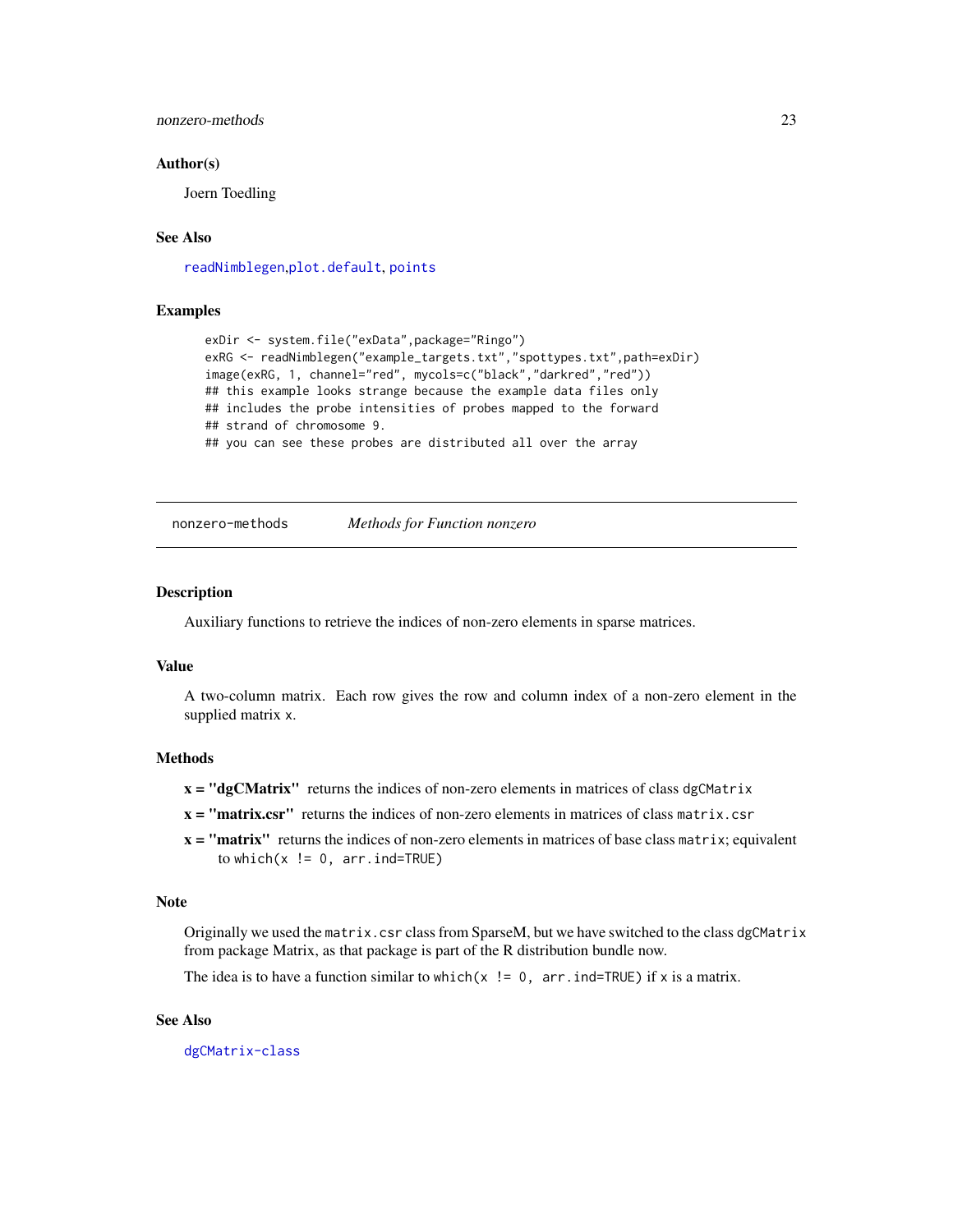# Examples

```
(A \leq \text{matrix}(c(0,0,0,0,0,1,0,0,0,0,0,0,0,0,-34)),nrow=5, byrow=TRUE))
str(A.dgc <- as(A, "dgCMatrix"))
nonzero(A.dgc)
A2.dgc <- Matrix::cBind(A.dgc, A.dgc)
as.matrix(A2.dgc)
nonzero(A2.dgc)
```
<span id="page-23-1"></span>plot.autocor.result *Plots auto-correlation of probe intensities*

# Description

Function to plot the auto-correlation of probe intensities computed by function autocor.

# Usage

## S3 method for class autocor.result plot(x, plot.title = "ChIP: Autocorrelation of Intensities", ...)

# Arguments

| $\mathsf{x}$ | an object of class autocor, result, the result of function autocor |
|--------------|--------------------------------------------------------------------|
| plot.title   | main title of the plot                                             |
| .            | further arguments passed on to plot. default, see details          |

# Details

The following arguments to plot.default are already defined in the function and thus cannot be specified by the user as further arguments in ...: type, lwd, xlab, ylab, col. Argument main is specified in plot.title.

# Value

invisible NULL

#### Author(s)

Joern Toedling

#### See Also

[autocor](#page-2-1)

#### Examples

## see the help page of autocor for an example

<span id="page-23-0"></span>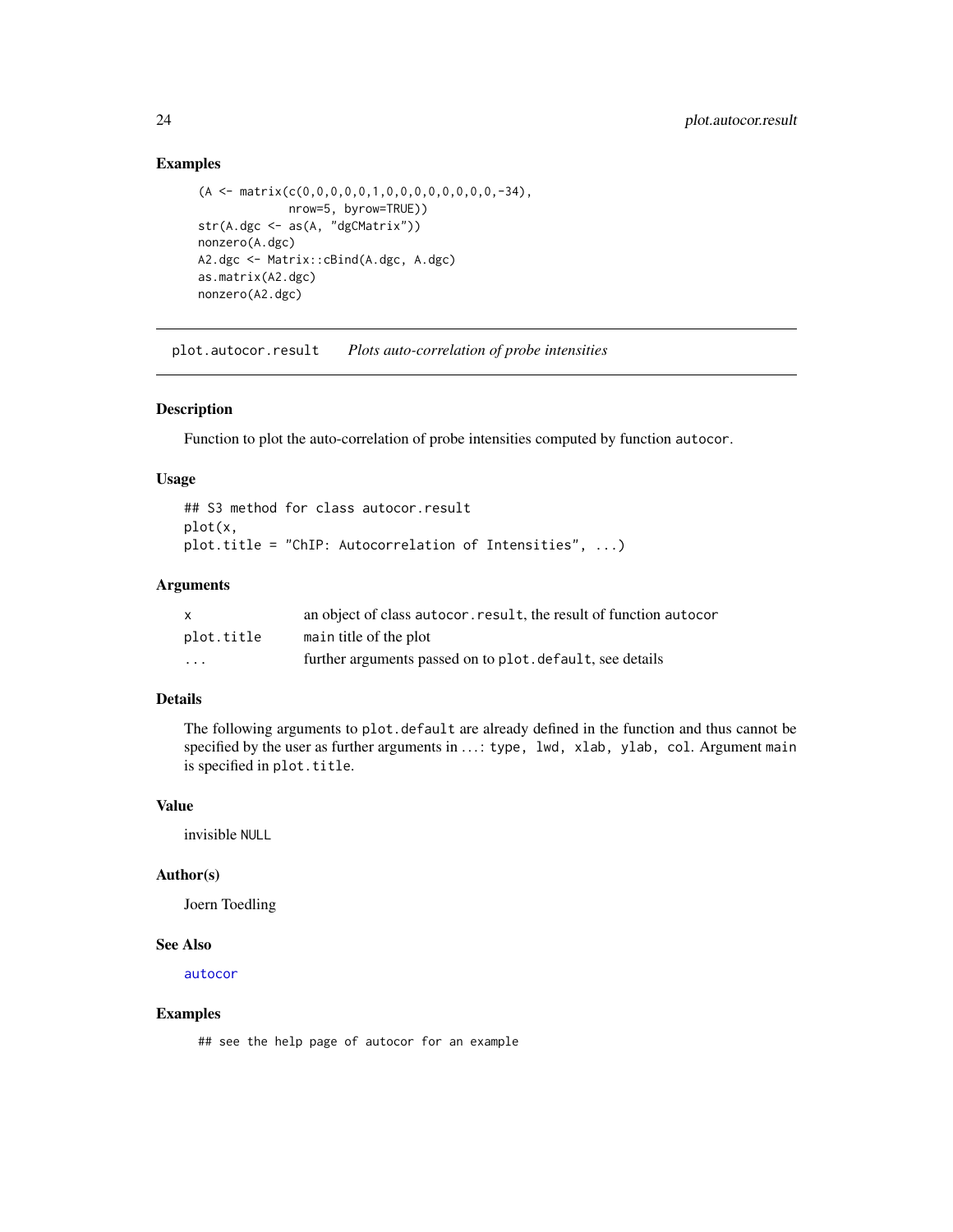<span id="page-24-1"></span><span id="page-24-0"></span>plot.cher *Plot identified Chers*

# Description

Function for plotting identified *Cher*s (ChIP-enriched regions).

# Usage

```
## S4 method for signature cher,ExpressionSet
plot(x, y, probeAnno, samples=NULL, extent = 1000, gff = NULL, ...)
```
# Arguments

| $\mathsf{x}$ | object of class cher                                                                                                                                                                                          |
|--------------|---------------------------------------------------------------------------------------------------------------------------------------------------------------------------------------------------------------|
| y            | data object of class Expression Set that was used for function find Chers On Smoothed                                                                                                                         |
| probeAnno    | object of class probe Anno holding the reporter/probe to genome mappings                                                                                                                                      |
| samples      | which samples to plot, either a numeric vector of entries in 1 to ncol(dat), or<br>character vector with entries in sampleNames(dat) or NULL meaning plot the<br>levels from all samples in the ExpressionSet |
| extent       | integer; how many base pairs to the left and right should the plotted genomic<br>region be extended                                                                                                           |
| gff          | data frame with gene/transcript annotation                                                                                                                                                                    |
| $\ddotsc$    | further arguments passed on to function chipAlongChrom                                                                                                                                                        |

# Value

called for generating the plot; invisible(NULL)

# Author(s)

Joern Toedling

# See Also

[chipAlongChrom](#page-7-1), [cher-class](#page-4-1)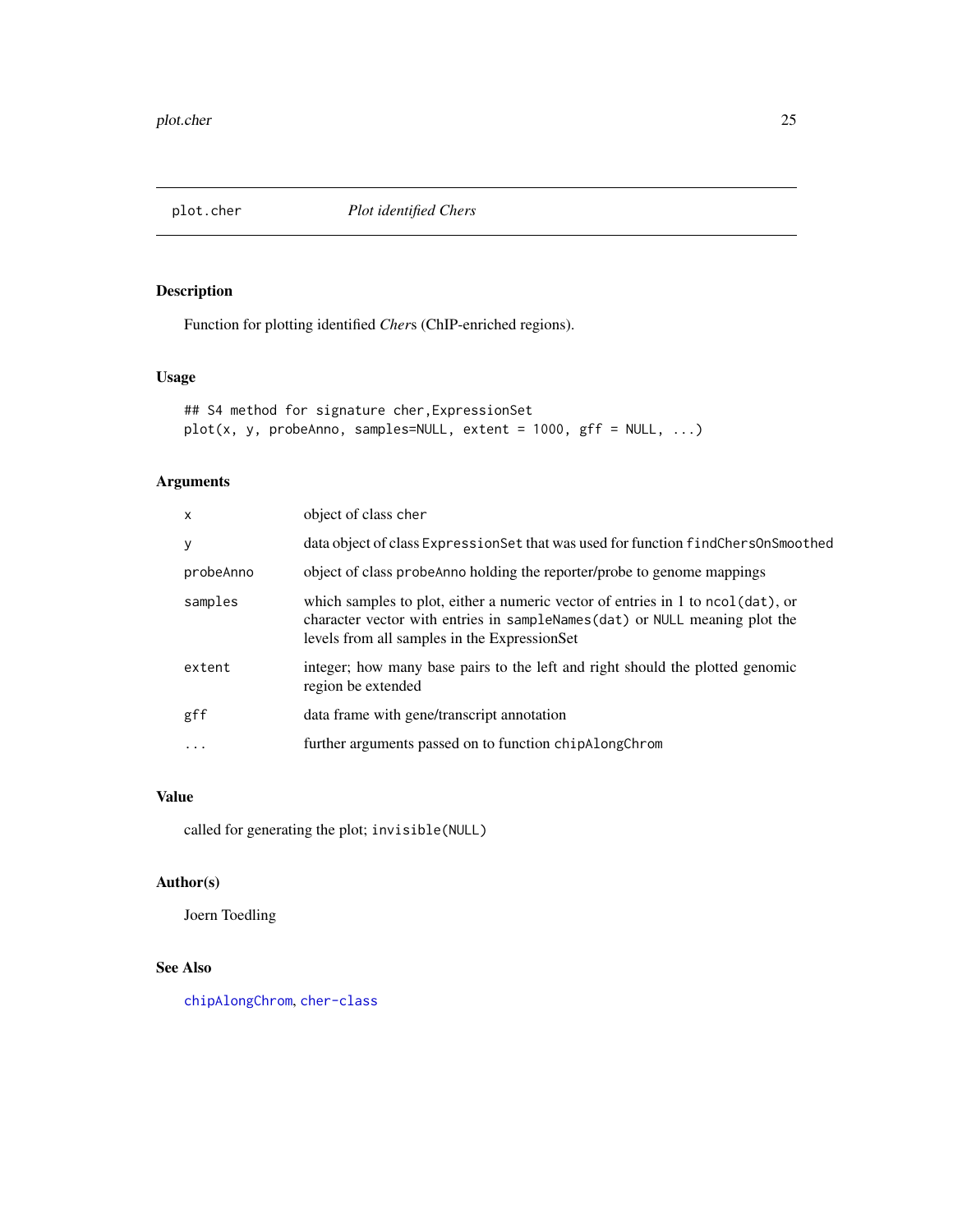<span id="page-25-0"></span>This function produces simple, heatmap-like visualizations of binary matrices.

# Usage

```
plotBM(x, boxCol = "darkblue", reorder = FALSE, frame = TRUE, ...)
```
#### Arguments

| $\mathsf{x}$ | Binary matrix to visualize.                                                                                                                                                                  |
|--------------|----------------------------------------------------------------------------------------------------------------------------------------------------------------------------------------------|
| boxCol       | Color to use for boxes of '1's                                                                                                                                                               |
| reorder      | logical; states whether the rows shall be reordered according to the size of the<br>category                                                                                                 |
| frame        | logical; states whether a frame should be drawn around the visualization. In<br>contrast to the frame drawn in plot. default, there is no gap between the visu-<br>alization and this frame. |
| $\ddotsc$    | further arguments passed on to plot.default                                                                                                                                                  |

# Details

For reordering, each row is interpreted as a binary matrix, for example a row  $z=(1,0,0,1)$  would be interpreted as the binary number  $1001 = 9$  in the decimal system. Rows are then reordered by the frequency of each binary number with the rows that correspond to the most frequent binary number shown at the top in the visualization.

# Value

The function invisibly returns the (reordered) matrix x, but its mainly called for its side effect of producing the visualization.

#### Note

An alternative way to display such matrices are given by heatmap or, the simpler version thereof, image. However, image files produced with this functions tend to be very large. This function uses plot.default and polygon which results in much smaller file sizes and is sufficient for binary matrices.

# Author(s)

Joern Toedling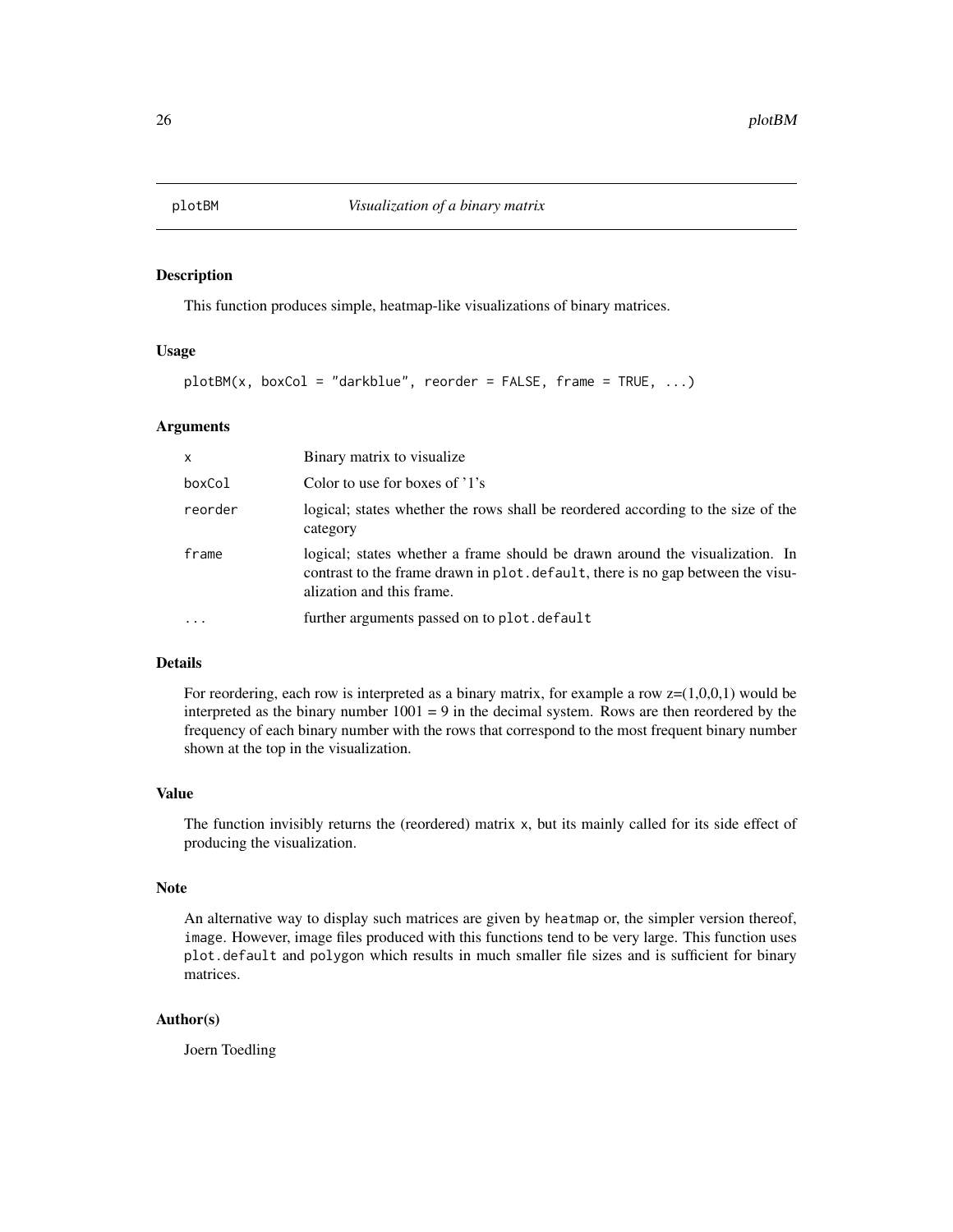# <span id="page-26-0"></span>posToProbeAnno 27

# See Also

[polygon](#page-0-0),[colors](#page-0-0)

#### Examples

```
A <- matrix(round(runif(80)), ncol=4, byrow=TRUE)
dimnames(A)=list(letters[seq(nrow(A))],
                 as.character(as.roman(seq(ncol(A)))))
show(A)
plotBM(A, reorder=FALSE)
plotBM(A, reorder=TRUE)
```
<span id="page-26-1"></span>

posToProbeAnno *Function for creating a probeAnno environment*

#### Description

This function allows the user to create a probeAnno environment that holds the mapping between probes on the array and their genomic match position(s). As input, the function takes either a.) one of NimbleGen's POS file or a similar file that holds the mapping of probes to the genome. OR b.) a data.frame holding this information

#### Usage

```
posToProbeAnno(pos, chrNameColumn = "CHROMOSOME",
  probeColumn = "PROBE_ID", chrPositionColumn = "POSITION",
  lengthColumn = "LENGTH", sep="\t", genome="unknown",
  microarrayPlatform="unknown", verbose = TRUE, ...)
```
# Arguments

| pos               | either a file-name that specifies the path to the POS or other mapping file OR a<br>data.frame holding the mapping                                 |  |
|-------------------|----------------------------------------------------------------------------------------------------------------------------------------------------|--|
| chrNameColumn     | name of the column in the file or data, frame that holds the chromosome name<br>of the match                                                       |  |
| probeColumn       | name of the column that holds the matching probe's unique identifier                                                                               |  |
| chrPositionColumn |                                                                                                                                                    |  |
|                   | name of the column that holds the match genomic position/coordinate on the<br>chromosome                                                           |  |
| lengthColumn      | name of the column that holds the length of the match position, in case of perfect<br>match should correspond to the sequence length of the probe  |  |
| sep               | string; denotes the seperator between elements in the supplied mappings file<br>pos; passed on to function scan; ignored if pos is not a filename. |  |
| genome            | string; denotes genome (and assembly) the reporters have been mapped to for<br>this probe Anno object, e.g. "M. musculus $(mm9)$ "                 |  |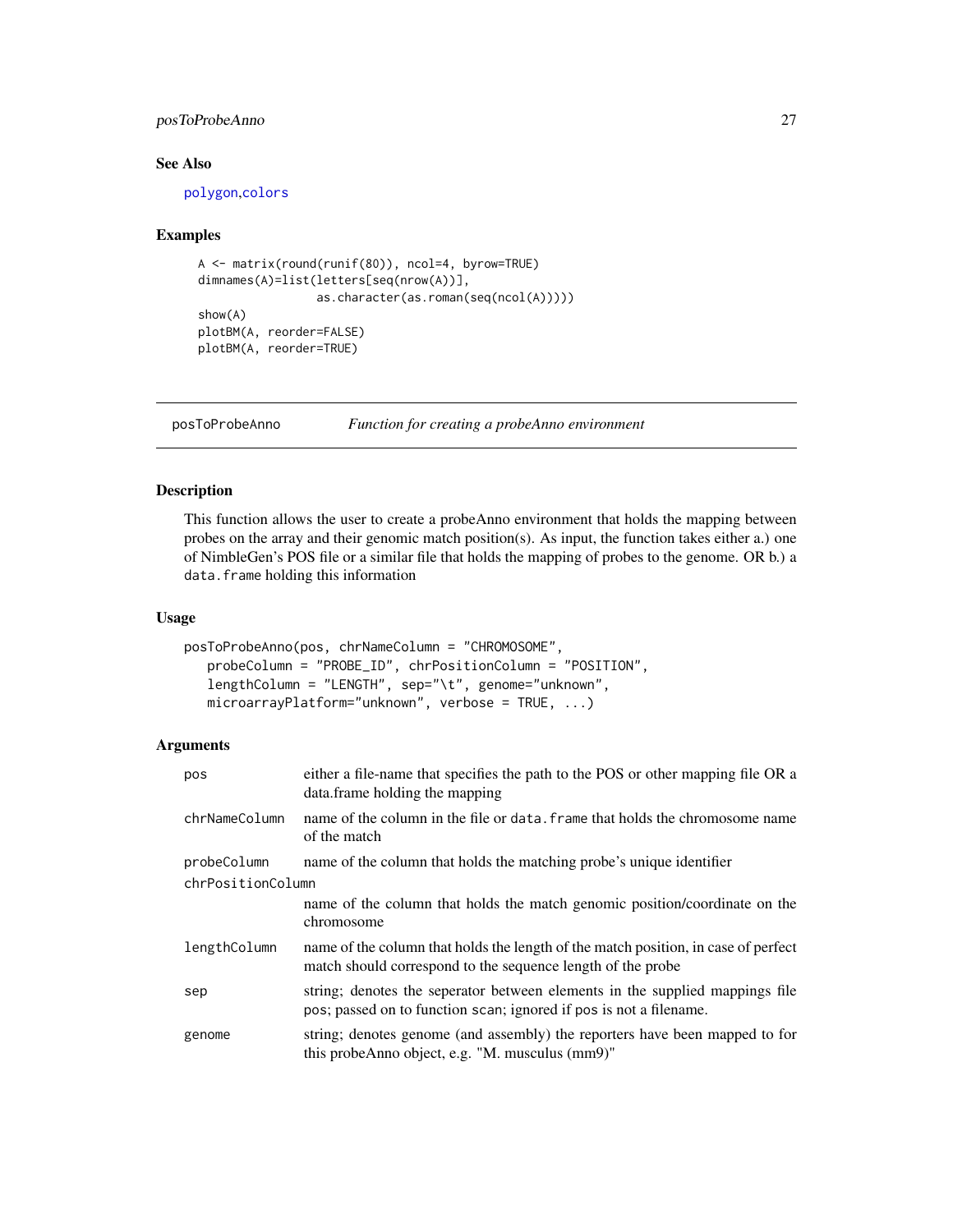| microarrayPlatform |                                                                                                                                                                                    |
|--------------------|------------------------------------------------------------------------------------------------------------------------------------------------------------------------------------|
|                    | string; denotes the commercial or custom microarray platform/design that holds<br>the reporters whose mapping is stored in this probe Anno object, e.g. "Nimble-<br>Gen MOD SUZ12" |
| verbose            | logical; should progress be written to STDOUT?                                                                                                                                     |
| $\ddotsc$          | further arguments passed on to function scan, which is used for reading in the<br>file pos.                                                                                        |

# Details

The default column names correspond to the column names in a NimbleGen POS file.

For custom mappings, using the tools Exonerate, BLAT or MUMmer, the scripts directory of this package holds Perl scripts to generate such a POS file from the respective output files.

# Value

The results is an object of class probeAnno.

#### Author(s)

Joern Toedling

# See Also

[probeAnno-class](#page-30-1), [scan](#page-0-0)

# Examples

```
exPos <- read.delim(file.path(system.file("exData",package="Ringo"),
                    "MOD_2003-12-05_SUZ12_1in2.pos"),
                    header=TRUE,as.is=TRUE)
str(exPos)
exProbeAnno <- posToProbeAnno(exPos,
    genome="M. musculus (assembly mm8)",
    microarrayPlatform="NimbleGen 2005-06-17_Ren_MM5Tiling_Set1")
## is equivalent to
exProbeAnno2 <- posToProbeAnno(file.path(
   system.file("exData",package="Ringo"),"MOD_2003-12-05_SUZ12_1in2.pos"),
   genome="M. musculus (assembly mm8)",
   microarrayPlatform="NimbleGen 2005-06-17_Ren_MM5Tiling_Set1")
ls(exProbeAnno)
chromosomeNames(exProbeAnno2)
```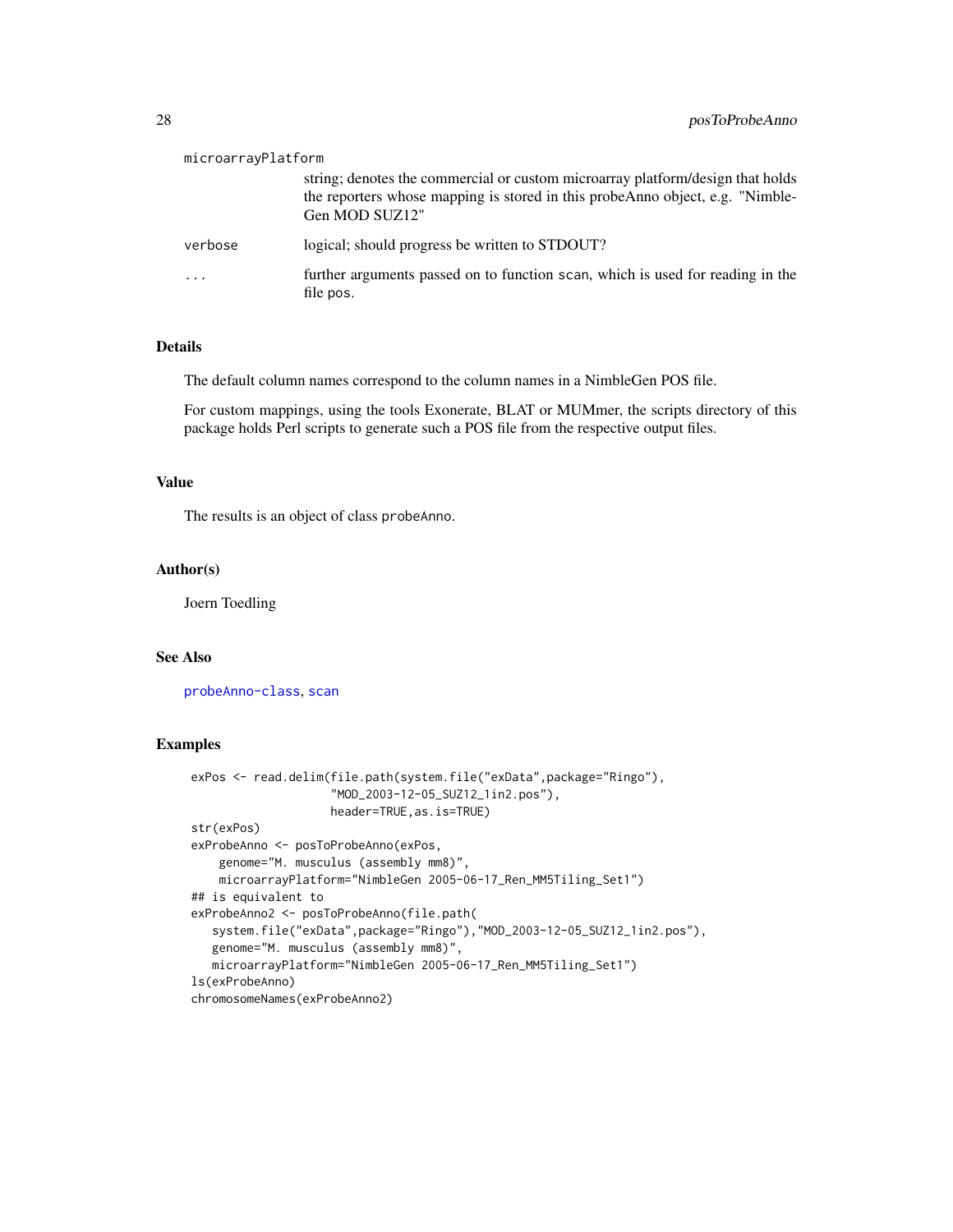<span id="page-28-1"></span><span id="page-28-0"></span>

Calls one of various (limma) functions to transform raw probe intensities into (background-corrected) normalized log ratios (M-values).

#### Usage

```
preprocess(myRG, method="vsn", ChIPChannel="R", inputChannel="G",
           returnMAList=FALSE, idColumn="PROBE_ID", verbose=TRUE, ...)
```
# Arguments

| m <sub>V</sub> RG | object of class RGList                                                                                                                                                                                                                                                                                                |
|-------------------|-----------------------------------------------------------------------------------------------------------------------------------------------------------------------------------------------------------------------------------------------------------------------------------------------------------------------|
| method            | string; denoting which normalization method to choose, see below for details                                                                                                                                                                                                                                          |
| ChIPChannel       | string; which element of the RGL is t holds the ChIP result, see details                                                                                                                                                                                                                                              |
| inputChannel      | string; which element of the RGL is tholds the untreated <i>input</i> sample; see details                                                                                                                                                                                                                             |
| returnMAList      | logical; should an MAL ist object be returned? Default is to return an Expres-<br>sionSet object.                                                                                                                                                                                                                     |
| idColumn          | string; indicating which column of the genes data.frame of the RGL ist holds the<br>identifier for reporters on the microarray. This column, after calling make.names<br>on it, will make up the unique feature Names of the resulting Expression Set.<br>If argument returnMAList is TRUE, this argument is ignored. |
| verbose           | logical; progress output to STDOUT?                                                                                                                                                                                                                                                                                   |
| $\cdots$          | further arguments to be passed on normalize Within Arrays and normalize Between Arrays                                                                                                                                                                                                                                |
|                   |                                                                                                                                                                                                                                                                                                                       |

#### Details

The procedure and called limma functions depend on the choice of method.

loess Calls normalizeWithinArrays with method="loess".

vsn Calls normalizeBetweenArrays with method="vsn".

Gquantile Calls normalizeBetweenArrays with method="Gquantile".

Rquantile Calls normalizeBetweenArrays with method="Rquantile".

median Calls normalizeWithinArrays with method="median".

- nimblegen Scaling procedure used by Nimblegen. Yields scaled log-ratios by a two step procedure:  $srat = log2(R) - log2(G)$  srat =  $srat$  - tukey.biweight(srat)
- Gvsn Learns vsn model on green channel intensities only and applies that transformation to both channels before computing fold changes.
- Rvsn Learns vsn model on red channel intensities only and applies that transformation to both channels before computing fold changes.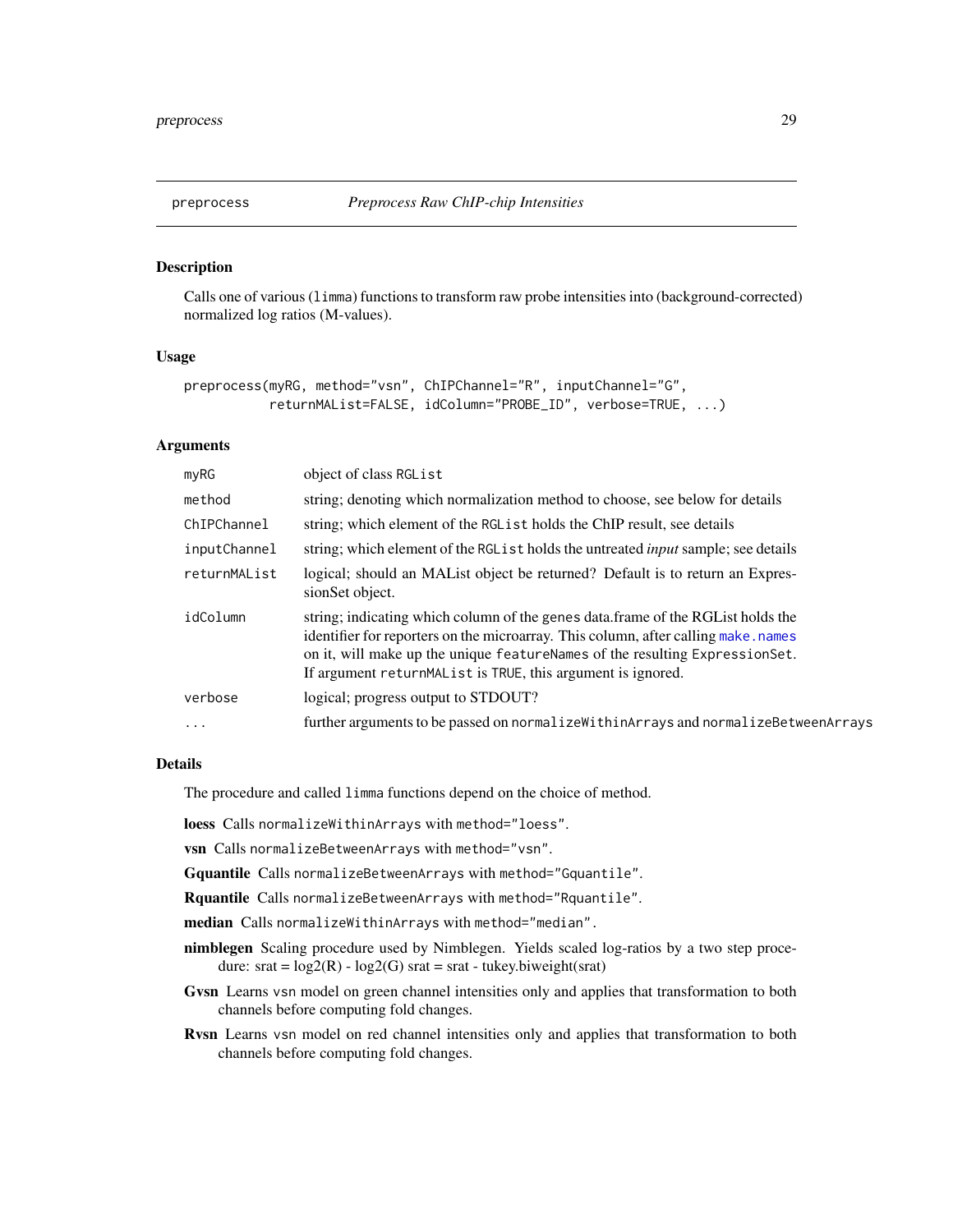**none** No normalization of probe intensities, takes raw  $log2(R)$ -log2(G) as component M and  $(log2(R)+log2(G))/2$  as component A; uses normalizeWithinArrays with method="none".

Mostly with two-color ChIP-chip, the ChIP sample is marked with the red Cy5 dye and for the untreated *input* sample the green Cy3 dye is used. In that case the RGListmyRG's element R holds the ChIP data, and element G holds the input data. If this is not the case with your data, use the arguments ChIPChannel and inputChannel to specify the respective elements of myRG.

#### Value

Returns normalized, transformed values as an object of class ExpressionList or MAList.

#### **Note**

Since Ringo version 1.5.6, this function does not call limma's function [backgroundCorrect](#page-0-0) directly any longer. If wanted by the user, background correction should be indicated as additional arguments passed on to [normalizeWithinArrays](#page-0-0) or [normalizeBetweenArrays](#page-0-0), or alternatively call [backgroundCorrect](#page-0-0) on the RGList before preprocessing.

#### Author(s)

Joern Toedling

#### See Also

[normalizeWithinArrays](#page-0-0), [normalizeBetweenArrays](#page-0-0), [malist](#page-0-0), [ExpressionSet](#page-0-0), [vsnMatrix](#page-0-0)

#### Examples

```
exDir <- system.file("exData",package="Ringo")
exRG <- readNimblegen("example_targets.txt","spottypes.txt",
                     path=exDir)
exampleX <- preprocess(exRG)
sampleNames(exampleX) <- make.names(paste(exRG$targets$Cy5,"vs",
                                     exRG$targets$Cy3,sep="_"))
print(exampleX)
### compare VSN to NimbleGens tukey-biweight scaling
exampleX.NG <- preprocess(exRG, method="nimblegen")
sampleNames(exampleX.NG) <- sampleNames(exampleX)
if (interactive())
  corPlot(cbind(exprs(exampleX),exprs(exampleX.NG)),
   grouping=c("VSN normalized","Tukey-biweight scaled"))
```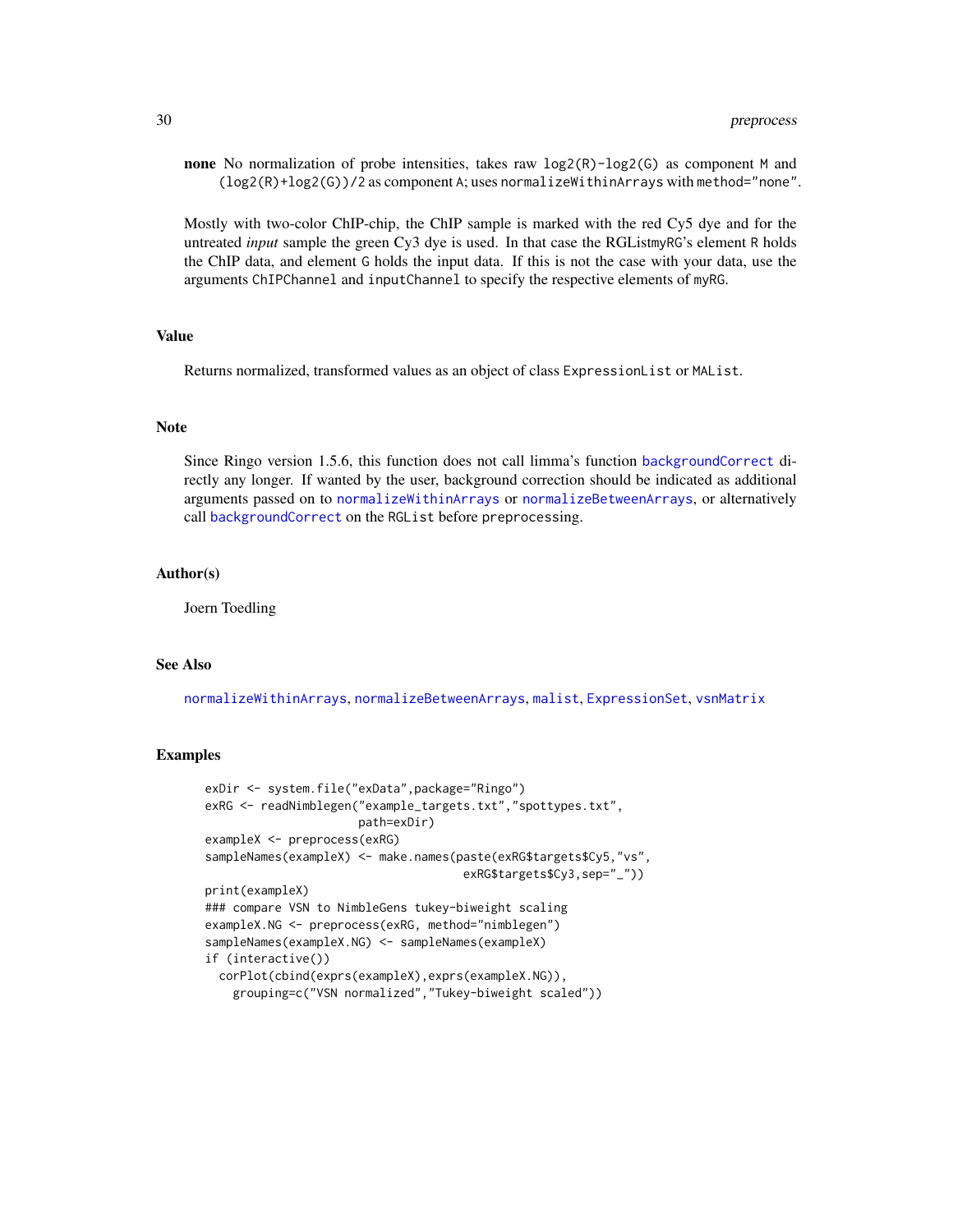<span id="page-30-1"></span><span id="page-30-0"></span>probeAnno-class *Class "probeAnno"*

#### Description

A class that holds the mapping between reporters/probes on a microarray and their genomic match position(s) in a chosen genome.

#### Objects from the Class

Objects can be created by calls of the form new("probeAnno", map, arrayName, genome).

#### **Slots**

- map: Object of class "environment" This map consists of four vectors for each chromosome/strand, namely, say for chromosome 1:
	- **1.start** genomic start coordinates of probe matches on chromosome 1
	- **1.end** genomic start coordinates of probe matches on chromosome 1

**1.index** identifier of probes matching at these coordinates

- **1.unique** vector of the same length as the three before; encoding how many matches the corresponding probe has in the given file or data.frame. An entry of '0' indicates that the probe matching at this position has only this one match.
- arrayName: Object of class "character", the name or identifier of the microarray design, e.g. 2005-06-17\_Ren\_MM5Tiling\_Set1
- genome: Object of class "character", which genome the reporters have been mapped to

#### Methods

arrayName obtain the microarray platform name

arrayName<- replace the microarray platform name

- [ get elements from the map environment
- [<- assign elements to the map environment
- chromosomeNames obtain a character vector holding the names of the chromosomes for which the probeAnno objects holds a mapping.

get get elements from the map environment

initialize create mew probeAnno object

ls list elements of the map environment

genome obtain the description of the genome the reporters were mapped to

genome<- replace the description of the genome the reporters were mapped to

as signature(from="environment"); function to coerce old-style 'probeAnno' environments to newstyle 'probeAnno' objects. Simply creates a new object with the old environment in its map slot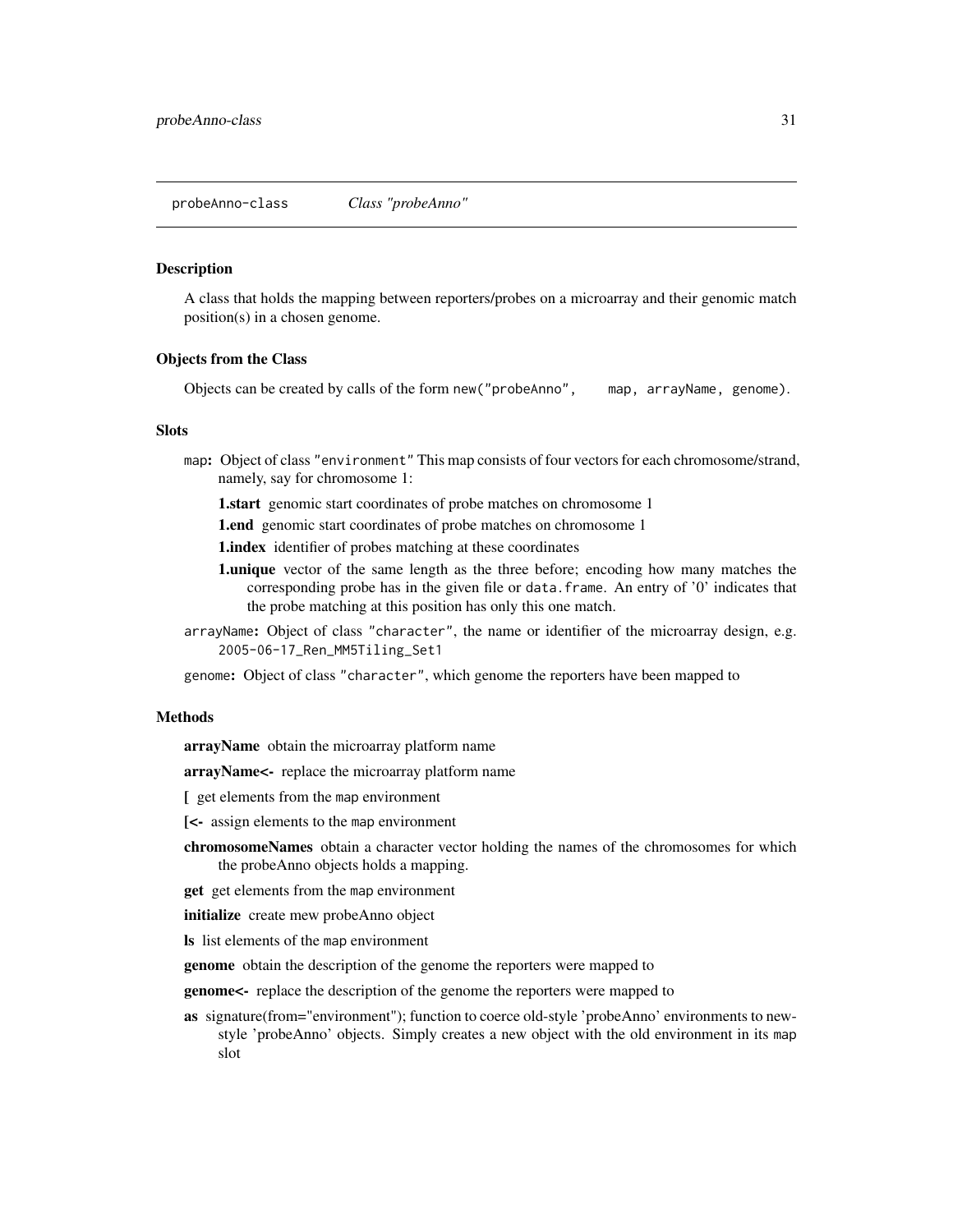# <span id="page-31-0"></span>Note

'probeAnno' objects used to be environments and still are used as such in package tilingArray

# Author(s)

Joern Toedling; Wolfgang Huber

# See Also

posToProbeAnno

# Examples

```
pa <- new("probeAnno")
pa["X.start"] <- seq(5000,10000,by=1000)
if (interactive()) show(pa)
pa2 <- posToProbeAnno(file.path(system.file("exData",package="Ringo"),
                                "MOD_2003-12-05_SUZ12_1in2.pos"))
arrayName(pa2) <- "NimbleGen MOD_2003-12-05_SUZ12_1in2"
genome(pa2) <- "H. sapiens (hg18)"
show(pa2)
head(pa2["9.start"])
```
quantilesOverPositions

*show ChIP-chip data aligned over genome features, e.g. TSSs*

#### Description

Function to show the ChIP-chip data aligned over certain genome features, for example transcription start sites (TSSs).

# Usage

```
quantilesOverPositions(xSet, selGenes, g2p,
                       positions = seq(-5000, 10000, by = 250),
                       quantiles = c(0.1, 0.5, 0.9))
```
# Arguments

| xSet      | an ExpressionSet holding the ChIP-chip data                                                                                                                                    |
|-----------|--------------------------------------------------------------------------------------------------------------------------------------------------------------------------------|
| selGenes  | character; vector of genome features, e.g. transcripts, to use for the plot                                                                                                    |
| g2p       | A list object containing the mapping between genome positions and probes on<br>the microarray. Created with the function features2Probes.                                      |
| positions | Numeric vector of positions related to the coordinates of the genome features,<br>such as in which distances of the TSS the values should be computed over the<br>aligned data |
| quantiles | numeric; which quantiles to compute over the aligned data                                                                                                                      |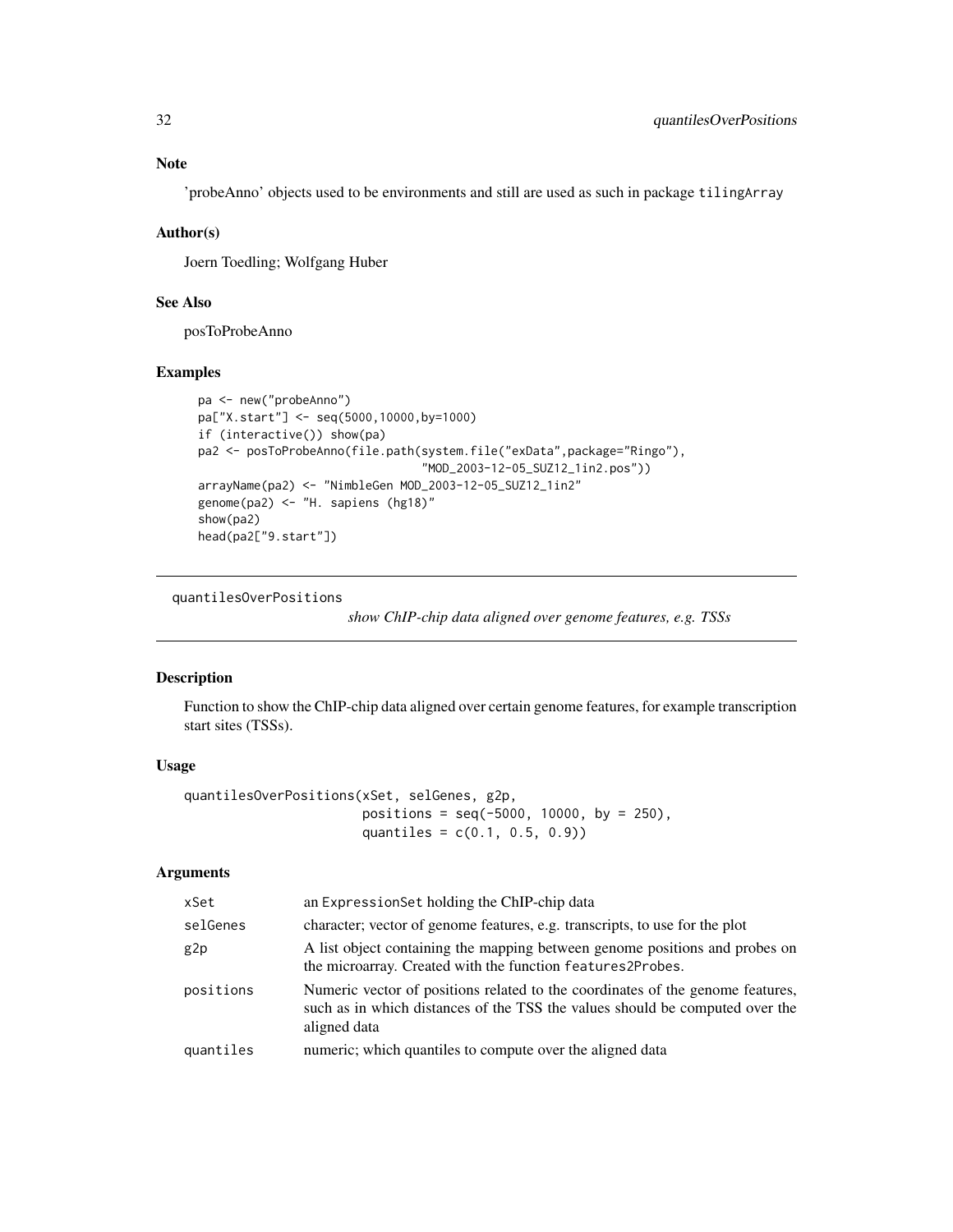# <span id="page-32-0"></span>readNimblegen 33

# Value

An object of class qop, which can be visualized by its plot method.

#### Author(s)

Joern Toedling

# See Also

[features2Probes](#page-16-1), [qop-class](#page-0-0)

#### Examples

```
ringoExampleDir <- system.file("exData",package="Ringo")
load(file.path(ringoExampleDir,"exampleProbeAnno.rda"))
trans2Probe <- features2Probes(exGFF, exProbeAnno)
load(file.path(ringoExampleDir,"exampleX.rda"))
exampleSX <- computeRunningMedians(exampleX, probeAnno=exProbeAnno,
   modColumn = "Cy5", allChr = "9", winHalfSize = 400)
exampleC <- findChersOnSmoothed(exampleSX, probeAnno=exProbeAnno,
   thresholds=0.2, allChr="9", distCutOff=600, cellType="human")
exampleC <- relateChers(exampleC, exGFF)
exampleQop <- quantilesOverPositions(exampleSX,
   selGenes=getFeats(exampleC), quantiles=c(0.5, 0.9),
   g2p=trans2Probe, positions=seq(-4000, 1000, by=250))
show(exampleQop)
plot(exampleQop, ylim=c(-0.5, 2.1))
```
<span id="page-32-1"></span>readNimblegen *Function to read in Nimblegen Intensity Text Files*

#### Description

Function to read in Nimblegen Intensity Text Files into an RGList. Calls some other functions for actual reading of data. This function is to be used with two-color NimbleGen array data. Use the function read.xysfiles of the oligo package for single-color data.

#### Usage

```
readNimblegen(hybesFile, spotTypesFile, path = getwd(),
headerPattern="# software=NimbleScan",verbose = TRUE, ...)
```
#### Arguments

hybesFile Name of the file describing the arrays. In limma this file would be called targets file.

spotTypesFile spot types also used by limma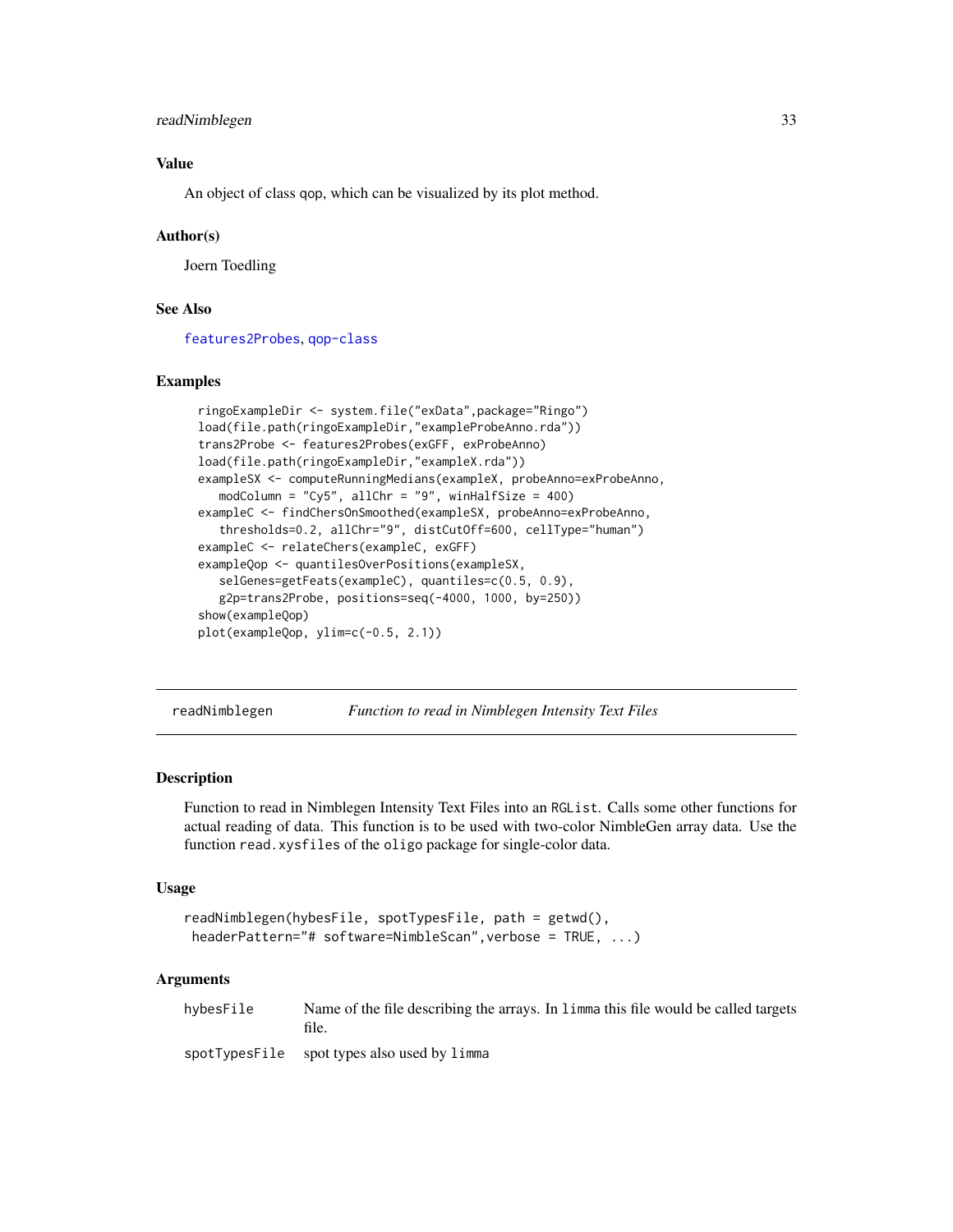<span id="page-33-0"></span>

| path          | Path to directoy that hold the files hybes File, spotTypes File and also the in-<br>tensity files. Set this to NULL if you prefer the arguments hybes File, spotTypes File<br>and the file-name entries of the hybes file to be treated as absolute or relative file<br>paths themselves. |
|---------------|-------------------------------------------------------------------------------------------------------------------------------------------------------------------------------------------------------------------------------------------------------------------------------------------|
| headerPattern | string; pattern used to identify explant or header lines in the supplied pair-<br>format files                                                                                                                                                                                            |
| verbose       | logical; progress output to STDOUT?                                                                                                                                                                                                                                                       |
| $\cdots$      | further arguments passed on the read NgIntensities Txt                                                                                                                                                                                                                                    |
|               |                                                                                                                                                                                                                                                                                           |

# Value

Returns raw intensity values in form of an RGList.

# Author(s)

Joern Toedling

# See Also

[rglist](#page-0-0), [readTargets](#page-0-0)

# Examples

```
exDir <- system.file("exData",package="Ringo")
exRG <- readNimblegen("example_targets.txt","spottypes.txt",path=exDir)
print(exRG)
```
<span id="page-33-1"></span>

| regionOverlap |                                                |  |  |
|---------------|------------------------------------------------|--|--|
|               | Function to compute overlap of genomic regions |  |  |

#### Description

Given two data frames of genomic regions, this function computes the base-pair overlap, if any, between every pair of regions from the two lists.

# Usage

```
regionOverlap(xdf, ydf, chrColumn = "chr", startColumn = "start",
              endColumn = "end", mem.limit=1e8)
```
# Arguments

| xdf       | data. Frame that holds the first set of genomic regions                                                   |
|-----------|-----------------------------------------------------------------------------------------------------------|
| vdf       | data. Frame that holds the first set of genomic regions                                                   |
| chrColumn | character; what is the name of the column that holds the chromosome name of<br>the regions in xdf and ydf |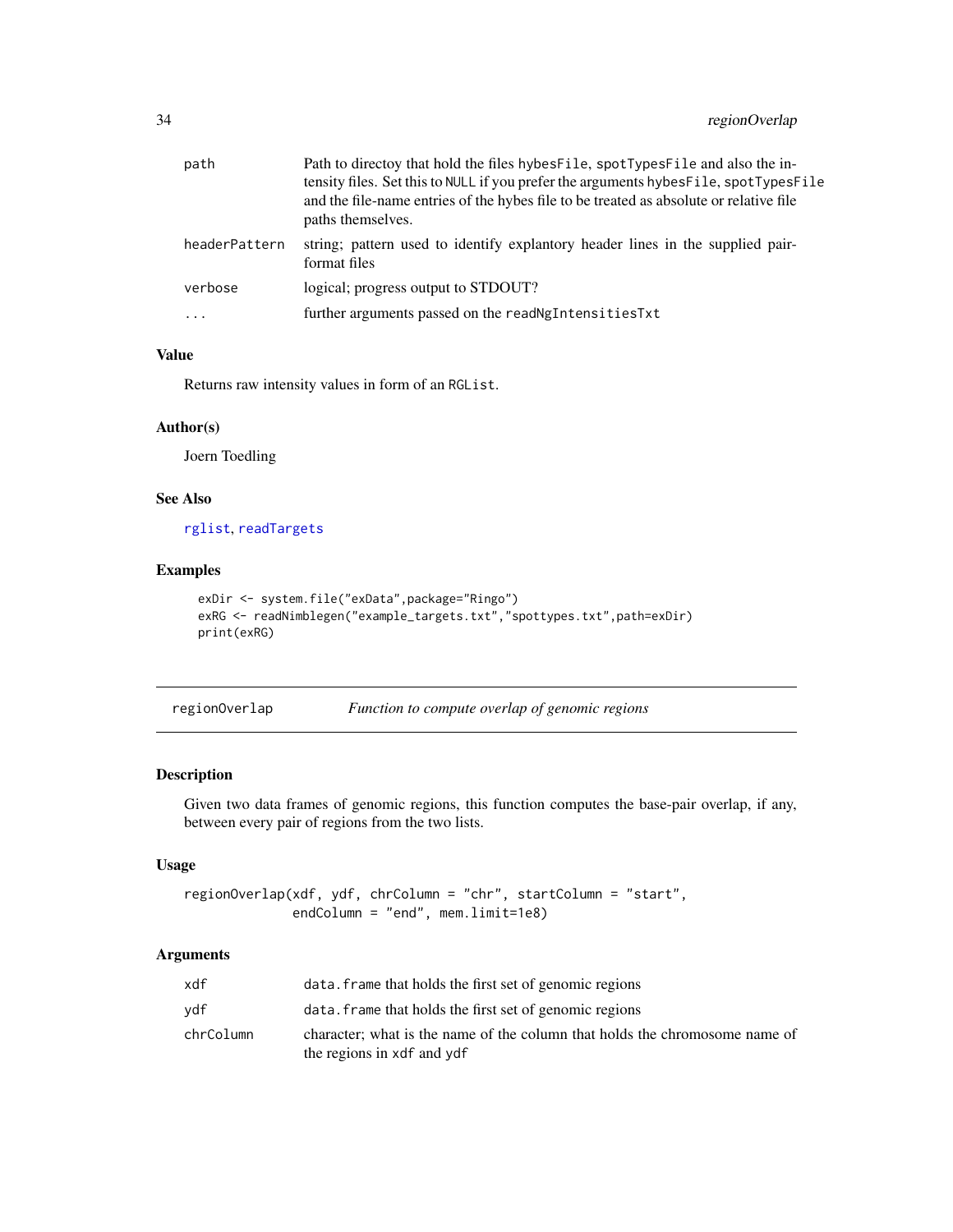# regionOverlap 35

| startColumn | character; what is the name of the column that holds the start position of the<br>regions in xdf and ydf |
|-------------|----------------------------------------------------------------------------------------------------------|
| endColumn   | character; what is the name of the column that holds the start position of the<br>regions in xdf and ydf |
| mem.limit   | integer value; what is the maximal allowed size of matrices during the compu-<br>tation                  |

# Value

Originally, a matrix with nrow(xdf) rows and nrow(ydf) columns, in which entry X[i,j] specifies the length of the overlap between region i of the first list (xdf) and region j of the second list (ydf). Since this matrix is very sparse, we use the dgCMatrix representation from the Matrix package for it.

#### Note

The function only return the absolute length of overlapping regions in base-pairs. It does not return the position of the overlap or the fraction of region 1 and/or region 2 that overlaps the other regions.

The argument mem.limit is not really a limit to used RAM, but rather the maximal size of matrices that should be allowed during the computation. If larger matrices would arise, the second regions list is split into parts and the overlap with the first list is computed for each part. During computation, matrices of size nrow(xdf) times nrow(ydf) are created.

#### Author(s)

Joern Toedling

#### See Also

[dgCMatrix-class](#page-0-0)

#### Examples

```
## toy example:
 regionsH3ac <- data.frame(chr=c("chr1","chr7","chr8","chr1","chrX","chr8"), start=c(100,100,100,510,100,60), e
 regionsH4ac <- data.frame(chr=c("chr1","chr2","chr7","chr8","chr9"),
start=c(500,100,50,80,100), end=c(700, 200, 250, 120,200))
```

```
## compare the regions first by eye
## which ones do overlap and by what amount?
regionsH3ac
regionsH4ac
```

```
## compare it to the result:
as.matrix(regionOverlap(regionsH3ac, regionsH4ac))
nonzero(regionOverlap(regionsH3ac, regionsH4ac))
```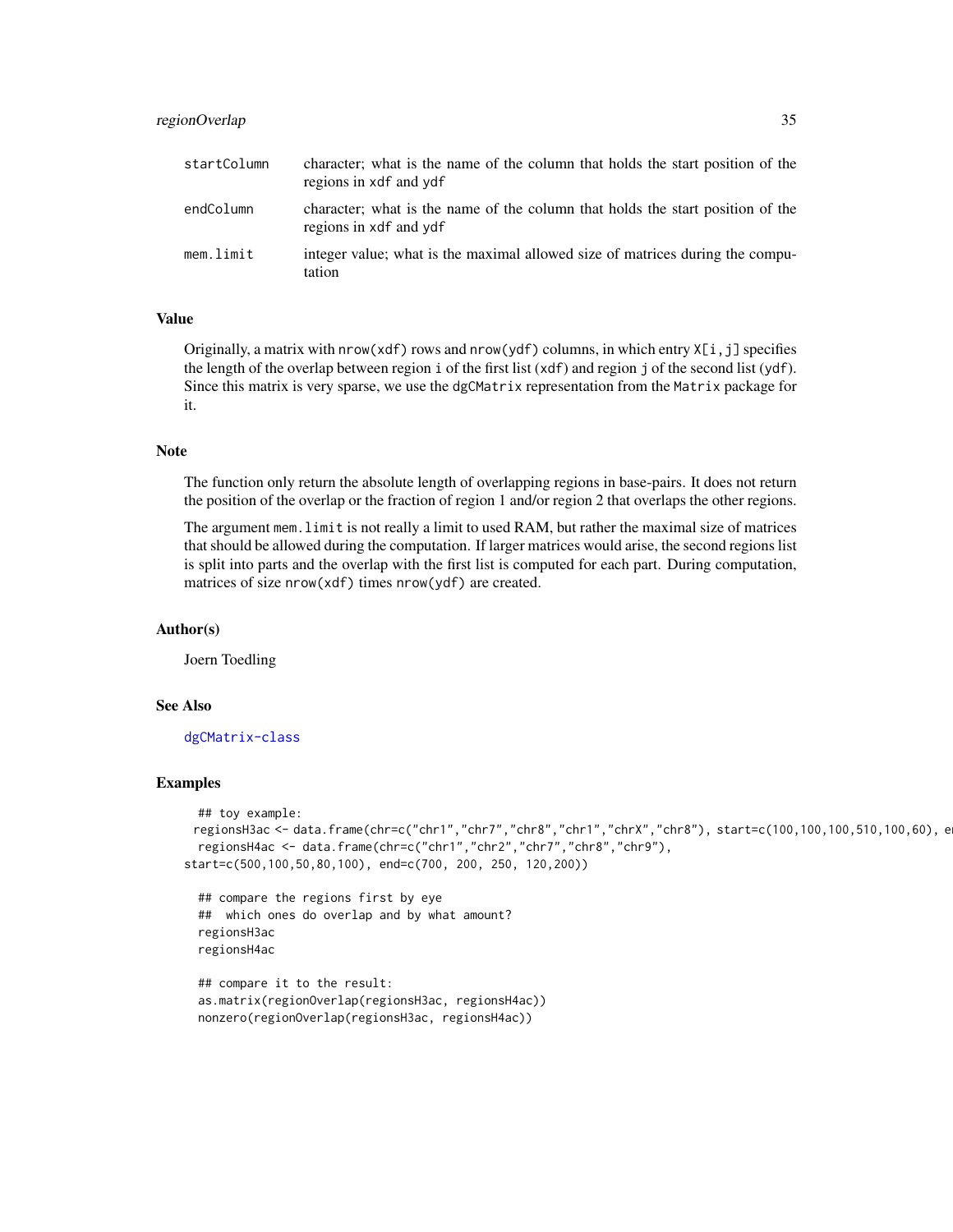<span id="page-35-1"></span><span id="page-35-0"></span>

This function relates found 'cher's (ChIP-enriched regions) to annotated genomic features, such as transcripts.

# Usage

relateChers(pl, gff, upstream = 5000, verbose = TRUE)

# Arguments

| рl       | Object of class cherList                                                                                                        |
|----------|---------------------------------------------------------------------------------------------------------------------------------|
| gff      | data. frame holding genomic feature annotation                                                                                  |
| upstream | up to how many bases upstream of annotated genomic features should chers be<br>counted as related to that feature (see details) |
| verbose  | logical; extended output to STDOUT?                                                                                             |

# Details

chers will be counted as related to genomic features, if

- their middle position is located between start and end position of the feature
- their middle position is located not more than argument upstream bases upstream of the feature start

# .

One can visualize such cher-feature relations as a graph using the Bioconductor package Rgraphviz. See the script 'graphChers2Transcripts.R' in Ringo's scripts directory for an example.

# Value

An object of class cherList with for each cher the elements typeUpstream and typeInside filled in with the names of the features that have been related to.

# Author(s)

Joern Toedling

#### Examples

# see findChersOnSmoothed for an example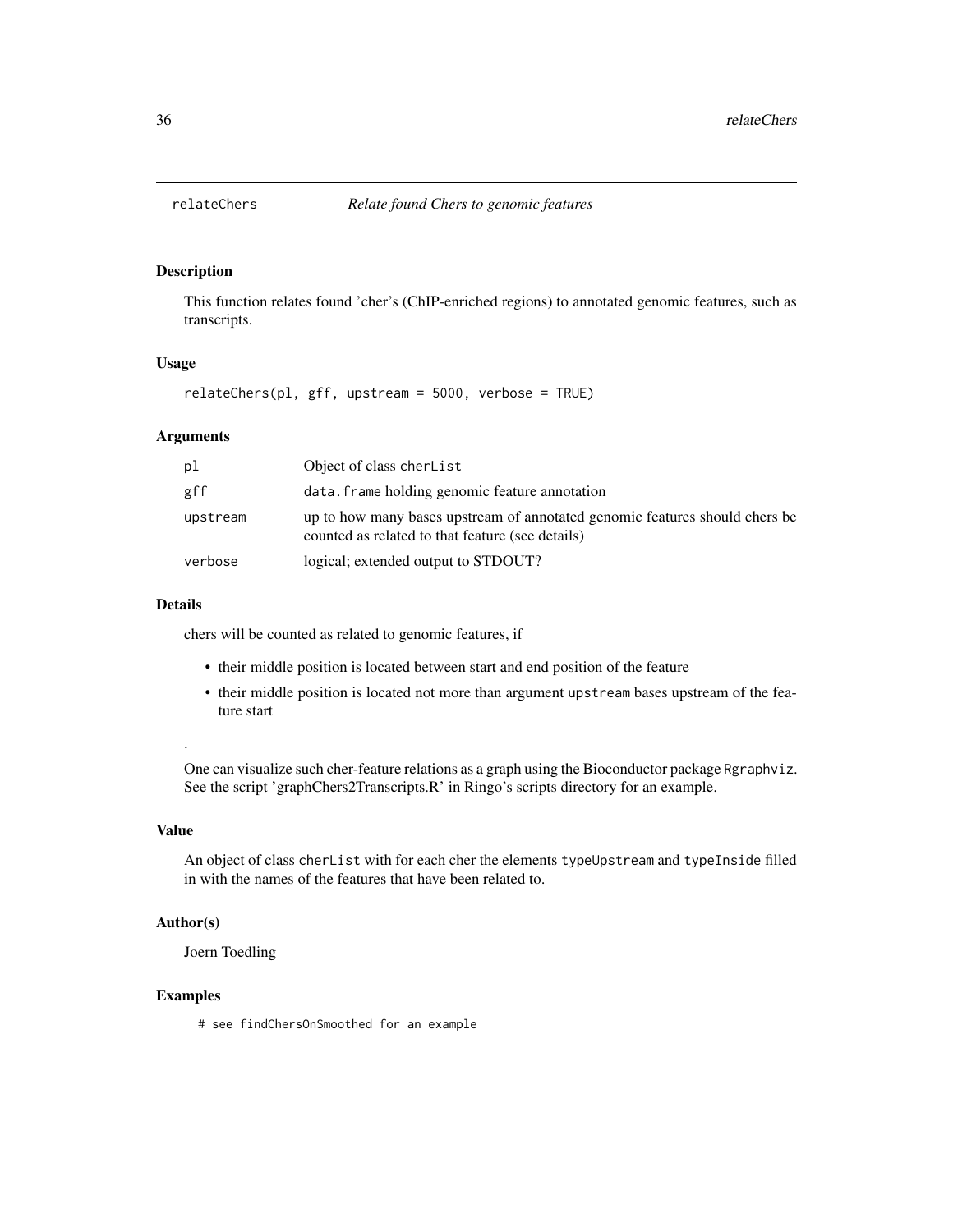<span id="page-36-1"></span><span id="page-36-0"></span>

This functions is used to slide a window of specified size over scores at given positions. Computed is the mean and standard deviation over the scores in the window.

# Usage

sliding.meansd(positions, scores, half.width)

# Arguments

| positions  | numeric; sorted vector of (genomic) positions of scores    |
|------------|------------------------------------------------------------|
| scores     | numeric; scores to be smoothed associated to the positions |
| half.width | numeric, half the window size of the sliding window        |

#### Value

Matrix with three columns:

| mean  | means over scores in running window centered at the positions that were speci-<br>fied in argument positions.             |
|-------|---------------------------------------------------------------------------------------------------------------------------|
| sd    | standard deviations over scores in running window centered at the positions that<br>were specified in argument positions. |
| count | number of points that were considered for computing the mean and standard<br>deviation at each position                   |

# Author(s)

Joern Toedling and Oleg Sklyar

# See Also

[sliding.quantile](#page-37-1)

# Examples

```
set.seed(123)
sampleSize <- 10
ap <- cumsum(1+round(runif(sampleSize)*10))
as <- c(rnorm(floor(sampleSize/3)),
        rnorm(ceiling(sampleSize/3),mean=1.5),
        rnorm(floor(sampleSize/3)))
sliding.meansd(ap, as, 20)
ap
mean(as[1:3])
sd(as[1:3])
```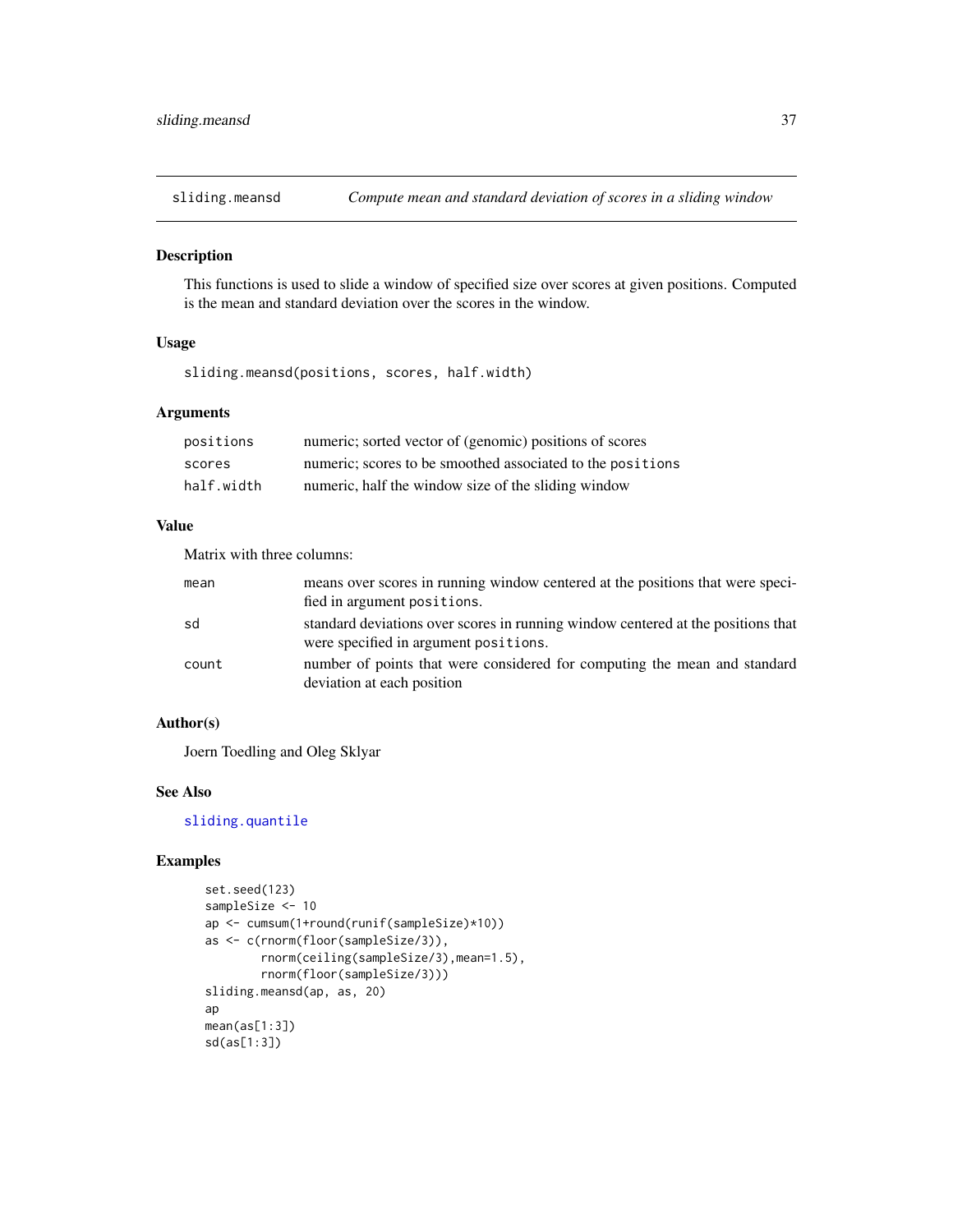<span id="page-37-1"></span><span id="page-37-0"></span>

This functions is used to slide a window of specified size over scores at given positions. Computed is the quantile over the scores in the window.

# Usage

```
sliding.quantile(positions, scores, half.width, prob = 0.5,
                 return.counts = TRUE)
```
# Arguments

| positions     | numeric; sorted vector of (genomic) positions of scores                                                                                       |
|---------------|-----------------------------------------------------------------------------------------------------------------------------------------------|
| scores        | numeric; scores to be smoothed associated to the positions                                                                                    |
| half.width    | numeric, half the window size of the sliding window                                                                                           |
| prob          | numeric specifying which quantile is to be computed over the scores in the win-<br>dow; default 0.5 means compute the median over the scores. |
| return.counts | logical; should the number of points, e.g. probes, that were used for computing<br>the median in each sliding window also returned?           |

# Value

Matrix with two columns:

| quantile | medians over running window centered at the positions that were specified in<br>argument positions. |
|----------|-----------------------------------------------------------------------------------------------------|
| count    | number of points that were considered for computing the median at each position                     |

These positions are given as row.names of the resulting vector. If argument return.counts is FALSE, only a vector of the medians is returned, with the positions as names.

#### Author(s)

Oleg Sklyar and Joern Toedling

# See Also

[quantile](#page-0-0)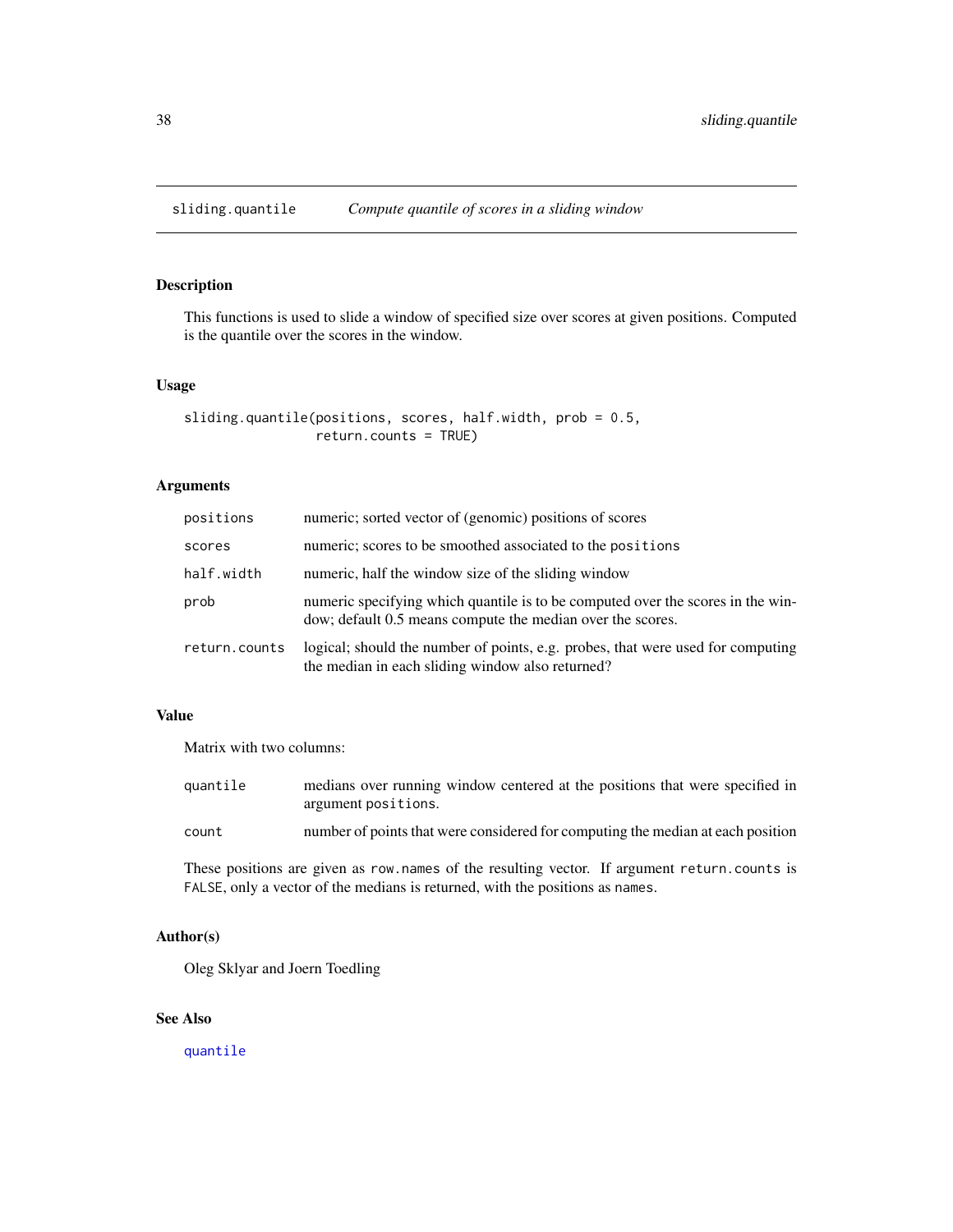# <span id="page-38-0"></span>twoGaussiansNull 39

#### Examples

```
sampleSize <- 1000
ap <- cumsum(1+round(runif(sampleSize)*10))
as <- c(rnorm(floor(sampleSize/3)),
        rnorm(ceiling(sampleSize/3),mean=1.5),
        rnorm(floor(sampleSize/3)))
arm <- sliding.quantile(ap, as, 20)
arq <- sliding.quantile(ap, as, 20, prob=0.25)
plot(ap, as, pch=20, xlab="position",ylab="level")
points(ap, arm[,1], type="l", col="red", lwd=2)
points(ap, arq[,1], type="l", col="green", lwd=2)
legend(x="topleft", legend=c("median","1st quartile"),
       col=c("red","green"), lty=1, lwd=2)
```
twoGaussiansNull *Estimate a threshold from Gaussian mixture distribution*

#### **Description**

Function to estimate a threshold from Gaussian mixture distribution. The data is assumed to follow a mixture of two Gaussian distributions. The one Gaussian with the lower mean value is assumed to be the null distribution and probe levels are assigned p-values based on this null distribution. The threshold is then the minimal data value with an adjusted p-value smaller than a specified threshold.

#### Usage

```
twoGaussiansNull(x, p.adj.method = "BY", max.adj.p = 0.1, var.equal = FALSE, ...)
```
#### Arguments

| <b>X</b>     | numeric vector of data values                                                             |
|--------------|-------------------------------------------------------------------------------------------|
| p.adj.method | method for adjusting the p-values for multiple testing; must be one of p. adjust. methods |
| max.addj.p   | which adjusted p-value to use as upper limit for estimating the threshold                 |
| var.equal    | logical; is the variance of the two Gaussians assumed to be equal or different            |
| $\cdots$     | further arguments passed on to function Mclust                                            |

# Details

This function uses the package mclust to fit a mixture of two Gaussians to the data. The threshold is then estimated from the fitted Gaussian with the lower mean value.

#### Value

Single numeric value. The threshold that is the minimal data value with an adjusted p-value smaller than a specified threshold.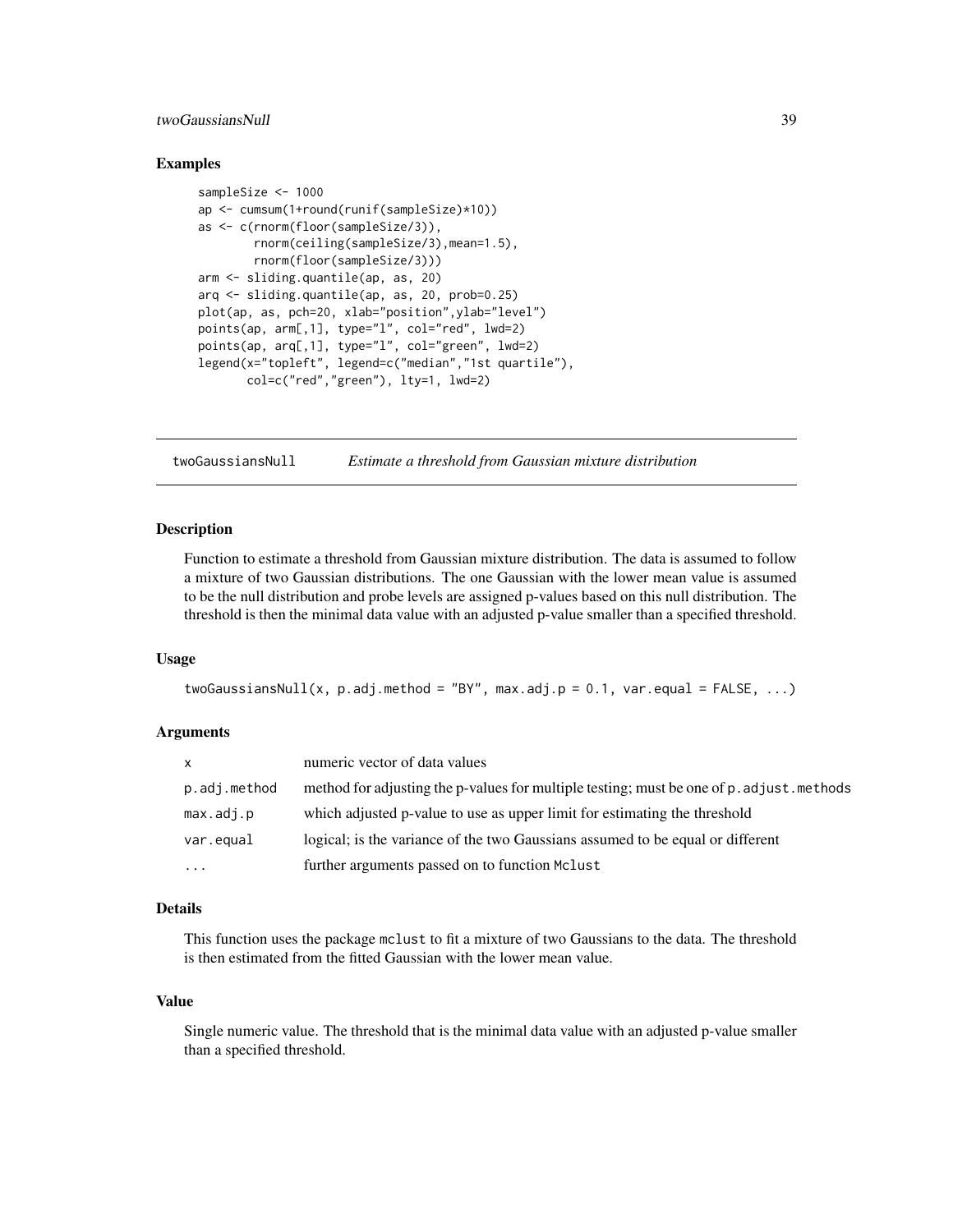<span id="page-39-0"></span>**Note** 

Please note that the use of the package 'mclust' is only free for strict academic use (see the license of 'mclust' here: <http://www.stat.washington.edu/mclust/license.txt> ). The alternative function [upperBoundNull](#page-39-1) does not have this restriction.

Thanks to Richard Bourgon for pointing out the necessity of providing this method as an alternative way of estimating the threshold.

#### Author(s)

Joern Toedling, Aleksandra Pekowska

#### See Also

mclust, [p.adjust](#page-0-0), [upperBoundNull](#page-39-1)

#### Examples

```
exDir <- system.file("exData",package="Ringo")
load(file.path(exDir,"exampleProbeAnno.rda"))
load(file.path(exDir,"exampleX.rda"))
smoothX <- computeRunningMedians(exampleX, probeAnno=exProbeAnno,
   modColumn = "Cy5", allChr = "9", winHalfSize = 400)
## compare the two different ways of estimating the threshold
y0a <- apply(exprs(smoothX), 2, upperBoundNull)
y0b <- apply(exprs(smoothX), 2, twoGaussiansNull)
hist(exprs(smoothX)[,1], n=10, main=NA,
     xlab="Smoothed expression level [log2]")
abline(v=c(y0a, y0b), col=c("blue","orange"), lwd=2)
legend(x="topright", col=c("blue","orange"), lwd=2,
       legend=c(expression(paste(y[0]," Non-parametric")),
                expression(paste(y[0]," Gaussian"))))
```
<span id="page-39-1"></span>

upperBoundNull *function to estimate upper limit of null distribution*

#### Description

The data is assumed to arise from a mixture of two distributions, a symmetric null distribution with its mode close to zero, and an alternative distribution that is stochastically larger than the null. This function tries to pinpoint the minimum of data values that are more likely to arise from the alternative distribution, i.e. an upper bound for values following the null distribution.

#### Usage

```
upperBoundNull(x, modeMethod = "shorth", limits = c(-1, 1), prob = 0.99, ...)
```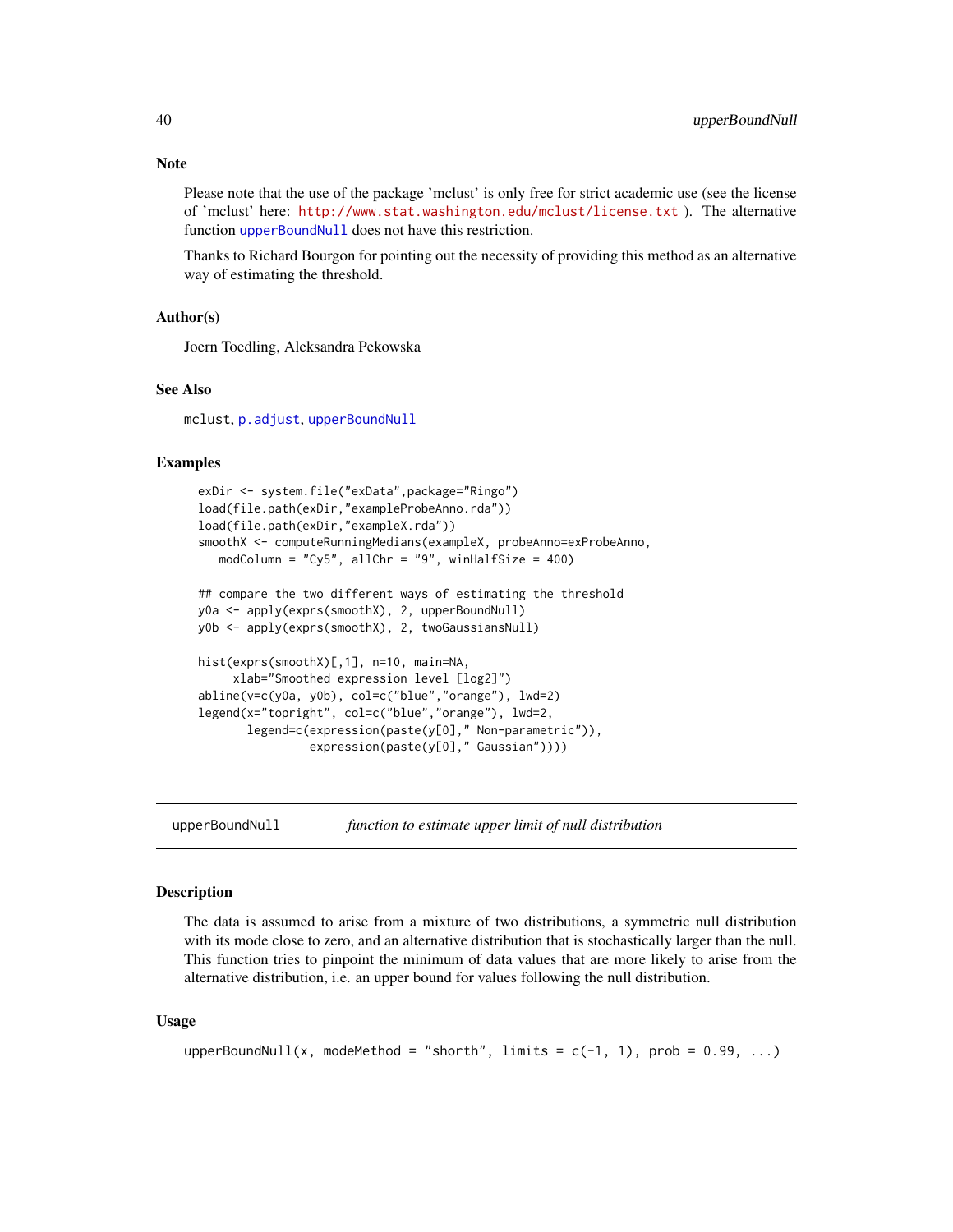# upperBoundNull 41

#### Arguments

| $\mathsf{x}$ | numeric vector of data values                                                                                   |
|--------------|-----------------------------------------------------------------------------------------------------------------|
| modeMethod   | character string; which method to use for estimating the mode of the null distri-<br>bution; see details        |
| limits       | numeric of length 2; data values within this range are used for estimating the<br>mode of the null distribution |
| prob         | quantile of the null distribution that will be used as an upper bound                                           |
| $\cdots$     | additional arguments that are passed on to the function for mode estimation                                     |

# Details

For estimating the mode of the null distribution, current options are

"[shorth](#page-0-0)" the function shorth

"[half.range.mode](#page-0-0)" the function half.range.mode

"null" does not estimate the mode from the data, but sets it to 0

# Value

a single numeric value which is the estimated upper bound for the null distribution.

# Note

This way of estimating the null distribution is mentioned in the PhD thesis of Richard Bourgon.

#### Author(s)

Joern Toedling, based on suggestions by Richard Bourgon

# See Also

[shorth](#page-0-0), [half.range.mode](#page-0-0)

# Examples

```
exDir <- system.file("exData",package="Ringo")
load(file.path(exDir,"exampleProbeAnno.rda"))
load(file.path(exDir,"exampleX.rda"))
smoothX <- computeRunningMedians(exampleX, probeAnno=exProbeAnno,
     modColumn = "Cy5", allChr = "9", winHalfSize = 400)
apply(exprs(smoothX), 2, upperBoundNull)
```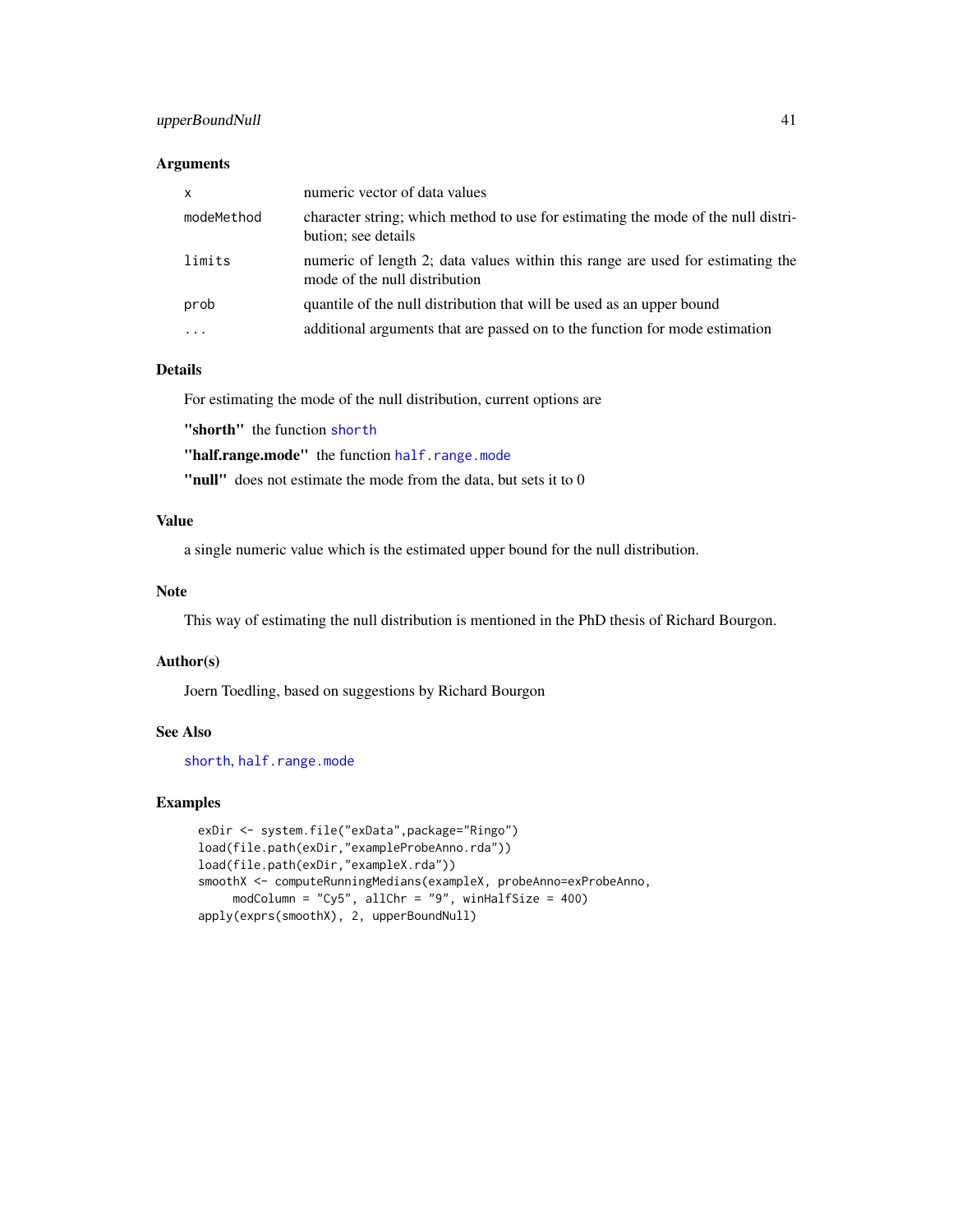# <span id="page-41-0"></span>**Index**

∗Topic IO exportCherList, [15](#page-14-0) ftr2xys, [20](#page-19-0) readNimblegen, [33](#page-32-0) ∗Topic classes cher-class, [5](#page-4-0) probeAnno-class, [31](#page-30-0) ∗Topic file exportCherList, [15](#page-14-0) ftr2xys, [20](#page-19-0) readNimblegen, [33](#page-32-0) ∗Topic hplot chipAlongChrom, [8](#page-7-0) corPlot, [14](#page-13-0) image.RGList, [22](#page-21-0) plot.autocor.result, [24](#page-23-0) plot.cher, [25](#page-24-0) plotBM, [26](#page-25-0) ∗Topic manip asExprSet, [2](#page-1-0) autocor, [3](#page-2-0) cherByThreshold, [7](#page-6-0) compute.gc, [10](#page-9-0) computeRunningMedians, [11](#page-10-0) computeSlidingT, [13](#page-12-0) extractProbeAnno, [16](#page-15-0) features2Probes, [17](#page-16-0) findChersOnSmoothed, [18](#page-17-0) getFeats, [21](#page-20-0) posToProbeAnno, [27](#page-26-0) preprocess, [29](#page-28-0) quantilesOverPositions, [32](#page-31-0) regionOverlap, [34](#page-33-0) relateChers, [36](#page-35-0) sliding.meansd, [37](#page-36-0) sliding.quantile, [38](#page-37-0) twoGaussiansNull, [39](#page-38-0) upperBoundNull, [40](#page-39-0) ∗Topic methods

nonzero-methods, [23](#page-22-0) [,probeAnno,ANY,ANY,ANY-method *(*probeAnno-class*)*, [31](#page-30-0) [,probeAnno-method *(*probeAnno-class*)*, [31](#page-30-0) [<-,probeAnno,ANY,ANY,ANY-method *(*probeAnno-class*)*, [31](#page-30-0) [<-,probeAnno-method *(*probeAnno-class*)*, [31](#page-30-0)

arrayImage *(*image.RGList*)*, [22](#page-21-0) arrayName *(*probeAnno-class*)*, [31](#page-30-0) arrayName,probeAnno-method *(*probeAnno-class*)*, [31](#page-30-0) arrayName<- *(*probeAnno-class*)*, [31](#page-30-0) arrayName<-,probeAnno,character-method *(*probeAnno-class*)*, [31](#page-30-0) asExpressionSet *(*asExprSet*)*, [2](#page-1-0) asExprSet, [2](#page-1-0) autocor, [3,](#page-2-0) *24* autocorr *(*autocor*)*, [3](#page-2-0) autocorrelation *(*autocor*)*, [3](#page-2-0)

backgroundCorrect, *30*

```
cellType (cher-class), 5
cellType,cher-method (cher-class), 5
cellType<- (cher-class), 5
cellType<-,cher,character-method
        (cher-class), 5
Cher (cher-class), 5
cher (cher-class), 5
cher-class, 5
cherByThreshold, 7, 20
cherList (cher-class), 5
cherList-class (cher-class), 5
cherPlot (plot.cher), 25
chersToBED (cher-class), 5
chipAlongChrom, 6, 8, 25
chromosomeNames (probeAnno-class), 31
```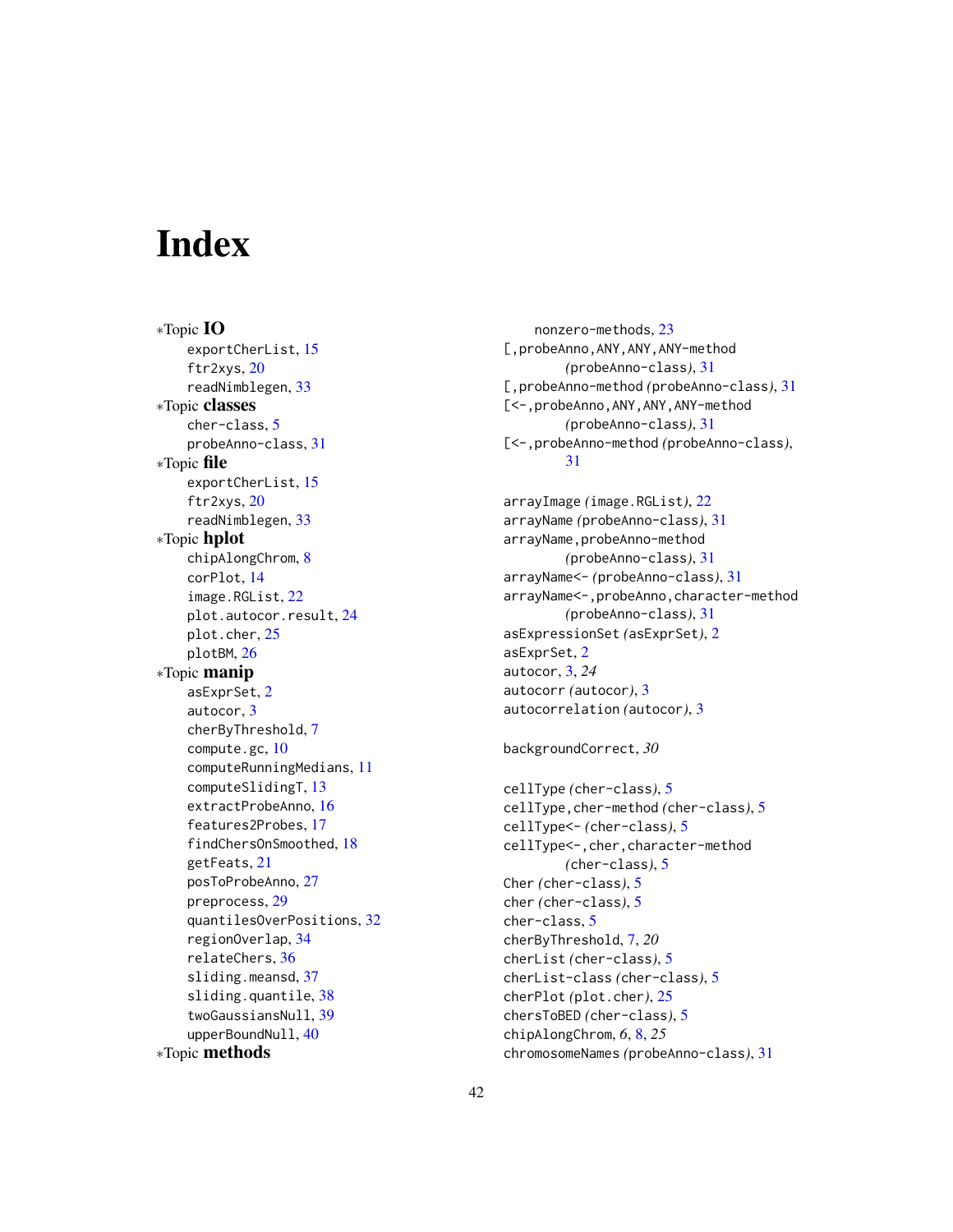#### $I<sub>N</sub>$  and  $I<sub>3</sub>$  and  $I<sub>43</sub>$

chromosomeNames,probeAnno-method *(*probeAnno-class*)*, [31](#page-30-0) coerce,environment,probeAnno-method *(*probeAnno-class*)*, [31](#page-30-0) colors, *27* compute.gc, [10](#page-9-0) computeRunningMedians, [11,](#page-10-0) *20* computeSlidingT, [13](#page-12-0) cor, *4* corPlot, [14](#page-13-0) corrPlot *(*corPlot*)*, [14](#page-13-0) createProbeAnno *(*posToProbeAnno*)*, [27](#page-26-0) exportCherList, [15](#page-14-0) ExpressionSet, *3*, *12*, *15*, *30* extractProbeAnno, [16](#page-15-0) features2Probes, [17,](#page-16-0) *33* findChersOnSmoothed, *6*, *8*, [18](#page-17-0) ftr2xys, [20](#page-19-0) gccontent *(*compute.gc*)*, [10](#page-9-0) genome *(*probeAnno-class*)*, [31](#page-30-0) genome,probeAnno-method *(*probeAnno-class*)*, [31](#page-30-0) genome<- *(*probeAnno-class*)*, [31](#page-30-0) genome<-,probeAnno,character-method *(*probeAnno-class*)*, [31](#page-30-0) get,character,missing,probeAnno-method

*(*probeAnno-class*)*, [31](#page-30-0) getFeats, [21](#page-20-0) getFeatures *(*getFeats*)*, [21](#page-20-0) grid.points, *10*

```
half.range.mode, 41
```
image,RGList-method *(*image.RGList*)*, [22](#page-21-0) image.RGList, [22](#page-21-0) initialize,cher-method *(*cher-class*)*, [5](#page-4-0) initialize,probeAnno-method *(*probeAnno-class*)*, [31](#page-30-0) invisible, *9*

*(*probeAnno-class*)*, [31](#page-30-0)

ls,probeAnno,missing,missing,missing,missing-method readNimblegen, *23*, [33](#page-32-0) nonzero,dgCMatrix-method *(*nonzero-methods*)*, [23](#page-22-0) nonzero,matrix-method *(*nonzero-methods*)*, [23](#page-22-0) nonzero,matrix.csr-method *(*nonzero-methods*)*, [23](#page-22-0) nonzero-methods, [23](#page-22-0) normalizeBetweenArrays, *30* normalizeWithinArrays, *30* nullUpperBound *(*upperBoundNull*)*, [40](#page-39-0) p.adjust, *40* pairs, *15* plot,cher,ExpressionSet-method *(*plot.cher*)*, [25](#page-24-0) plot,cher,missing-method *(*plot.cher*)*, [25](#page-24-0) plot,ExpressionSet,probeAnno-method *(*chipAlongChrom*)*, [8](#page-7-0) plot.autocor.result, *4*, [24](#page-23-0) plot.cher, *6*, [25](#page-24-0) plot.default, *23* plotAutocor *(*plot.autocor.result*)*, [24](#page-23-0) plotBinaryMatrix *(*plotBM*)*, [26](#page-25-0) plotBM, [26](#page-25-0) plotCher *(*plot.cher*)*, [25](#page-24-0) points, *23* polygon, *27* posToProbeAnno, *17*, [27](#page-26-0) posToProbeAnnoEnvironment *(*posToProbeAnno*)*, [27](#page-26-0) preprocess, *3*, [29](#page-28-0) probeAnno *(*probeAnno-class*)*, [31](#page-30-0) probeAnno-class, [31](#page-30-0) probeAnnoFromRGList *(*extractProbeAnno*)*, [16](#page-15-0) probes *(*cher-class*)*, [5](#page-4-0) probes,cher-method *(*cher-class*)*, [5](#page-4-0) probes,cherList-method *(*cher-class*)*, [5](#page-4-0) quantile, *38* quantilesOverPositions, [32](#page-31-0) readTargets, *34*

make.names, *3*, *29* malist, *30*

nonzero *(*nonzero-methods*)*, [23](#page-22-0)

region.overlap *(*regionOverlap*)*, [34](#page-33-0) regionOverlap, *18*, [34](#page-33-0) relateChers, *5, 6*, *20–22*, [36](#page-35-0) relevel, *14, 15* rglist, *34*